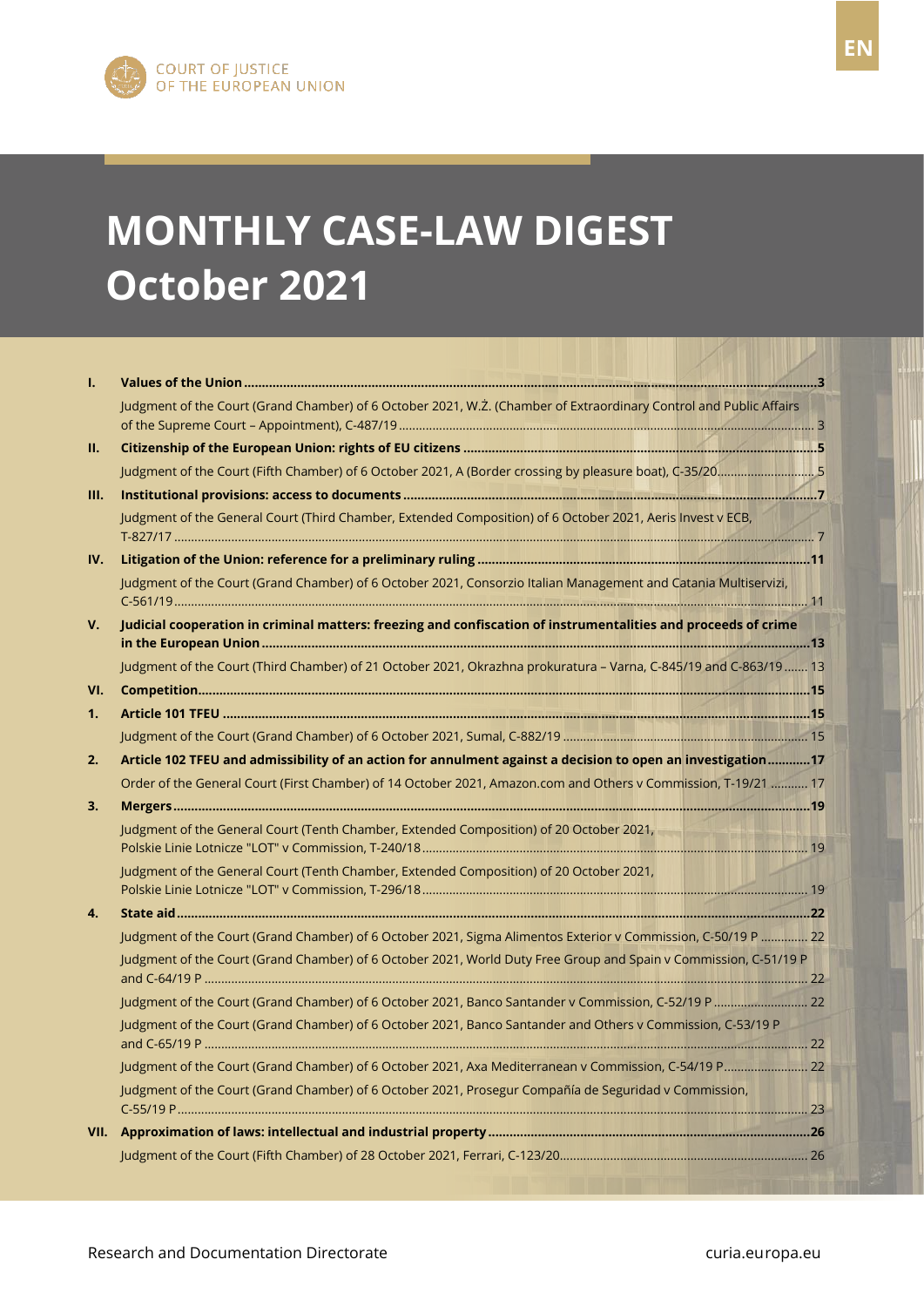|     | Judgment of the General Court (Third Chamber) of 6 October 2021, Indo European Foods v EUIPO - Chakari (Abresham      |  |
|-----|-----------------------------------------------------------------------------------------------------------------------|--|
|     | Judgment of the General Court (Tenth Chamber) of 13 October 2021, Škoda Investment v EUIPO - Škoda Auto               |  |
|     |                                                                                                                       |  |
|     | Judgment of the General Court (Ninth Chamber, Extended Composition) of 6 October 2021, Ukrselhosprom PCF and          |  |
| IX. |                                                                                                                       |  |
|     | Judgment of the Court (Second Chamber) of 28 October 2021, Magistrat der Stadt Wien (Grand hamster - II), C-357/20 33 |  |
| X.  |                                                                                                                       |  |
| 1.  |                                                                                                                       |  |
|     |                                                                                                                       |  |
| 2.  |                                                                                                                       |  |
|     |                                                                                                                       |  |
| XI. |                                                                                                                       |  |
| 1.  |                                                                                                                       |  |
|     | Judgment of the General Court (Fifth Chamber) of 29 September 2021, AlzChem Group v Commission, T-569/19  40          |  |
| 2.  |                                                                                                                       |  |
|     | Judgment of the General Court (Second Chamber) of 22 September 2021, Sociedade da Água de Monchique v EUIPO -         |  |
| 3.  |                                                                                                                       |  |
|     | Judgment of the General Court (Ninth Chamber, Extended Composition) of 29 September 2021, Front Polisario v Council,  |  |
|     | Judgment of the General Court (Ninth Chamber, Extended Composition) of 29 September 2021, Front Polisario v Council,  |  |
| 4.  |                                                                                                                       |  |
|     |                                                                                                                       |  |

⊜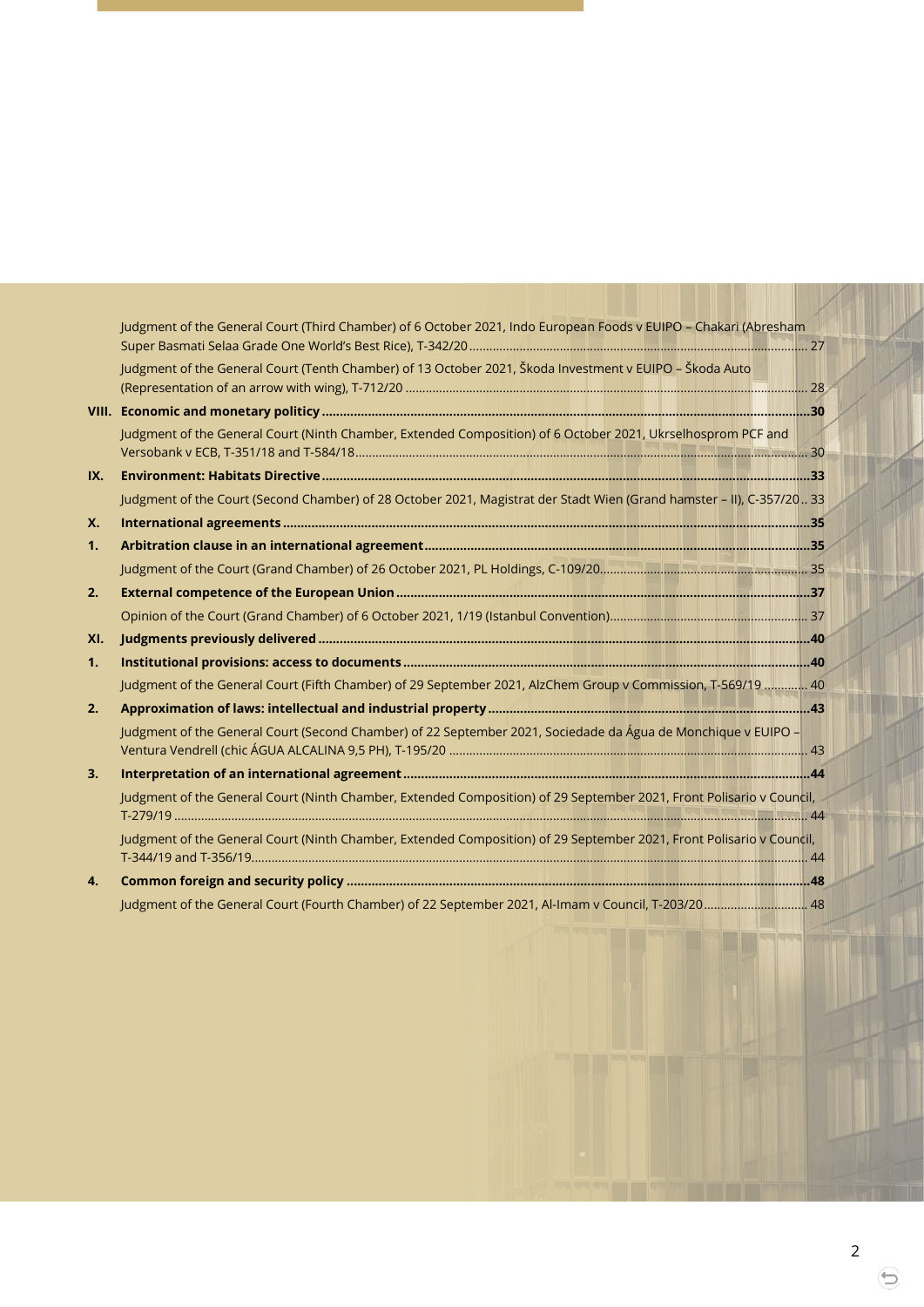# <span id="page-2-1"></span><span id="page-2-0"></span>**I. VALUES OF THE UNION**

-

### **Judgment of the Court (Grand Chamber) of 6 October 2021, W.Ż. (Chamber of Extraordinary Control and Public Affairs of the Supreme Court – Appointment), C-487/19**

[Link to the complete text of the judgment](https://curia.europa.eu/juris/document/document.jsf;jsessionid=00A207F5722FB86C4EDD1080ED258780?text=&docid=247049&pageIndex=0&doclang=EN&mode=lst&dir=&occ=first&part=1&cid=39415178)

Reference for a preliminary ruling – Rule of law – Effective legal protection in the fields covered by EU law – Second subparagraph of Article 19(1) TEU – Principles of the irremovability of judges and judicial independence – Transfer without consent of a judge of an ordinary court – Action – Order of inadmissibility made by a judge of the Sąd Najwyższy (Izba Kontroli Nadzwyczajnej i Spraw Publicznych) (Supreme Court (Chamber of Extraordinary Control and Public Affairs), Poland) – Judge appointed by the President of the Republic of Poland on the basis of a resolution of the National Council of the Judiciary, despite a court decision ordering that the effects of that resolution be suspended pending a preliminary ruling of the Court – Judge not constituting an independent and impartial tribunal previously established by law – Primacy of EU law – Possibility of finding such an order of inadmissibility to be null and void

In August 2018, the judge W.Ż., who held office in a regional court in Poland, was transferred without his consent from the division of the court to which he was assigned to another division of that court. He brought an action against that transfer before the Krajowa Rada Sądownictwa (National Council of the Judiciary, Poland) ('the KRS'), which resulted in a resolution that there was no need to adjudicate. In November 2018, W.Ż. challenged that resolution before the Sąd Najwyższy (Supreme Court, Poland), also seeking the recusal of all the judges making up the chamber that was to hear his appeal, namely the Izba Kontroli Nadzwyczajnej i Spraw Publicznych (Chamber of Extraordinary Control and Public Affairs Poland) ('the Chamber of Extraordinary Control'). He considered that, in view of the manner in which they were appointed, the members of that chamber did not offer the necessary guarantees of independence and impartiality.

In that regard, the Sąd Najwyższy (Izba Cywilna) (Supreme Court (Civil Division), Poland), which is required to rule on that application for recusal, states, in its order for reference, that appeals were brought before the Naczelny Sąd Administracyjny (Supreme Administrative Court, Poland) against Resolution No 331/2018 of the KRS, proposing to the President of the Republic the list of new judges of the Chamber of Extraordinary Control. However, notwithstanding the suspension of the effects of that resolution ordered by that court, the President of the Republic appointed to the posts of judge of that chamber certain of the candidates put forward in that resolution.

In March 2019, although, first, those proceedings before the Supreme Administrative Court were still pending and, second, that court had made a reference to the Court of Justice for a preliminary ruling concerning another resolution of the KRS proposing to the President of the Republic a list of candidates for posts as judges of the Supreme Court,  $1$  a new judge was appointed to the Chamber of Extraordinary Control ('the judge of the Chamber of Extraordinary Control') on the basis of Resolution No 331/2018. Ruling as a single judge, without having access to the case file and without hearing W.Ż., that new judge made an order ('the order at issue') dismissing as inadmissible the latter's action against the resolution of the KRS declaring that there was no need to adjudicate.

<sup>1</sup> Namely the case giving rise to the judgment of 2 March 2021, *A.B. and Others (Appointment of judges to the Supreme Court – Actions)* (C-824/18, EU:C:2021:153). In that case, brought in November 2018, the Supreme Administrative Court essentially asked whether EU law precludes certain amendments made to the provisions of the Law on the KRS concerning the remedies available in respect of KRS resolutions relating to the appointment of judges to the Supreme Court.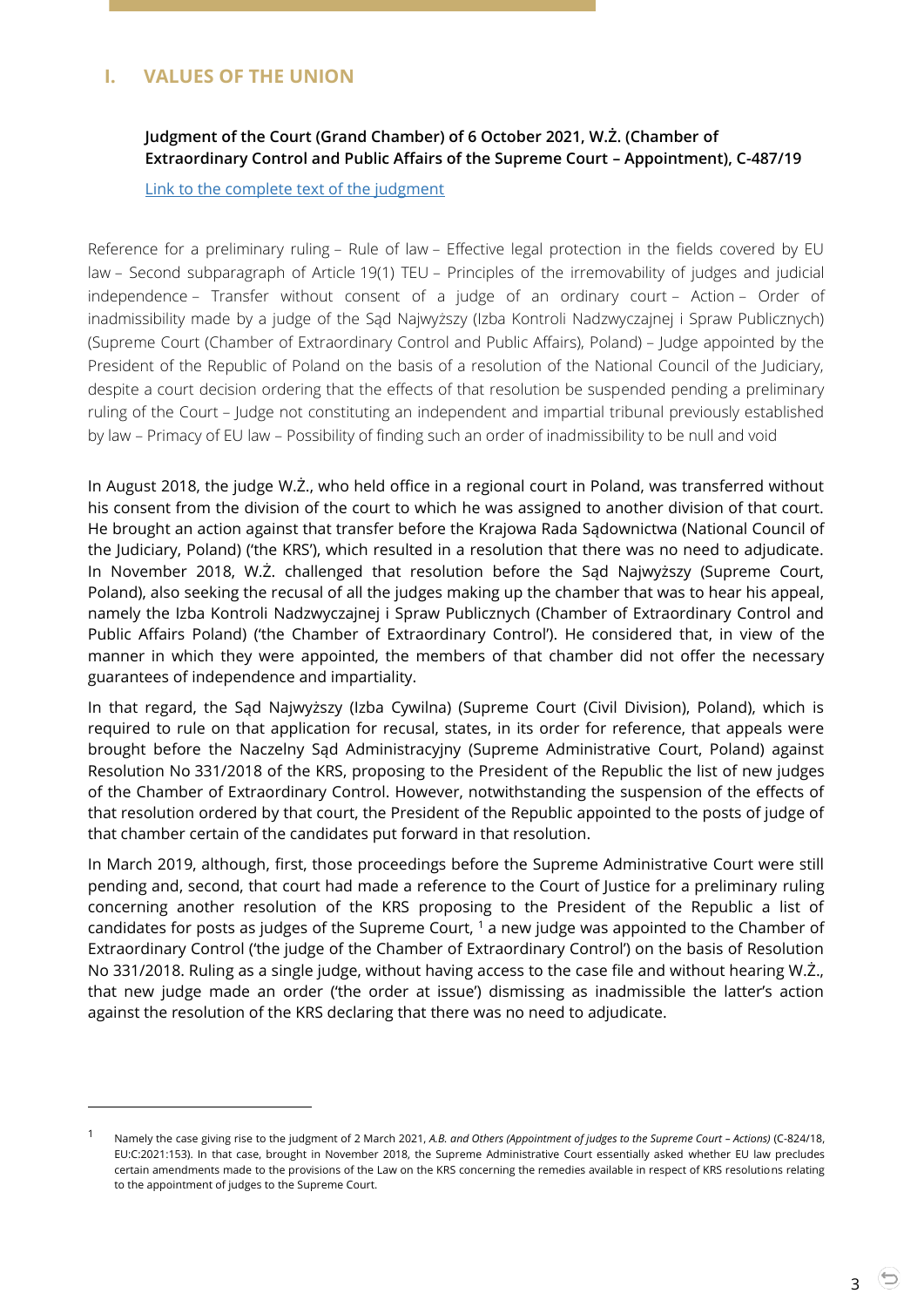The referring court asked the Court whether a judge appointed in such circumstances constitutes an independent and impartial tribunal previously established by law, within the meaning, in particular, of the second subparagraph of Article 19(1) TEU,  $^2$  and asked the Court to specify the possible implications for the order at issue if that judge were found not to have that status.

In its Grand Chamber judgment, the Court rules on the circumstances which must be taken into account by a national court in order to find that, in the procedure for the appointment of a judge, there are irregularities such as to prevent that court from being regarded as an independent and impartial tribunal previously established by law, within the meaning of the second subparagraph of Article 19(1) TEU, and on the consequences which, in such a case, the principle of the primacy of EU law entails for a decision such as the order at issue, made by such a judge.

### *Findings of the Court*

 $\overline{a}$ 

The Court notes, first of all, that an ordinary court such as a Polish regional court forms part of the Polish system of legal remedies in the 'fields covered by EU law' within the meaning of the second subparagraph of Article 19(1) TEU. In order for such a court to be able to ensure the effective legal protection required by that provision, the preservation of its independence is essential. A transfer of a judge without consent is potentially capable of undermining the principles of irremovability of judges and judicial independence. It is capable of affecting the scope of the activities allocated to the judge concerned and the handling of cases entrusted to him and of having significant consequences for that judge's life and career; it may therefore constitute a way of controlling the content of judicial decisions and producing effects similar to those of a disciplinary sanction. Consequently, the requirement of judicial independence requires the system applicable to transfers not consented to by judges to provide the necessary guarantees to prevent that independence from being jeopardised by direct or indirect external intervention. Such transfer measures, which can be decided only on legitimate grounds relating in particular to the distribution of available resources, should therefore be open to challenge before the courts, in accordance with a procedure fully safeguarding the rights of the defence.

The Court finds next that the appointment of the judge of the Chamber of Extraordinary Control in breach of the final decision of the Supreme Administrative Court ordering the suspension of the effects of Resolution No 331/2018 of the KRS, without awaiting the judgment of the Court of Justice in *A.B. and Others (Appointment of judges to the Supreme Court – Actions)* (C-824/18), undermined the effectiveness of the preliminary ruling system laid down by Article 267 TFEU. When that appointment was made, the reply awaited from the Court in that case was liable to lead the Supreme Administrative Court to have to, if necessary, annul Resolution No 331/2018 of the KRS in its entirety.

As regards the other circumstances surrounding the appointment of the judge of the Chamber of Extraordinary Control, the Court also notes that it recently held that certain circumstances mentioned by the referring court, relating to recent changes affecting the composition of the KRS, were liable to give rise to reasonable doubts concerning the independence of that body.<sup>3</sup> Furthermore, that appointment and the order at issue were made even though the referring court was seised of an application for recusal in respect of all the judges then sitting in the Chamber of Extraordinary Control.

Viewed together, the abovementioned circumstances are, subject to the referring court's final assessments, capable of leading to the conclusion that the appointment of the judge of the Chamber of Extraordinary Control was made in clear disregard of the fundamental rules governing the appointment of judges at the Supreme Court. The same circumstances may also lead the referring

<sup>2</sup> That provision states that 'Member States shall provide remedies sufficient to ensure effective legal protection in the fields covered by Union law'.

<sup>3</sup> See, to that effect, judgment of 15 July 2021, *Commission* v *Poland (Disciplinary regime for judges)*, C-791/19, EU:C:2021:596, paragraphs 104 to 108.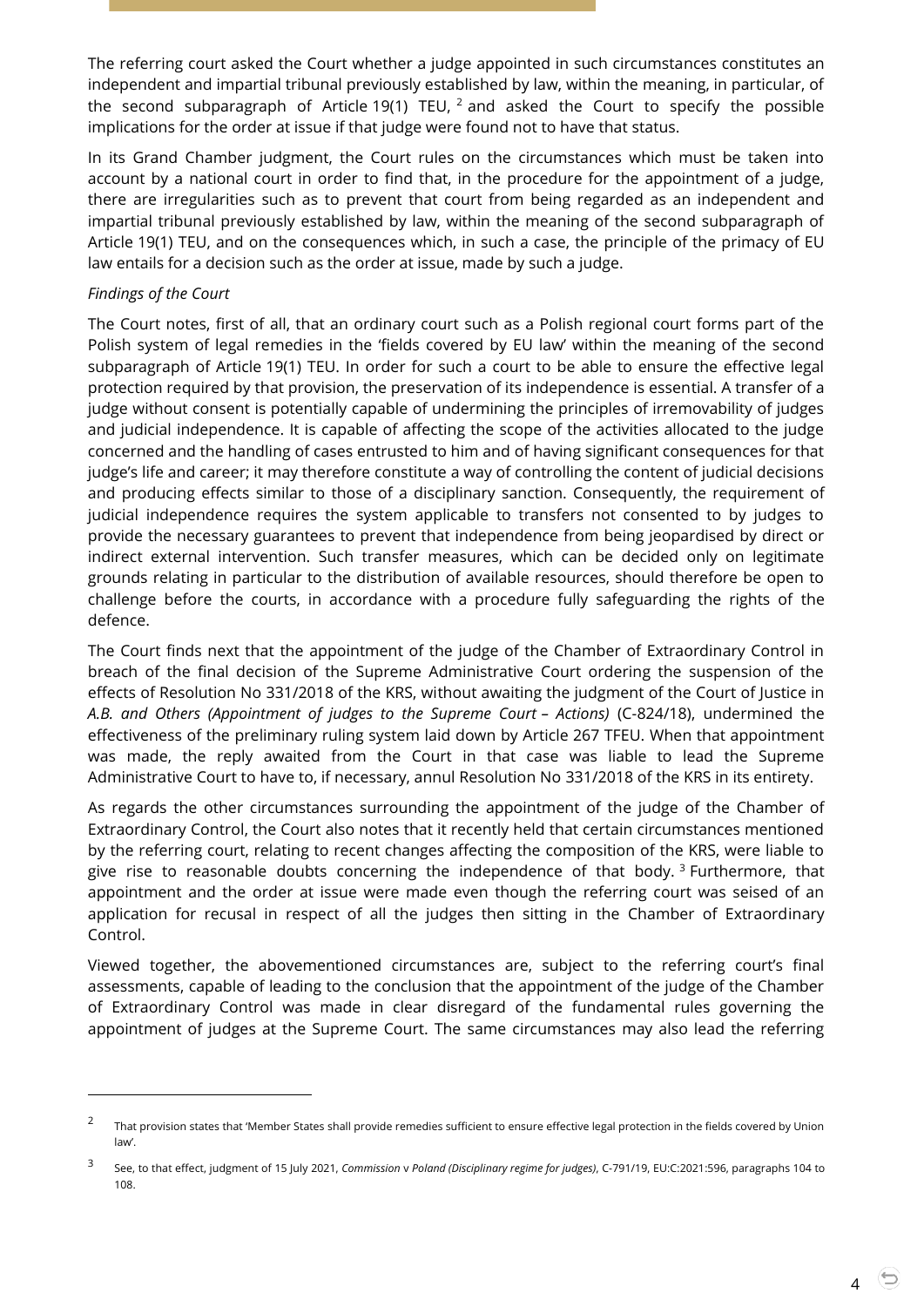court to conclude that the conditions in which that appointment took place undermined the integrity of the outcome of the appointment process, by serving to create in the minds of individuals, reasonable doubts and a lack of appearance of independence or impartiality on the part of the judge of the Chamber of Extraordinary Control likely to prejudice the trust which justice in a democratic society governed by the rule of law must inspire in individuals.

Consequently, the Court holds that, by virtue of the second subparagraph of Article 19(1) TEU and the principle of the primacy of EU law, a national court hearing an application for recusal, such as that at issue in the main proceedings, must, where such a consequence is essential in view of the procedural situation at issue in order to ensure the primacy of EU law, declare an order such as the order at issue to be null and void, if it follows from all the conditions and circumstances in which the process of appointment of the judge who made that order took place that that judge does not constitute an independent and impartial tribunal previously established by law, within the meaning of that provision.

# <span id="page-4-1"></span><span id="page-4-0"></span>**II. CITIZENSHIP OF THE EUROPEAN UNION: RIGHTS OF EU CITIZENS**

### **Judgment of the Court (Fifth Chamber) of 6 October 2021, A (Border crossing by pleasure boat), C-35/20**

[Link to the complete text of the judgment](https://curia.europa.eu/juris/document/document.jsf?text=&docid=247057&pageIndex=0&doclang=EN&mode=lst&dir=&occ=first&part=1&cid=38950060)

Reference for a preliminary ruling – Citizenship of the Union – Right of Union citizens to move freely within the territory of the Member States – Article 21 TFEU – Directive 2004/38/EC – Articles 4 and 5 – Obligation to carry an identity card or a passport – Regulation (EC) No 562/2006 (Schengen Borders Code) – Annex VI – Crossing the maritime border of a Member State on board a pleasure boat – Rules on sanctions applicable when travelling between Member States without an identity card or a passport – Rules on daily fines in criminal cases – Calculation of the fine based on the offender's average monthly income – Proportionality – Severity of the sanction in relation to the offence

A, a Finnish national, made a round trip between Finland to Estonia on board a pleasure boat in August 2015. During that journey, he crossed international waters between Finland and Estonia. However, he was not in possession of his valid Finnish passport when he travelled. Consequently, in the course of a border check carried out in Helsinki on his return, A was unable to present that passport or any other travel document, although his identity could be established on the basis of his driving licence.

The Syyttäjä (Public Prosecutor, Finland) prosecuted A for a minor border offence. Under Finnish law, Finnish nationals must, on pain of criminal sanctions, carry a valid identity card or passport when, by whatever means of transport and route, they make a journey to another Member State or enter Finland by arriving from another Member State.

At first instance, it was held that A had committed an offence by crossing the Finnish border without being in possession of a travel document. However, no penalty was imposed on him, since the offence was minor and the amount of the fine that could be imposed on him under the Penal Code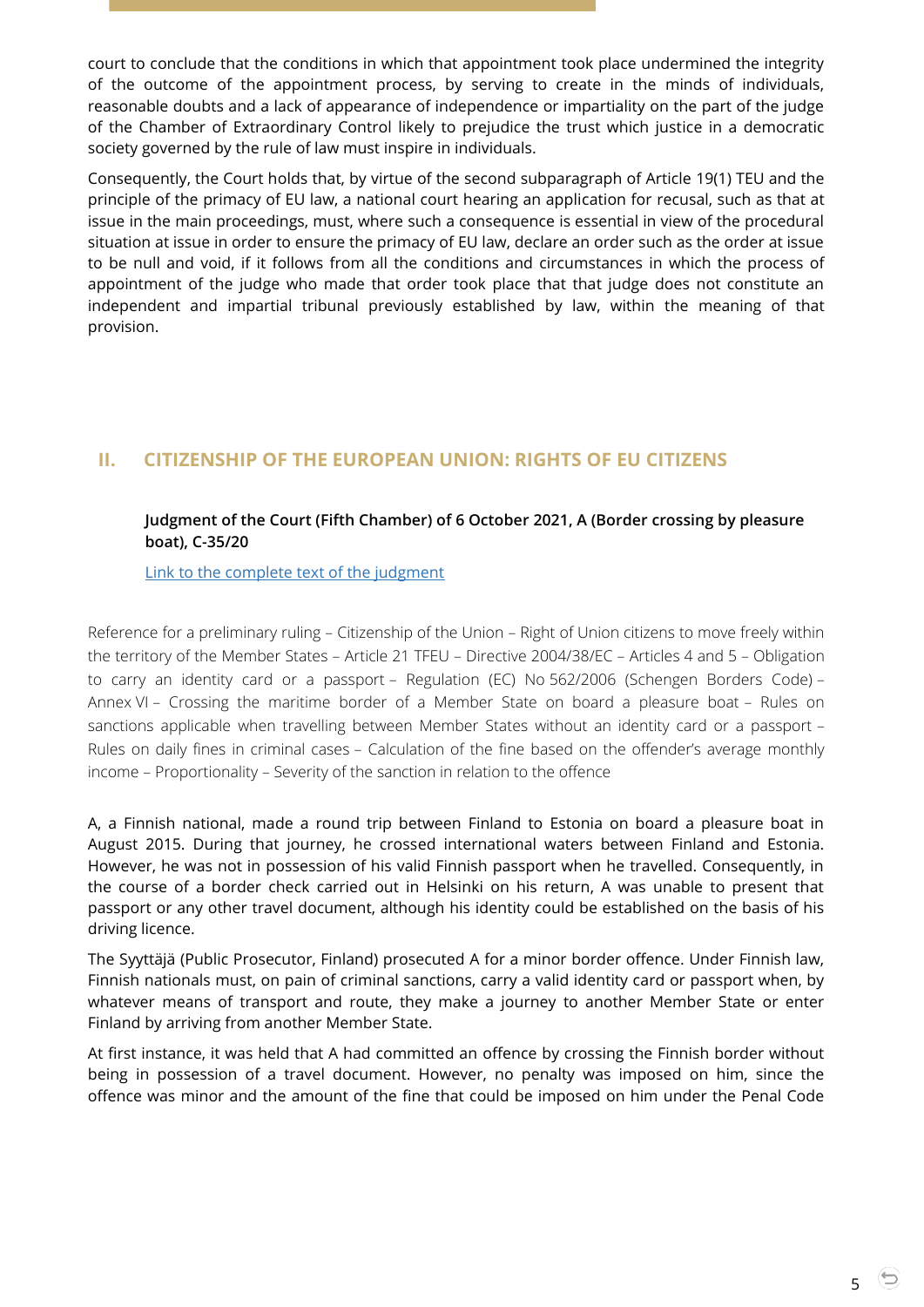provided for in Finnish law, based on his average monthly income, was excessive, the total amount of that fine being EUR 95 250.

Since the appeal brought by the Public Prosecutor against that decision was dismissed, the latter brought an appeal before the Korkein oikeus (Supreme Court, Finland). The referring court then decided to ask the Court about the compatibility with the right of Union citizens to freedom of movement laid down in Article 21 TFEU, <sup>4</sup> of the Finnish legislation at issue in the present case and, in particular, the rules on criminal sanctions in accordance with which the crossing of the national border without a valid identity card or passport punishable by a fine may amount to 20% of the offender's net monthly income.

### *Findings of the Court*

In its judgment, the Court sets out, first of all, the conditions under which an obligation to carry an identity card or passport may be imposed, on pain of sanctions, including criminal sanction, for travel to a Member State other than that of which the person concerned is a national.

In the first place, the Court observes that the words 'with a valid identity card or passport' used in Directive 2004/38,<sup>5</sup> clarifying Article 21 TFEU, mean that the exercise by nationals of a Member State of their right to travel to another Member State is subject to the condition that they carry one of those two valid documents. That formality related to free movement <sup>6</sup> is intended to facilitate the exercise of the right to freedom of movement by ensuring that all persons who enjoy that right are identified as such in the context of a possible check. Consequently, a Member State which requires its nationals to carry one of the documents referred to, when crossing the national border in order to travel to another Member State, contributes to compliance with that formality.

In the second place, as regards the sanctions that may be imposed on a Union citizen who does not comply with that formality, the Court states, referring to the autonomy of the Member States in that regard, that the Member States may provide for sanctions, where necessary of a criminal nature, provided that those principles comply, inter alia, with the principles of proportionality and nondiscrimination.

The Court therefore concludes that the right of Union citizens to freedom of movement does not preclude national legislation by which a Member State requires its nationals, on pain of criminal sanctions, to carry a valid identity card or passport when they travel to another Member State, irrespective of the means of transport used and the route. However, the detailed rules for those sanctions must comply with the general principles of EU law, including those of proportionality and non-discrimination.

Moreover, the Court reaches the same conclusion as regards the requirement to carry an identity card or passport when a national of one Member State enters the territory of that Member State arriving from another Member State. It states, however, that although the presentation of an identity card or passport may be requested when the national of a Member State returns to its territory, the requirement to carry such a document cannot affect the right of entry.

Finally, the Court examines the question whether Article 21(1) TFEU and Directive 2004/38, read in the light of the principle of proportionality of the sanction, laid down by the Charter of Fundamental

-

<sup>4</sup> Having regard to the provisions on border crossing set out in Regulation (EC) No 562/2006 of the European Parliament and of the Council of 15 March 2006 establishing a Community Code on the rules governing the movement of persons across borders (Schengen Borders Code) (OJ 2006 L 105, p. 1).

<sup>5</sup> Article 4(1) of Directive 2004/38/EC of the European Parliament and of the Council of 29 April 2004 on the right of citizens of the Union and their family members to move and reside freely within the territory of the Member States amending Regulation (EEC) No 1612/68 and repealing Directives 64/221/EEC, 68/360/EEC, 72/194/EEC, 73/148/EEC, 75/34/EEC, 75/35/EEC, 90/364/EEC, 90/365/EEC and 93/96/EEC (OJ 2004 L 158, p. 77).

<sup>6</sup> Recital 7 of Directive 2004/38.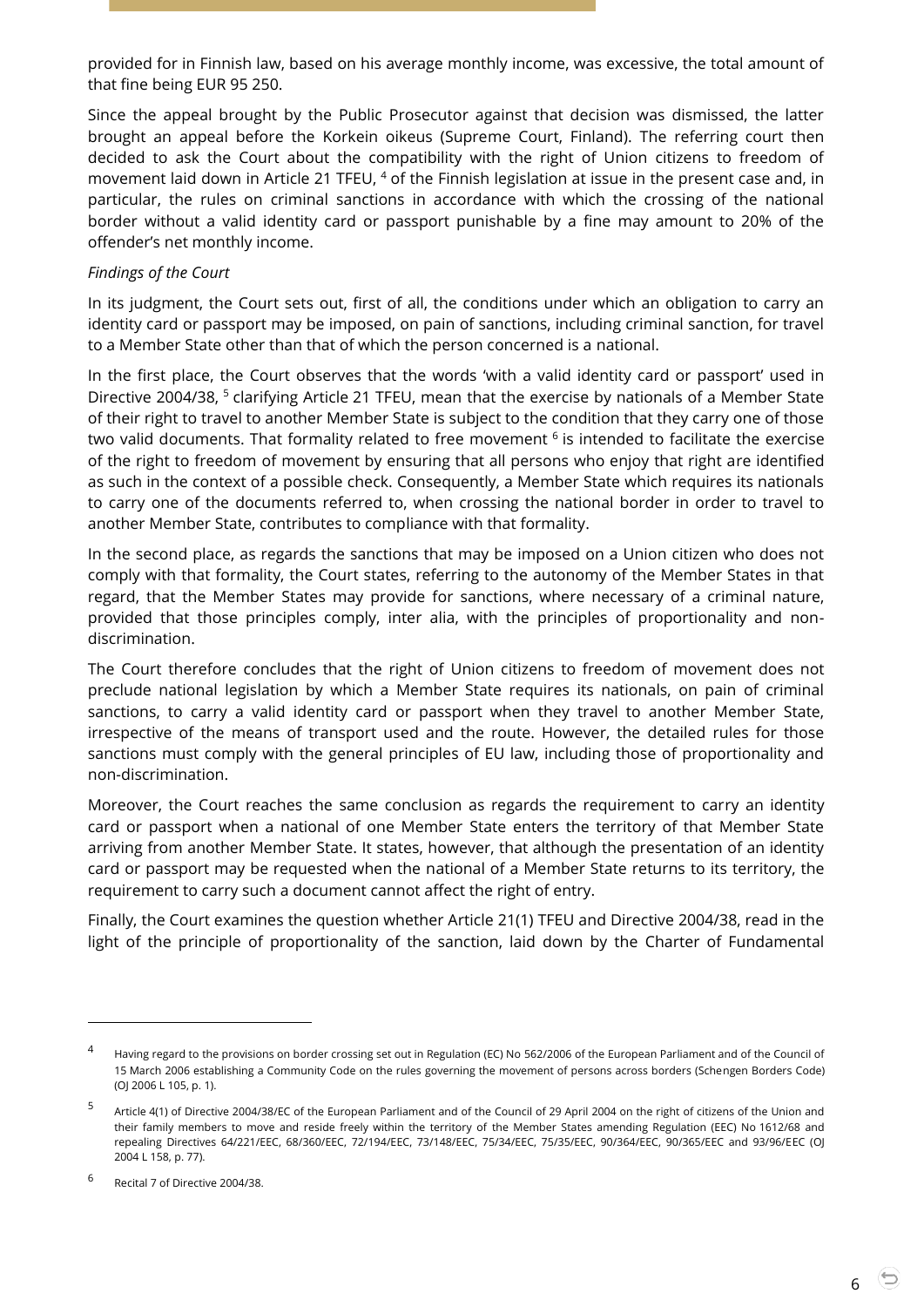Rights of the European Union,  $7$  preclude rules on criminal sanctions such as those laid down in Finnish law in connection with the crossing of the national border without a valid identity card or passport.

In that regard, it observes that, while it is open to the Member States to impose a fine in order to penalise a failure to comply with a formal requirement relating to the exercise of a right conferred by EU law, that sanction must be proportionate to the gravity of the infringement. Where, as in the present case, the obligation to be in possession of a valid identity card or passport is disregarded by a beneficiary of the right to freedom of movement who possesses such a document but has merely failed to carry it when travelling, it is a minor offence. Therefore, a heavy financial penalty, such as a fine of 20% of the offender's average net monthly income, is not proportionate to the seriousness of that offence.

# <span id="page-6-1"></span><span id="page-6-0"></span>**III. INSTITUTIONAL PROVISIONS: ACCESS TO DOCUMENTS**

### **Judgment of the General Court (Third Chamber, Extended Composition) of 6 October 2021, Aeris Invest v ECB, T-827/17**

Access to documents – Decision 2004/258/EC – Documents concerning the adoption of a resolution scheme for Banco Popular Español – Partial refusal of access – Exception relating to the protection of the confidentiality of the proceedings of the ECB's decision-making bodies – Documents reflecting the outcome of the proceedings of the ECB's decision-making bodies –Obligation to state reasons – Exception relating to the protection of the financial, monetary or economic policy of the European Union or of a Member State – Exception relating to the protection of the stability of the financial system in the European Union or in a Member State – Exception relating to the protection of the confidentiality of information that is protected as such under EU law – Concept of 'confidential information' – General presumption of confidentiality – Exemptions from the obligation of professional secrecy – Article 47 of the Charter of Fundamental Rights

The applicant, Aeris Invest Sàrl, held shares in Banco Popular Español, SA ('Banco Popular'), a credit institution established in Spain which was subject to direct prudential supervision by the European Central Bank (ECB). <sup>8</sup> On 6 June 2017, the ECB, after consulting the Single Resolution Board (SRB), carried out an assessment regarding whether Banco Popular was failing or was likely to fail. <sup>9</sup> That same day, Banco Popular's board of directors informed the ECB that it had reached the conclusion that the bank was likely to fail. On 7 June 2017, the SRB adopted a decision concerning a resolution

 $\overline{a}$ 

7

<sup>7</sup> Article 49(3) of the Charter of Fundamental Rights of the European Union.

<sup>8</sup> Pursuant to Council Regulation (EU) No 1024/2013 of 15 October 2013 conferring specific tasks on the ECB concerning policies relating to the prudential supervision of credit institutions (OJ 2013 L 287, p. 63).

<sup>9</sup> In accordance with the second subparagraph of Article 18(1) of Regulation (EU) No 806/2014 of the European Parliament and of the Council of 15 July 2014 establishing uniform rules and a uniform procedure for the resolution of credit institutions and certain investment firms in the framework of a Single Resolution Mechanism and a Single Resolution Fund and amending Regulation (EU) No 1093/2010 (OJ 2014 L 225, p. 1).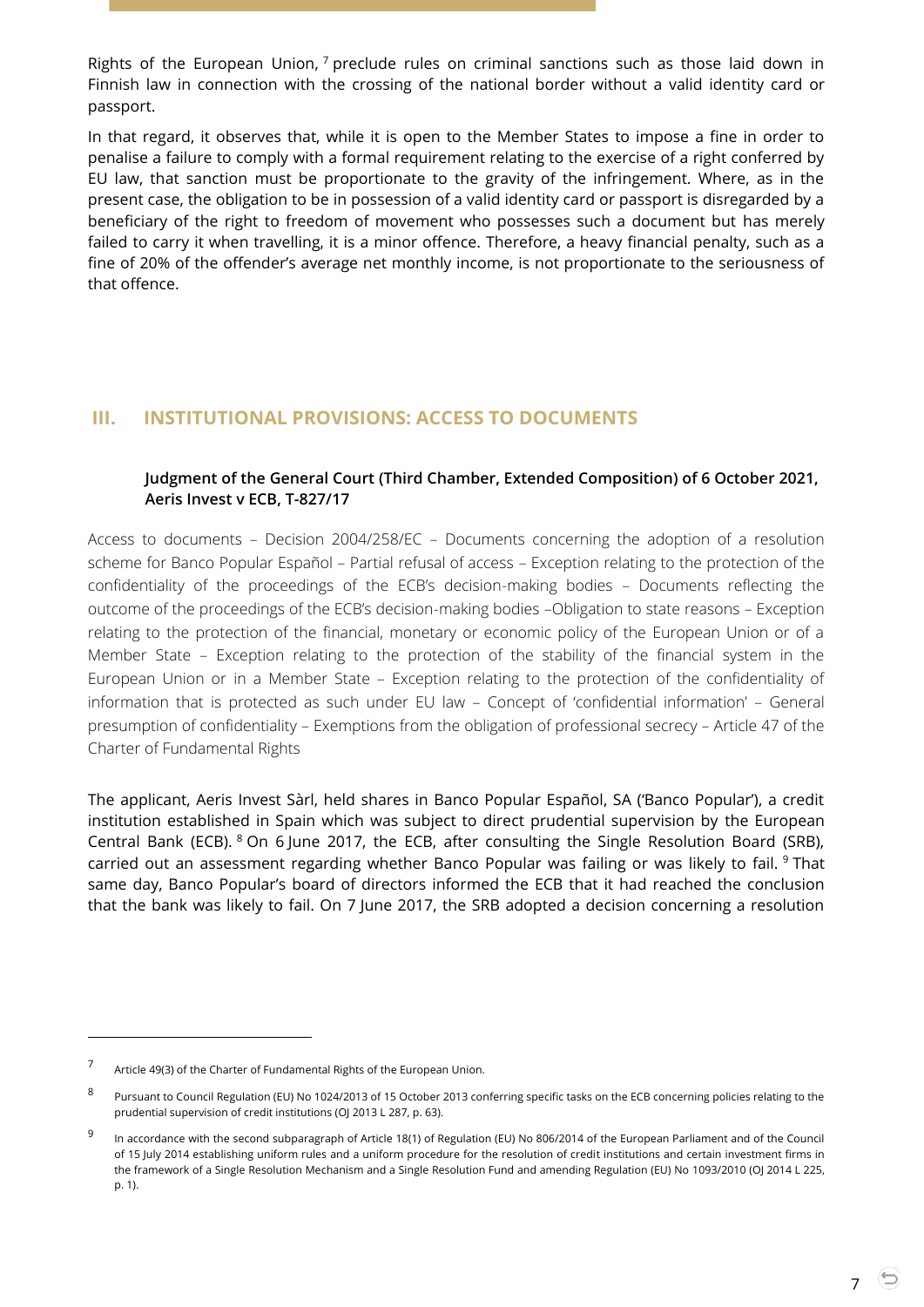scheme for Banco Popular. <sup>10</sup> That same day, the European Commission adopted Decision 2017/1246<sup>11</sup> endorsing the resolution scheme.

Between 19 June and 2 August 2017, the applicant, inter alia, sent three requests to the ECB for access to documents under Decision 2004/258. <sup>12</sup> On 7 November 2017, the ECB adopted three decisions refusing access to the requested documents. The ECB argued, in particular, that some of those documents were covered by a presumption of confidentiality based on various exceptions to the right of access laid down in Decision 2004/258.

The Court, sitting in extended composition, partially upholds the action brought by the applicant; it annuls the second contested decision in so far as it refused access to the outcome of the vote in the Governing Council of the ECB and dismisses the action as to the remainder. This case affords the Court its first opportunity to rule on the recognition of a presumption of confidentiality on the basis of the exception to the right of access, laid down in Decision 2004/258, relating to the protection of the confidentiality of information that is protected as such under EU law. <sup>13</sup> It also allows the Court to clarify the case-law of the Court of Justice concerning the scope of the ECB's obligation to state reasons when applying the exception to the right of access, laid down in Decision 2004/258, relating to the protection of the public interest in the confidentiality of the proceedings of the ECB's decisionmaking bodies. <sup>14</sup>

### *Findings of the Court*

In the first place, the Court holds that the ECB failed to provide sufficient reasons for the second contested decision inasmuch as it refused access to information relating to the ceiling for emergency liquidity assistance ('ELA'), the amount of ELA actually granted and the guarantees provided, on the basis of the exception relating to the protection of the public interest in the confidentiality of the proceedings of the ECB's decision-making bodies, since the information at issue was contained in a letter of 5 June 2017 from the Governor of the Bank of Spain to the President of the ECB entitled 'Emergency liquidity assistance', a follow-up letter of 5 June 2017 from the Governor of the Bank of Spain to the President of the ECB entitled 'Emergency liquidity assistance' and a proposal of 5 June 2017 from the Executive Board to the Governing Council of the ECB entitled 'Emergency liquidity assistance request from Banco de España'. The Court also considers that the second contested decision was vitiated by a failure to state reasons inasmuch as it refused access to the outcome of the vote in the Governing Council.

First, the Court finds that Decision 2004/258 lays down a right of access to ECB documents, subject to certain restrictions based on reasons of public or private interest, and establishes a system of exceptions to the right of access<sup>15</sup> which must be interpreted and applied strictly.

Secondly, the Court points out that in the judgment in *ECB* v *Espírito Santo Financial (Portugal)*, <sup>16</sup> the Court of Justice held that a refusal to grant access to the outcome of the Governing Council's deliberations is sufficiently reasoned solely by reference to the exception to the right of access, laid down in Decision 2004/528, relating to the protection of the public interest in the confidentiality of the

<sup>10</sup> Under Regulation No 806/2014.

<sup>&</sup>lt;sup>11</sup> Commission Decision (EU) 2017/1246 of 7 June 2017 endorsing the resolution scheme for Banco Popular Español S.A. (OJ 2017 L 178, p. 15).

<sup>12</sup> Article 6(1) of Decision 2004/258/EC of the ECB of 4 March 2004 on public access to ECB documents (OJ 2004 L 80, p. 42), as amended by Decision 2011/342/EU of the ECB of 9 May 2011 (OJ 2011 L 158, p. 37) and Decision (EU) 2015/529 of the ECB of 21 January 2015 (OJ 2015 L 84, p. 64).

<sup>13</sup> Under Article 4(1)(c) of Decision 2004/258.

<sup>14</sup> Under the first indent of Article 4(1)(a) of Decision 2004/258.

<sup>15</sup> Article 4(1) and (2) of Decision 2004/258.

<sup>16</sup> Judgment of 19 December 2019, *ECB* <sup>v</sup>*Espírito Santo Financial (Portugal)* (C-442/18 P, EU:C:2019:1117, paragraphs 43, 44 and 46).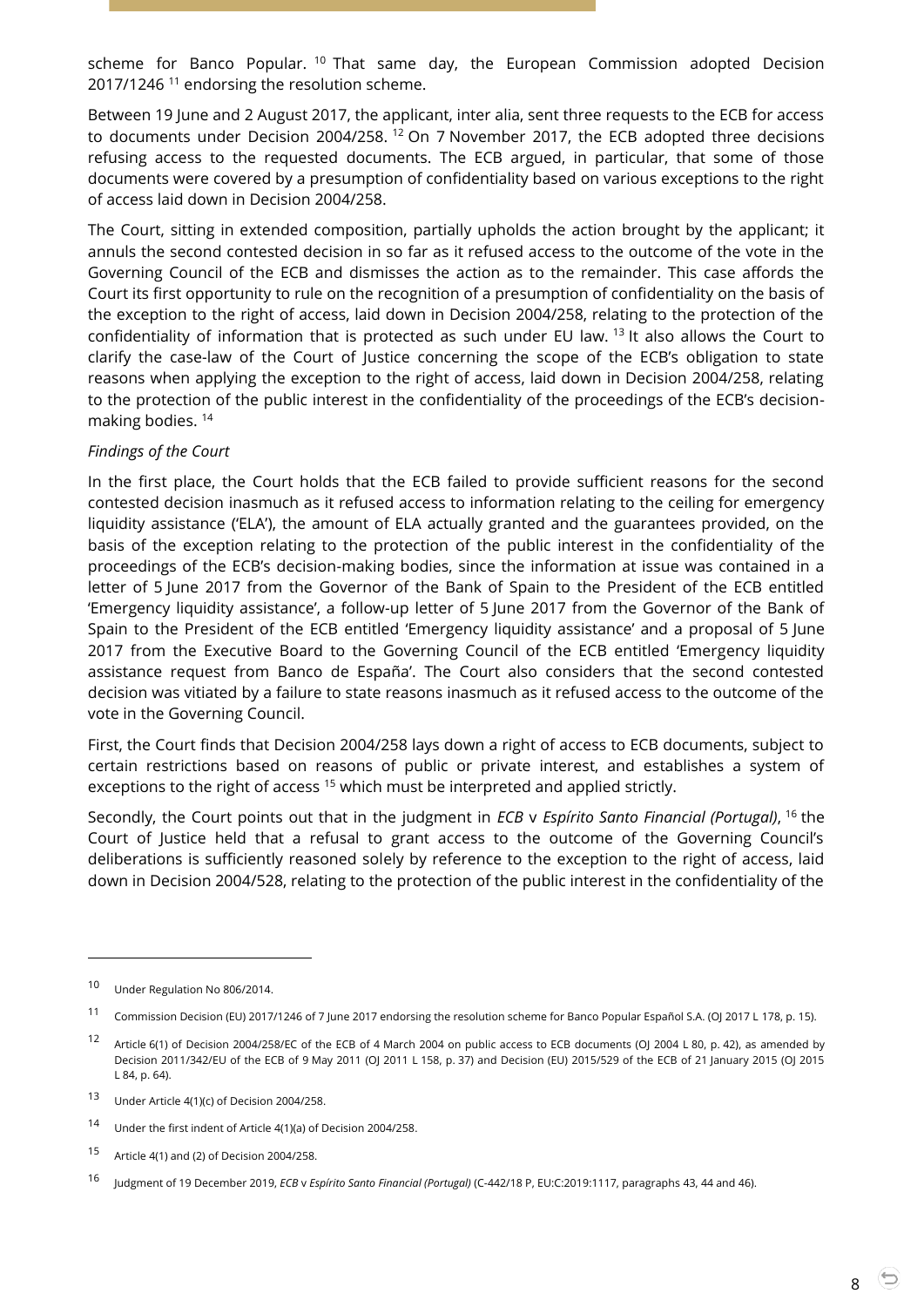proceedings of the ECB's decision-making bodies, as regards documents reflecting the outcome of those deliberations. However, the Court finds that, in the present case, the ECB merely referred generally to the fact that the three categories of information were included in the documents to which it had granted partial access. The only document recording the outcome of the deliberations of the ECB's Governing Council is the minutes of its 447th meeting held by teleconference on 5 June 2017, which contain the ELA ceiling. The ECB therefore provided sufficient reasons for access to that ceiling, in so far as that information is found in the minutes of the 447th meeting of the Governing Council, since that document reflects the outcome of the deliberations of the Governing Council. By contrast, the other documents predate the Governing Council's meeting and thus do not reflect the outcome of its deliberations. Accordingly, the Court considers that the ECB was fully entitled to refuse access to that information and those documents on the basis of the other exceptions to the right of access on which it relied.

Moreover, as regards the refusal to grant access to the outcome of the vote in the Governing Council, the Court takes the view that the ECB must provide a statement of reasons from which it is possible to understand and ascertain, first, whether the document requested does in fact fall within the sphere covered by the exception relied on and, secondly, whether the need for protection relating to that exception is genuine. Thus, the failure to state any reasons at all explaining why the refusal to grant access to those documents, in so far as they contained the information at issue, was covered by the exception prevented the applicant from understanding the reasons for the refusal to grant access to that information and from raising a plea seeking to challenge the justification for applying the exception to those documents. The statement of reasons must in principle be notified to the person concerned at the same time as the act adversely affecting him or her. A failure to state reasons cannot be remedied by the fact that the person concerned learns of the reasons for the decision during the proceedings before the EU Courts, as was the case here.

In the second place, the Court rules on whether there exists a general presumption of confidentiality on the basis of the exception to the right of access, laid down in Decision 2004/258, relating to the protection of the confidentiality of information that is protected as such under EU law.

In that regard, the Court points out that general presumptions are an exception to the rule that the EU institution concerned is obliged to make a specific and individual examination of every document which is the subject of an application for access and, more generally, to the principle that the public should have the widest possible access to the documents held by the EU institutions. Consequently, such presumptions must be interpreted and applied strictly.

First, the Court states that, in the light of the wording of the provision of Decision 2004/258 requiring the ECB to refuse access to a document where its disclosure would undermine the protection of the confidentiality of information that is protected as such 'under Union law', <sup>17</sup> a general presumption of confidentiality based on that provision would not be clearly and precisely circumscribed and would be at variance with the case-law according to which, since presumptions are an exception to the principle of the widest possible access, they must be interpreted strictly.

Secondly, the Court observes that the recognition of a general presumption of confidentiality based on that provision of Decision 2004/258 cannot be reconciled with the approach endorsed by the Court of Justice in *Baumeister*. <sup>18</sup> The ECB must check that the two conditions established in that judgment <sup>19</sup> are satisfied in respect of each item of information to which access is requested. If they are, the ECB must refuse access to the information at issue, and it has no discretion whatsoever in that regard. That process necessarily requires a specific and individual examination of each item of information

<sup>17</sup> Article 4(1)(c) of Directive 2004/258.

<sup>18</sup> Judgment of 19 June 2018, *Baumeister* (C-15/16, EU:C:2018:464).

That the information held by the competent authorities is not public and its disclosure is likely to affect adversely the interests of the natural or legal person who provided it or of third parties, or the proper functioning of the system for monitoring the activities of investment firms.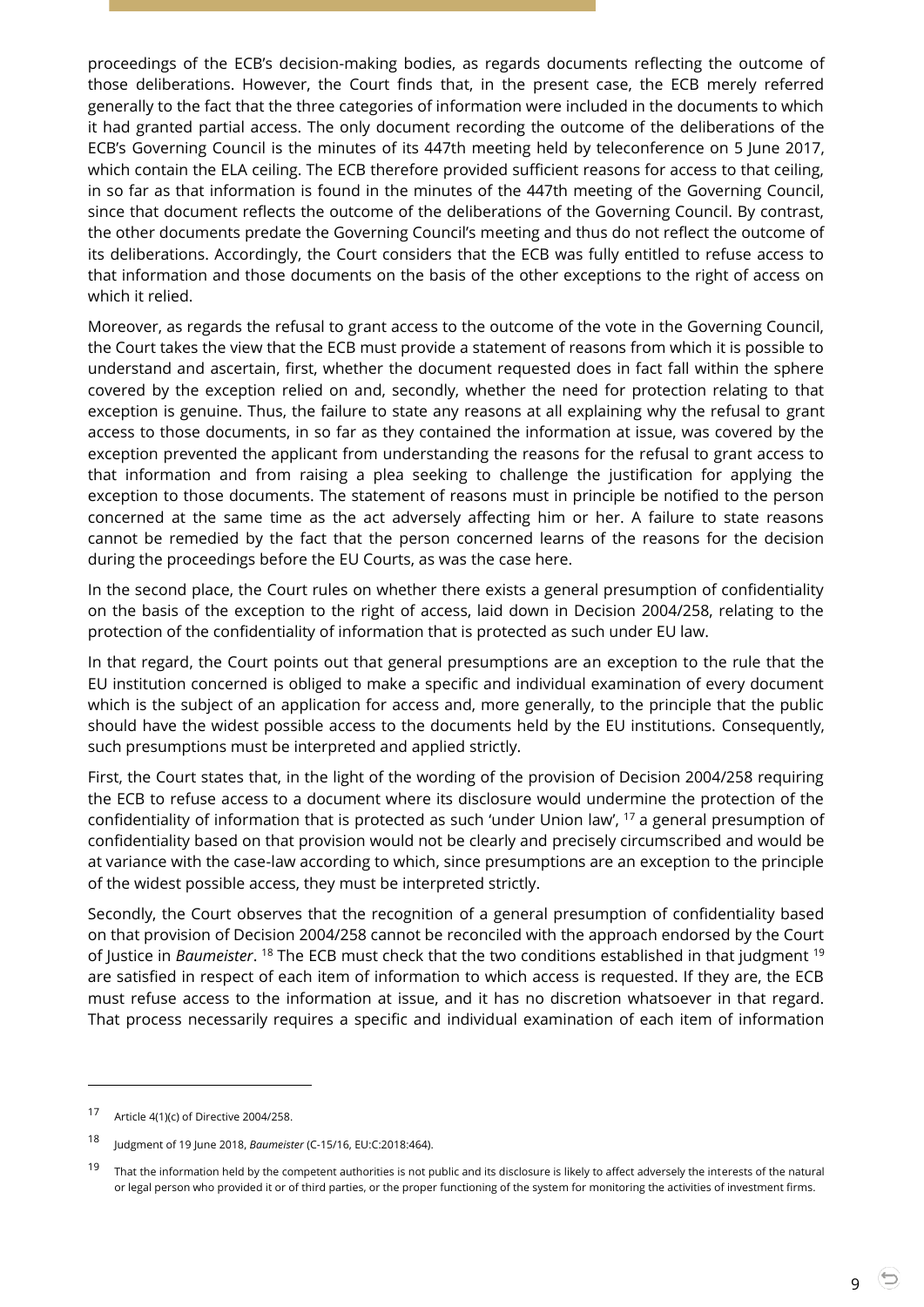concerned, which cannot be circumvented by the application of a general presumption of confidentiality.

Thirdly, the Court points out that the exception to the right of access referred to in that provision of Decision 2004/258 is an 'absolute' exception, the application of which is mandatory, since disclosure of the document concerned to the public is liable to undermine the interests which that exception protects.

That said, the ECB's decisions relying on that general presumption of confidentiality are not annulled by the Court on the ground that the information and documents concerned constitute confidential information to which access was rightly refused on the basis of the exception to the right of access, laid down in Decision 2004/258, relating to the protection of the confidentiality of information that is protected as such under EU law.

In the third place, the Court holds that the exemptions from the obligation of professional secrecy provided for in Directives 2013/36<sup>20</sup> and 2014/59<sup>21</sup> do not apply to the requested documents.

The application of the exemption provided for in Directive 2013/36 allowing the disclosure, in civil or commercial proceedings, of confidential information which does not concern third parties involved in attempts to rescue the credit institution concerned is subject to the requirement that that institution has been declared bankrupt or is being compulsory wound up, which is not the case here. The exemption provided for in Directive 2014/59 relates to the disclosure of confidential information only in the course of national proceedings. The applicant conceded that its requests for access were motivated by its intention to bring an action before the Court.

In the fourth and last place, the General Court examines the scope of the right to effective judicial protection, enshrined in Article 47 of the Charter of Fundamental Rights of the European Union ('the Charter'), in the context of applications for access made pursuant to Decision 2004/258. The Court concludes that that right does not require the ECB to grant access to certain documents for the purpose of preparing an action for annulment of a decision adopted by another institution.

First, the purpose of Decision 2004/258 is not to settle questions relating to the evidence to be adduced by the parties in court proceedings. Secondly, it is not intended to lay down rules designed to protect the specific interest that a person might have in gaining access to a document. Thirdly, the fact that a document becomes accessible to any person once it has been disclosed following a request for access manifestly exceeds the boundaries of the legitimate interests of a party seeking to rely on his or her right to an effective remedy for the purpose of making enquires in connection with another case before the Court. The Court finds that the ECB did not infringe Article 47 of the Charter.

-

<sup>20</sup> The third subparagraph of Article 53(1) of Directive 2013/36/EU of the European Parliament and of the Council of 26 June 2013 on access to the activity of credit institutions and the prudential supervision of credit institutions and investment firms, amending Directive 2002/87/EC and repealing Directives 2006/48/EC and 2006/49/EC (OJ 2013 L 176, p. 338).

<sup>21</sup> Article 84(6) of Directive 2014/59/EU of the European Parliament and of the Council of 15 May 2014 establishing a framework for the recovery and resolution of credit institutions and investment firms and amending Council Directive 82/891/EEC, and Directives 2001/24/EC, 2002/47/EC, 2004/25/EC, 2005/56/EC, 2007/36/EC, 2011/35/EU, 2012/30/EU and 2013/36/EU, and Regulations (EU) No 1093/2010 and (EU) No 648/2012, of the European Parliament and of the Council (OJ 2014 L 173, p. 190).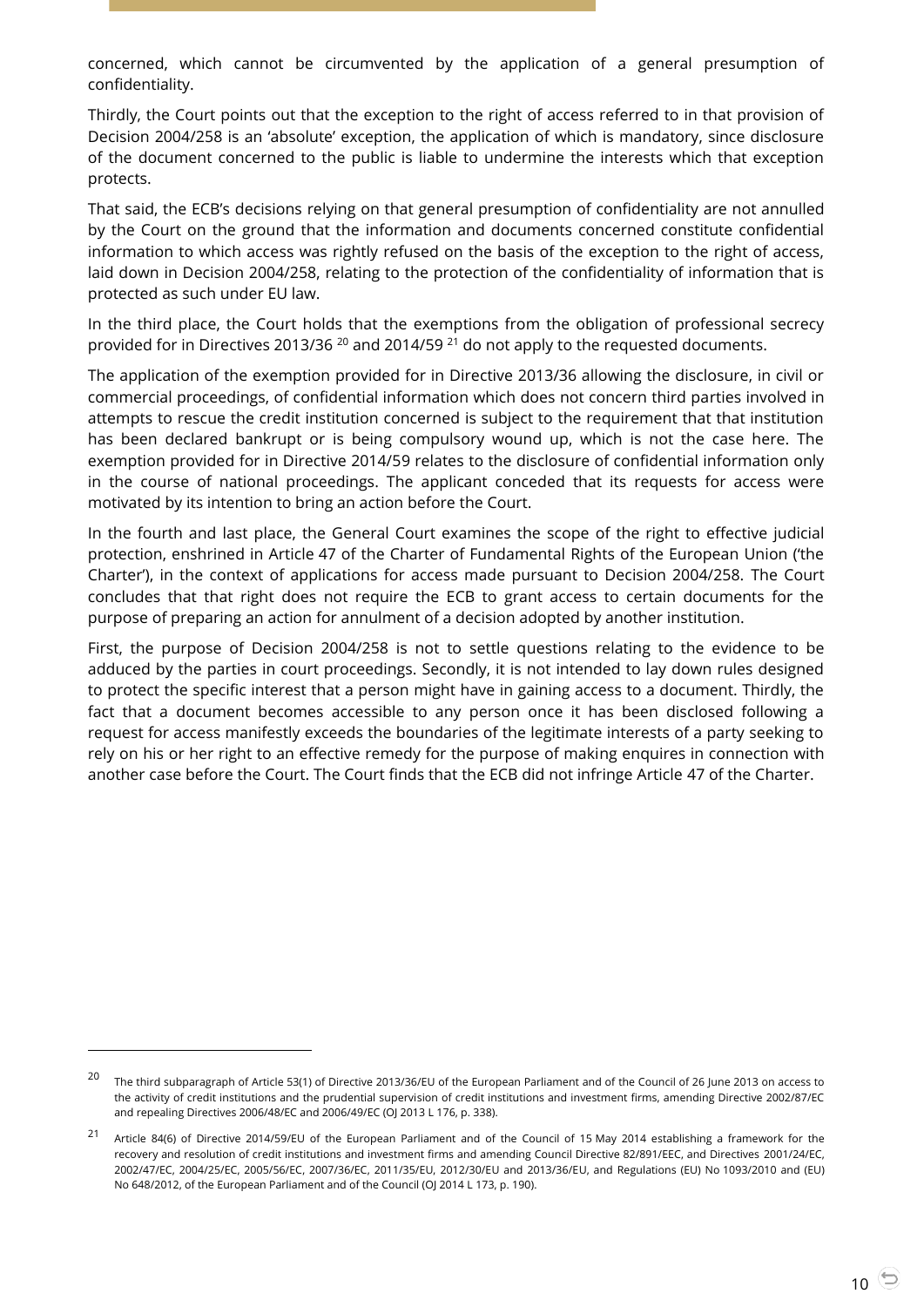# <span id="page-10-1"></span><span id="page-10-0"></span>**Judgment of the Court (Grand Chamber) of 6 October 2021, Consorzio Italian Management and Catania Multiservizi, C-561/19**

[Link to the complete text of the judgment](https://curia.europa.eu/juris/document/document.jsf?text=&docid=247052&pageIndex=0&doclang=EN&mode=lst&dir=&occ=first&part=1&cid=38972611)

Reference for a preliminary ruling – Article 267 TFEU – Scope of the obligation on national courts or tribunals of last instance to make a reference for a preliminary ruling – Exceptions to that obligation – Criteria – Question on the interpretation of EU law raised by the parties to the national proceedings after the Court has given a preliminary ruling in those proceedings – Failure to state the reasons justifying the need for an answer to the questions referred for a preliminary ruling – Partial inadmissibility of the request for a preliminary ruling

In 2017, the Consiglio di Stato (Council of State, Italy), a national court of last instance ('the referring court'), made a reference to the Court of Justice for a preliminary ruling in proceedings concerning a public contract for the supply of services relating to the cleaning, inter alia, of Italian railway stations. The Court delivered its judgment in 2018. <sup>22</sup> The parties to those proceedings then asked the referring court to refer other questions for a preliminary ruling.

It is against that background that, in 2019, the referring court made a new reference to the Court for a preliminary ruling. It was seeking, inter alia, to ascertain whether a national court or tribunal of last instance must bring before the Court a question concerning the interpretation of EU law where that question is put to it by a party at an advanced stage of the proceedings, after the case has been set down for judgment for the first time or where a reference for a preliminary ruling has already been made in that case.

### *Findings of the Court*

 $\overline{a}$ 

In its judgment, the Court, sitting as the Grand Chamber, reasserts the criteria identified in the judgment in *Cilfit*, <sup>23</sup> which provides for three situations in which national courts or tribunals of last instance are not subject to the obligation to make a reference for a preliminary ruling:  $24$ 

- (i) the question is irrelevant for the resolution of the dispute;
- (ii) the provision of EU law in question has already been interpreted by the Court;
- (iii) the correct interpretation of EU law is so obvious as to leave no scope for any reasonable doubt.

Accordingly, the Court holds that a court or tribunal of last instance cannot be relieved of its obligation to make a reference for a preliminary ruling merely because it has already made a reference to the Court for a preliminary ruling in the same national proceedings.

With regard to the third situation referred to above, the Court clarifies that the absence of reasonable doubt must be assessed in the light of the characteristic features of EU law, the particular difficulties to which the interpretation of the latter gives rise and the risk of divergences in judicial decisions within the European Union. Before concluding that there is no reasonable doubt as to the correct interpretation of EU law, the national court or tribunal of last instance must be convinced that the

<sup>22</sup> Judgment of 19 April 2018, *Consorzio Italian Management and Catania Multiservizi* (C-152/17, EU:C:2018:264).

<sup>23</sup> Judgment of 6 October 1982, *Cilfit and Others* (283/81, EU:C:1982:335).

<sup>24</sup> That obligation is laid down in the third paragraph of Article 267 TFEU.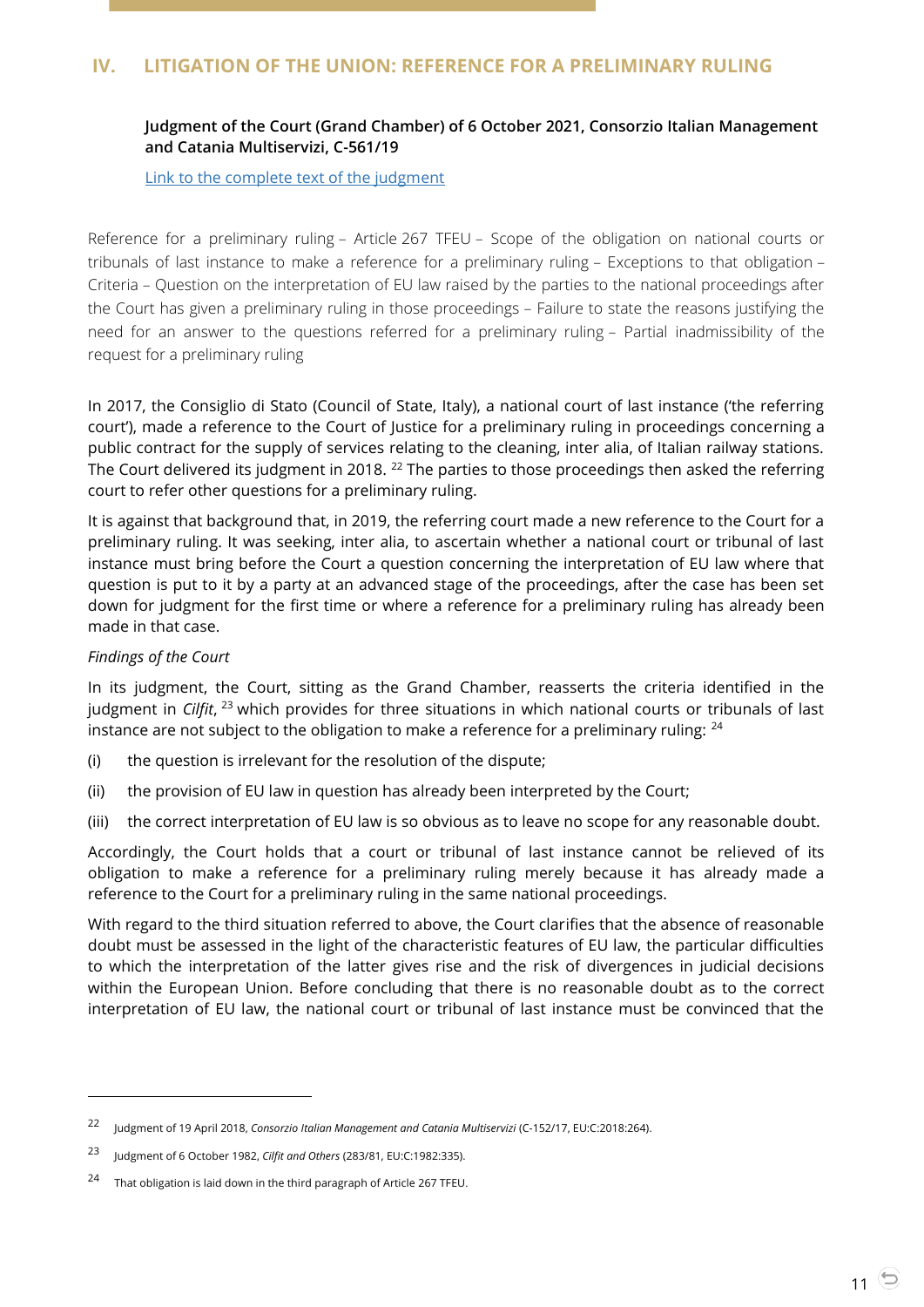matter would be equally obvious to the other courts or tribunals of last instance of the Member States and to the Court of Justice.

In that regard, the mere fact that a provision of EU law may be interpreted in several ways is not sufficient for the view to be taken that there is a reasonable doubt as to the correct interpretation of that provision. Nonetheless, where the national court or tribunal of last instance is made aware of the existence of diverging lines of case-law – among the courts of a Member State or between the courts of different Member States – concerning the interpretation of a provision of EU law applicable to the dispute in the main proceedings, that court or tribunal must be particularly vigilant in its assessment of whether or not there is any reasonable doubt as to the correct interpretation of that provision.

National courts or tribunals of last instance must take upon themselves, independently and with all the requisite attention, the responsibility for determining whether the case before them involves one of the situations in which they may refrain from submitting to the Court a question concerning the interpretation of EU law which has been raised before them. If such a court or tribunal takes the view that it is relieved of its obligation to make a reference to the Court, the statement of reasons for its decision must show that the matter involves one of those three situations.

Moreover, where the case before the court or tribunal of last instance involves one of those situations, it is not required to bring the matter before the Court, even when the question concerning the interpretation of EU law is raised by a party to the proceedings before it.

By contrast, if the question concerning the interpretation of EU law does not involve any of those situations, the court or tribunal of last instance must bring the matter before the Court. The fact that that court or tribunal has already made a reference to the Court for a preliminary ruling in the same national proceedings does not affect the obligation to make a reference for a preliminary ruling when a question concerning the interpretation of EU law the answer to which is necessary for the resolution of the dispute remains after the Court's decision.

Moreover, it is for the national court or tribunal alone to decide at what stage in the proceedings it is appropriate to refer a question to the Court for a preliminary ruling. However, a court or tribunal of last instance may refrain from referring a question to the Court for a preliminary ruling on grounds of inadmissibility specific to the procedure before that court or tribunal. Where the pleas in law raised before such a court or tribunal must be declared inadmissible, a request for a preliminary ruling cannot be regarded as necessary and relevant for that court or tribunal to be able to give judgment. The applicable national procedural rules must however observe the principles of equivalence <sup>25</sup> and effectiveness. <sup>26</sup>

 $25$  The principle of equivalence requires that all the rules applicable to actions apply without distinction to actions alleging infringement of EU law and to similar actions alleging infringement of national law.

 $26$  According to the principle of effectiveness, national procedural rules must not be such as to render impossible in practice or excessively difficult the exercise of rights conferred by the EU legal order.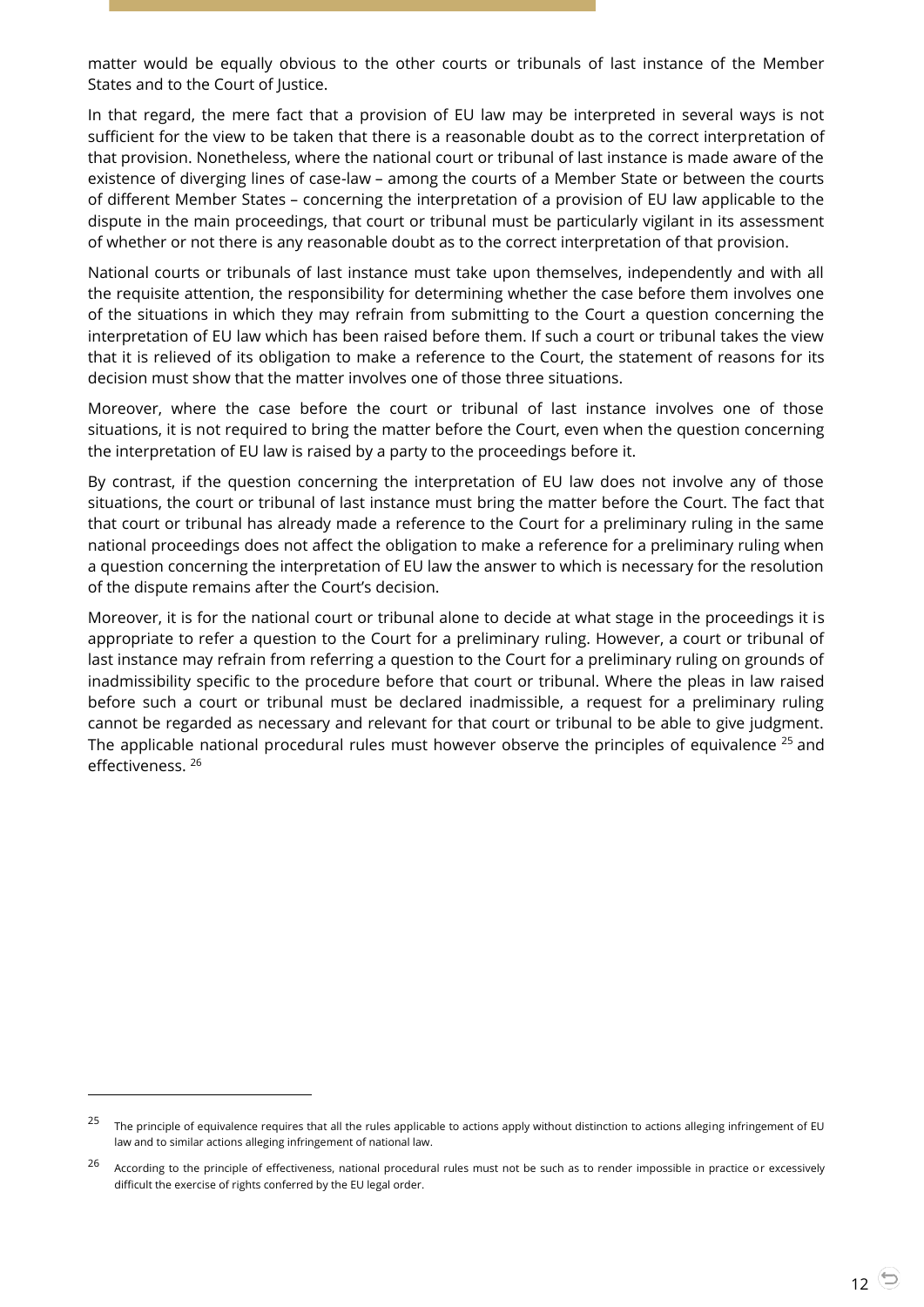# <span id="page-12-0"></span>**V. JUDICIAL COOPERATION IN CRIMINAL MATTERS: FREEZING AND CONFISCATION OF INSTRUMENTALITIES AND PROCEEDS OF CRIME IN THE EUROPEAN UNION**

# <span id="page-12-1"></span>**Judgment of the Court (Third Chamber) of 21 October 2021, Okrazhna prokuratura – Varna, C-845/19 and C-863/19**

[Link to the complete text of the judgment](https://curia.europa.eu/juris/document/document.jsf?text=&docid=247864&pageIndex=0&doclang=EN&mode=lst&dir=&occ=first&part=1&cid=38977195)

Reference for a preliminary ruling – Judicial cooperation in criminal matters – Directive 2014/42/EU – Freezing and confiscation of instrumentalities and proceeds of crime in the European Union – Scope – Confiscation of illegally obtained assets – Economic benefit derived from a criminal offence which has not been the subject of a conviction – Article 4 – Confiscation – Article 5 – Extended confiscation – Article 6 – Confiscation from a third party – Conditions – Confiscation of money allegedly belonging to a third party – Third party having no right to appear as a party in the confiscation proceedings – Article 47 of the Charter of Fundamental Rights of the European Union

Two Bulgarian nationals ('the persons concerned') were convicted of the possession, in February 2019 in Varna (Bulgaria), of highly dangerous narcotics, without authorisation and with a view to their distribution. Following that criminal conviction, the Okrazhna prokuratura – Varna (Regional Public Prosecutor's Office, Varna, Bulgaria) applied to the Okrazhen sad Varna (Regional Court, Varna, Bulgaria) for the confiscation of sums of money which had been discovered in their respective homes in the course of searches.

At the hearing before that court, the persons concerned stated that the sums of money seized belonged to members of their respective families. Those family members did not take part in the proceedings before that court, since national law does not permit them to do so. The referring court refused to authorise the confiscation of those sums of money, taking the view that the criminal offence of which the persons concerned had been convicted was not such as to generate an economic benefit. In addition, although there is evidence that the persons concerned had been selling narcotics, they had not been charged with nor convicted of such a criminal offence. The Regional Public Prosecutor's Office, Varna, brought an appeal against that judgment, arguing that that court had failed to take account of Directive 2014/42<sup>27</sup> when applying the relevant national provisions.

In those circumstances, the referring court decided to ask the Court of Justice whether Directive 2014/42 only applies in cross-border situations, and further referred questions concerning the extent of the confiscation provided for by that directive and the scope of the right to an effective remedy of a third party who claims, or in respect of whom it is claimed, that he or she is the owner of property which is subject to confiscation. In its judgment, the Court thus gives a ruling on questions of crucial importance for defining the scope of Directive 2014/42 and the interpretation of some of its key concepts.

### *Findings of the Court*

In the first place, the Court finds that the possession of narcotics for the purposes of their distribution comes within the scope of Directive 2014/42, even though all the elements inherent in the commission of that offence are confined within a single Member State. Under the FEU Treaty, <sup>28</sup> such

<sup>27</sup> Directive 2014/42/EU of the European Parliament and of the Council of 3 April 2014 on the freezing and confiscation of instrumentalities and proceeds of crime in the European Union (OJ 2014 L 127, p. 39).

<sup>28</sup> Article 83(1) TFEU.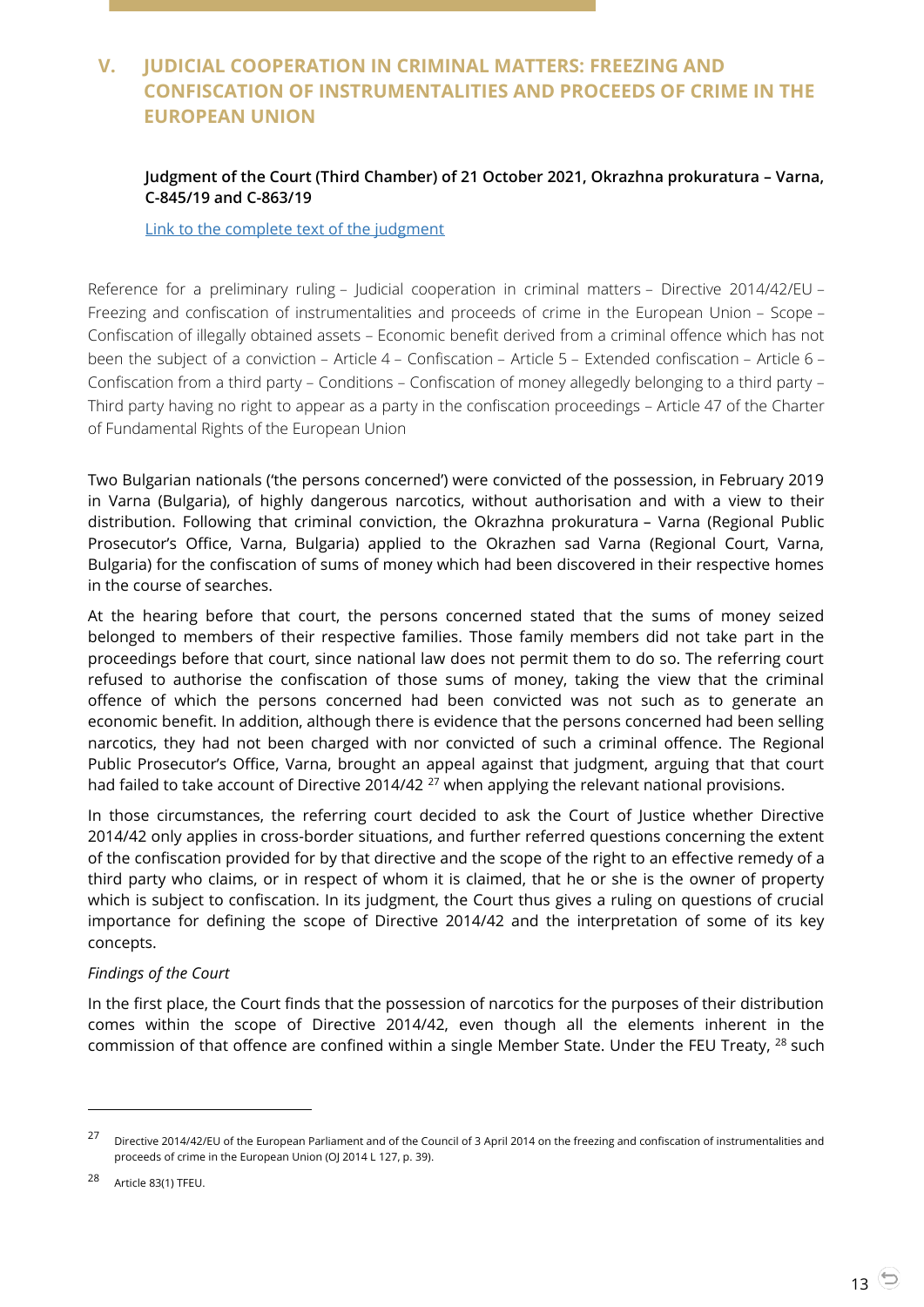an offence is a particularly serious crime with a cross-border dimension, as referred to in that treaty. Consequently, the EU legislature is competent to adopt minimum harmonisation rules concerning the definition of criminal offences and sanctions in that area; that competence also covers situations in which the elements inherent in the commission of a particular offence are confined within a single Member State.

In the second place, the Court finds that Directive 2014/42 not only provides for the confiscation of property constituting an economic benefit derived from the criminal offence in respect of which the perpetrator has been convicted, but also provides for the confiscation of property belonging to that perpetrator in respect of which the national court hearing the case is satisfied that it derives from other criminal conduct. Such confiscation must, however, be carried out in compliance with the safeguards provided for in that directive  $^{29}$  and is subject to the condition that the offence in respect of which the perpetrator has been convicted is among those listed in the directive  $30$  and that that offence is liable to give rise, directly or indirectly, to economic benefit.

As regards the first type of confiscation, it is necessary that the proceeds whose confiscation is being contemplated arise from the criminal offence in respect of which the perpetrator has been finally convicted.

As regards the second situation, which corresponds to extended confiscation, <sup>31</sup> the Court notes, first, that, in order to determine whether a criminal offence is liable to give rise to economic benefit, Member States may take into account the modus operandi, for example whether the offence was committed in the context of organised crime or with the intention of generating regular profits from criminal offences. <sup>32</sup> Secondly, the national court must be satisfied on the basis of the circumstances of the case, including the specific facts and available evidence, that the property is derived from criminal conduct. <sup>33</sup> To that end, that court may take account of the fact that the value of the property in question is disproportionate to the lawful income of the convicted person.  $34$ 

Lastly, confiscation from a third party <sup>35</sup> presupposes that it has been established that a suspected or accused person has transferred proceeds to a third party or a third party has acquired such proceeds, and that that third party was aware of the fact that the purpose of that transfer or acquisition was to avoid confiscation.

In the third place, the Court holds that Directive 2014/42, read in conjunction with Article 47 of the Charter of Fundamental Rights of the European Union, precludes national legislation which allows for the confiscation, in favour of the State, of property allegedly belonging to a person other than the perpetrator of the criminal offence, without that person having the right to appear as a party in the confiscation proceedings. That directive requires Member States to take the necessary measures to ensure that the persons affected by the measures provided for therein, including third parties who claim or in respect of whom it is claimed that they are the owner of the property whose confiscation is being contemplated, have the right to an effective remedy and a fair trial in order to uphold their rights. <sup>36</sup> In addition, that directive provides for several specific safeguards in order to guarantee the preservation of the fundamental rights of such third parties. Among those safeguards is the right of

- <sup>31</sup> Article 5 of Directive 2014/42.
- <sup>32</sup> Recital 20 of Directive 2014/42.
- <sup>33</sup> Recital 21 of Directive 2014/42.
- <sup>34</sup> Article 5(1) of Directive 2014/42.
- <sup>35</sup> Article 6 of Directive 2014/42.
- <sup>36</sup> Article 8(1) of Directive 2014/42.

<sup>29</sup> Article 8(8) of Directive 2014/42.

<sup>30</sup> Article 5(2) of Directive 2014/42.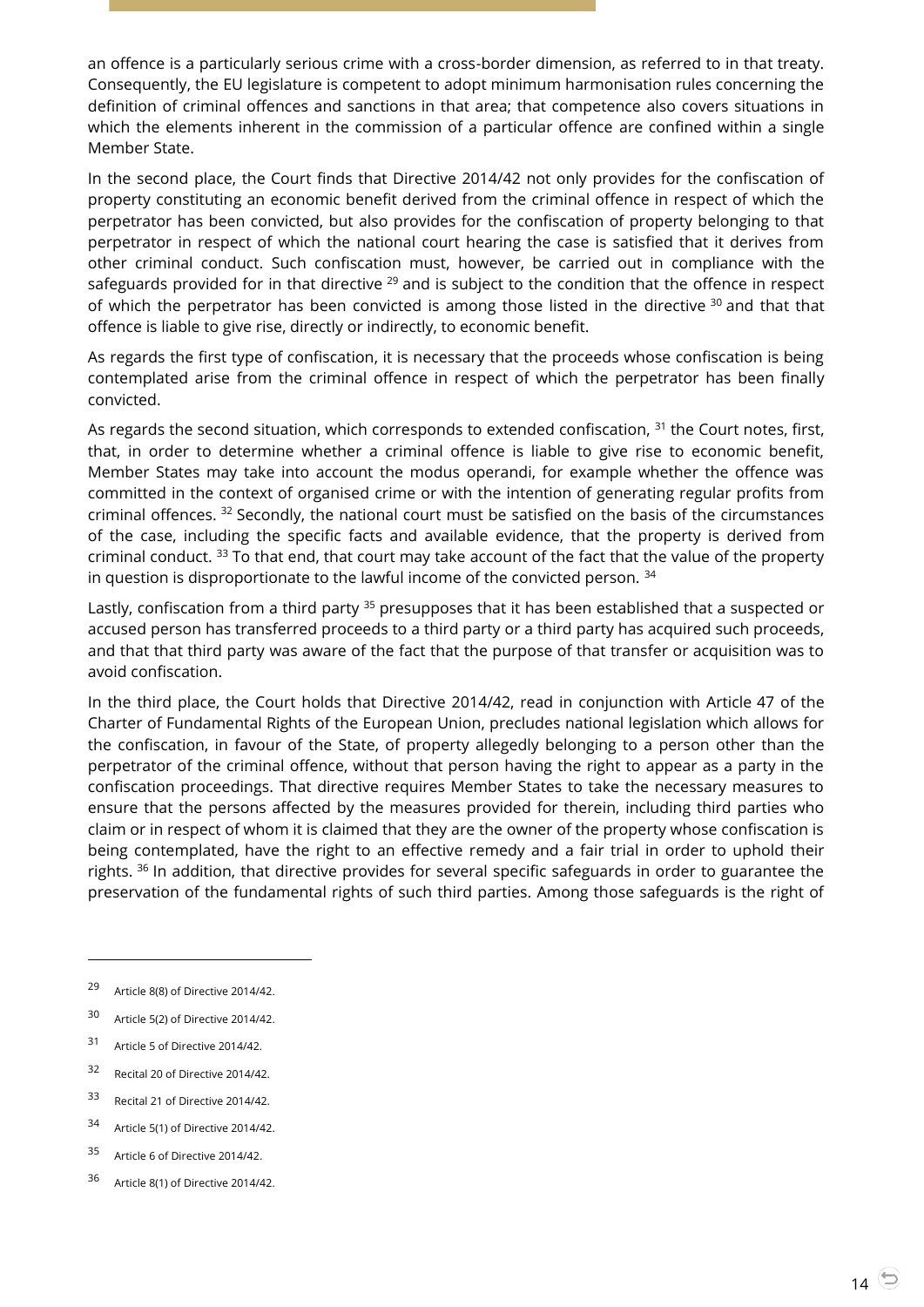access to a lawyer throughout the confiscation proceedings,  $37$  which clearly entails the right of the third parties to be heard in the context of those proceedings, including the right to claim ownership of the property concerned by the confiscation. 38

# <span id="page-14-2"></span><span id="page-14-1"></span><span id="page-14-0"></span>**VI. COMPETITION**

# **1. ARTICLE 101 TFEU**

# **Judgment of the Court (Grand Chamber) of 6 October 2021, Sumal, C-882/19**

[Link to the complete text of the judgment](https://curia.europa.eu/juris/document/document.jsf?text=&docid=247055&pageIndex=0&doclang=EN&mode=lst&dir=&occ=first&part=1&cid=38985408)

Reference for a preliminary ruling – Competition – Compensation for harm caused by a practice prohibited under Article 101(1) TFEU – Determination of the undertakings liable to provide compensation – Action for compensation directed against the subsidiary of a parent company and brought following a decision finding only that the parent company participated in a cartel – Concept of an 'undertaking' – Concept of 'economic unit'

Between 1997 and 1999, the company Sumal SL acquired two trucks from Mercedes Benz Trucks España ('MBTE'), which is a subsidiary of the Daimler group, whose parent company is Daimler AG.

By a decision of 19 July 2016, <sup>39</sup> the Commission found an infringement, by Daimler AG, of EU law rules prohibiting cartels <sup>40</sup> in that Daimler had concluded, between January 1997 and January 2011, arrangements with 14 other European truck producers on pricing and gross price increases for trucks in the European Economic Area (EEA).

Following that decision, Sumal brought an action for damages against MBTE, seeking payment of the sum of EUR 22 204.35 for loss resulting from that cartel. Sumal's action was nevertheless rejected by the Juzgado de lo Mercantil nº 07 de Barcelona (Commercial Court No 7 of Barcelona, Spain) on the ground that MBTE was not referred to in the Commission's decision.

Sumal brought an appeal against that judgment before the Audiencia Provincial de Barcelona (Provincial Court of Barcelona, Spain). In that context, that court wonders whether and, if so, under what conditions, an action for damages may be brought against a subsidiary following a Commission decision finding anticompetitive practices by the parent company. Thus, that court decided to stay the proceedings and refer that question to the Court by way of a reference for a preliminary ruling.

By its judgment delivered by the Grand Chamber, the Court sets out the conditions under which victims of an anticompetitive practice by a company punished by the Commission are entitled to engage, by way of an action for damages brought before the national courts, the civil liability of the punished company's subsidiary companies, which are not referred to in the Commission decision.

<sup>37</sup> Article 8(7) of Directive 2014/42.

<sup>38</sup> Article 8(9) of Directive 2014/42.

<sup>&</sup>lt;sup>39</sup> Decision C(2016) 4673 final relating to a proceeding under Article 101 [TFEU] and Article 53 of the EEA Agreement (Case AT.39824 – Trucks), a summary of which was published in the *Official Journal of the European Union* of 6 April 2017 (OJ 2017 C 108, p. 6)

<sup>40</sup> Article 101 TFEU and Article 53 of the EEA Agreement.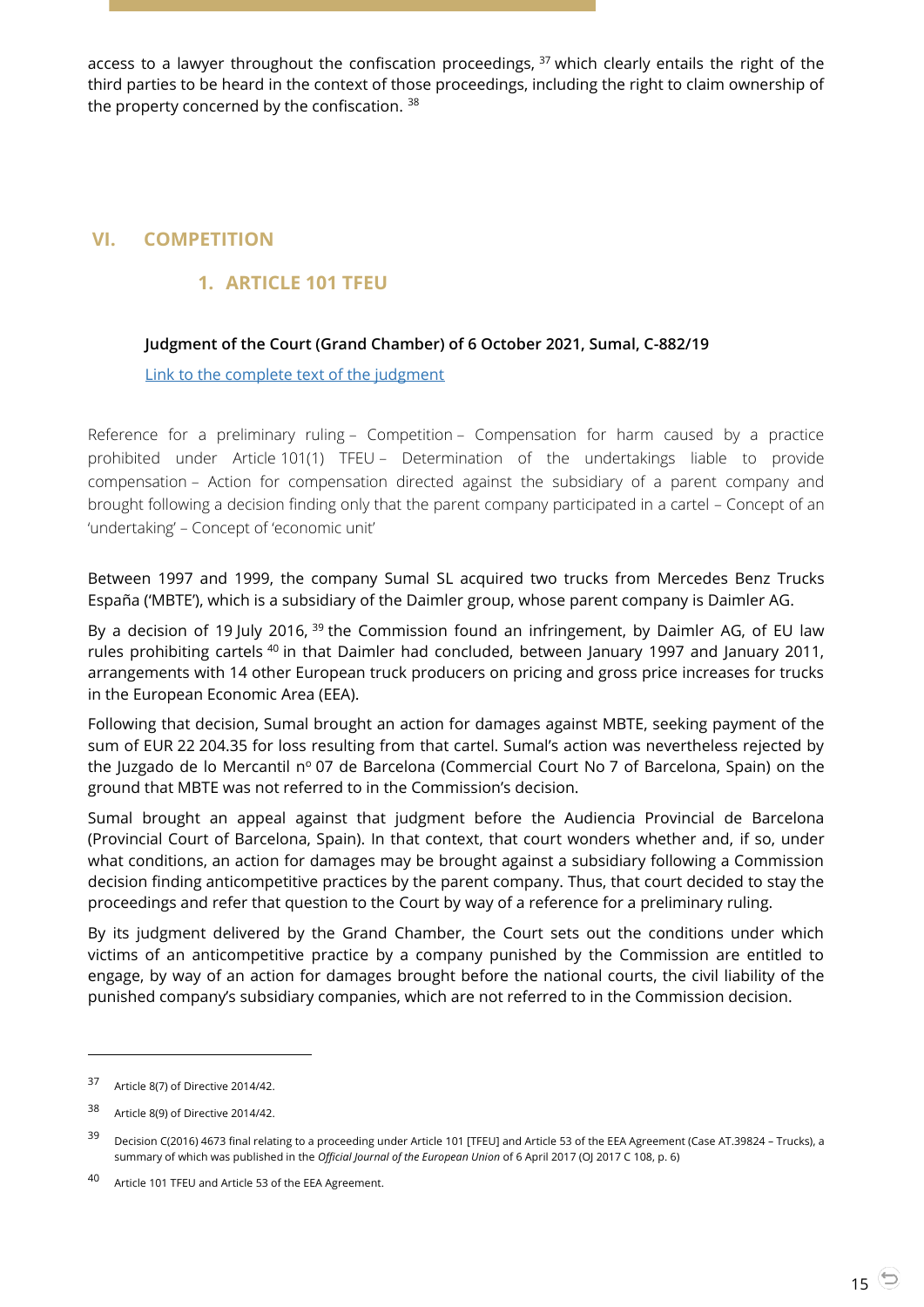### *Findings of the Court*

-

In accordance with settled case-law, any person is entitled to claim compensation from 'undertakings' which have participated in a cartel or practices prohibited under Article 101 TFEU for the harm caused by those anticompetitive practices. Even if such actions for damages are brought before the national courts, the determination of which entity is required to provide compensation for the harm caused is governed directly by EU law.

Given that such actions for damages are an integral part of the system for enforcement of EU competition rules, in the same way as their enforcement by public authorities, the concept of an 'undertaking', within the meaning of Article 101 TFEU, cannot have a different meaning in the context of the imposition of fines by the Commission on 'undertakings' (public enforcement) and in actions for damages brought against those 'undertakings' before the national courts (private enforcement).

According to the Court's case-law, the concept of an 'undertaking', within the meaning of Article 101 TFEU, covers any entity engaged in an economic activity, irrespective of its legal status and the way in which it is financed, and thus designates an economic unit even if in law that unit consists of several persons, natural or legal.

Where it is established that a company belonging to such an economic unit has infringed Article 101(1) TFEU such that the 'undertaking' of which it is part has committed an infringement of that provision, the concept of an 'undertaking' and, through it, that of 'economic unit', gives rise to the joint and several liability across the entities of which the economic unit is made up at the time that the infringement was committed.

In that regard, the Court observes, moreover, that the concept of an 'undertaking', used in Article 101 TFEU, is a functional concept, as the economic unit of which it is constituted must be identified having regard to the subject matter of the agreement at issue.

Thus, where the existence of an infringement of Article 101(1) TFEU has been established as regards a parent company, it is possible for the victim of that infringement to seek to engage the civil liability of a subsidiary of that parent company on the condition that the victim proves that, having regard to, first, the economic, organisational and legal links that connect the two legal entities and, second, the existence of a specific link between the economic activity of that subsidiary and the subject matter of the infringement for which the parent company was held to be responsible, that subsidiary, together with its parent company, constituted an economic unit.

It follows that, in circumstances such as those at issue in the main proceedings, in order to bring an action for damages against MBTE as a subsidiary of Daimler AG, Sumal must establish, in principle, that the anticompetitive agreement concluded by Daimler AG concerns the same products as those marketed by MBTE. In so doing, Sumal would show that it is precisely the economic unit of which MBTE, together with its parent company, forms part that constitutes the undertaking which in fact committed the infringement found earlier by the Commission pursuant to Article 101(1) TFEU.

However, in the context of such an action for damages brought against a subsidiary company of a parent company which has been found to have infringed Article 101 TFEU, before the national court concerned, that subsidiary company must dispose of all the means necessary for the effective exercise of its rights of the defence, in particular so as to be able to dispute that it belongs to the same undertaking as its parent company.

That said, where an action for damages relies, as in the present case, on a finding by the Commission of an infringement of Article 101(1) TFEU in a decision addressed to a parent company of the defendant subsidiary company, the latter cannot challenge, before the national court, the existence of an infringement thus found by the Commission. Indeed, Article 16(1) of Regulation No 1/2003<sup>41</sup>

<sup>41</sup> Council Regulation (EC) No 1/2003 of 16 December 2002 on the implementation of the rules on competition laid down in Articles [101] and [102 TFEU] (OJ 2003 L 1, p. 1).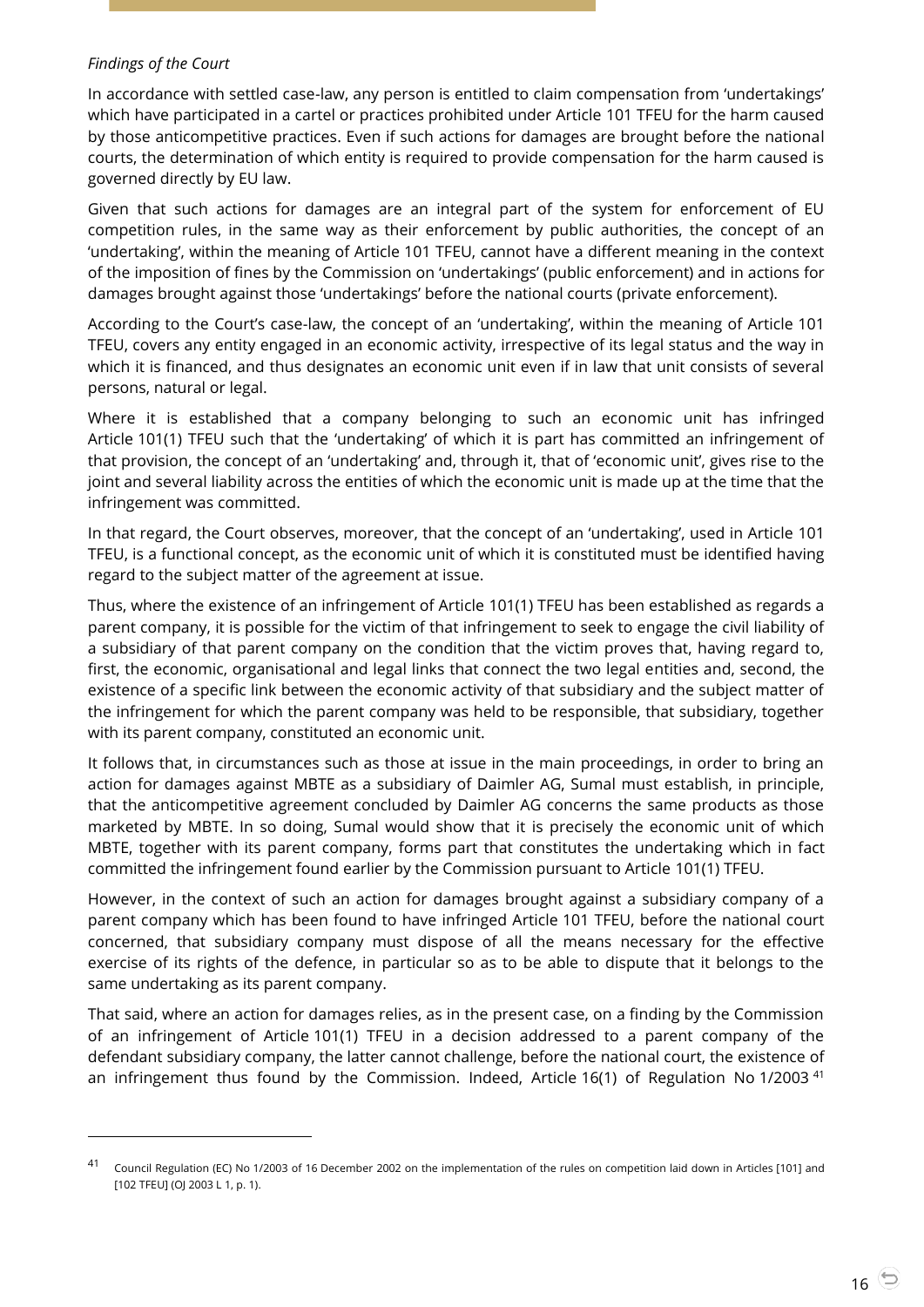provides that national courts cannot take decisions running counter to the decision adopted by the Commission.

By contrast, in a situation where the Commission has not made a finding of conduct amounting to an infringement in a decision adopted under Article 101 TFEU, the subsidiary company is naturally entitled to dispute not only that it belongs to the same 'undertaking' as the parent company, but also the very existence of the infringement alleged against the parent company.

In that regard, the Court states, moreover, that the possibility for a national court of making a finding of the subsidiary company's liability for the harm caused is not excluded merely because, as the case may be, the Commission has not adopted any decision or that the decision in which it found that there was an infringement did not impose an administrative penalty on that company.

<span id="page-16-0"></span>Therefore, Article 101(1) TFEU precludes a national law which provides for the possibility of imputing liability for one company's conduct to another company only in circumstances where the second company controls the first company.

# **2. ARTICLE 102 TFEU AND ADMISSIBILITY OF AN ACTION FOR ANNULMENT AGAINST A DECISION TO OPEN AN INVESTIGATION**

### <span id="page-16-1"></span>**Order of the General Court (First Chamber) of 14 October 2021, Amazon.com and Others v Commission, T-19/21**

[Link to the complete text of the order](https://curia.europa.eu/juris/document/document.jsf?text=&docid=247941&pageIndex=0&doclang=EN&mode=lst&dir=&occ=first&part=1&cid=38988905)

 $\overline{a}$ 

Action for annulment – Competition – Abuse of dominant position – Online sales – Decision to open an investigation – Territorial scope of the investigation – Exclusion of Italy – Act not open to challenge – Preparatory act – Inadmissibility

By decision of 10 November 2020 ('the contested decision'),  $42$  the European Commission opened an investigation against Amazon.com, Inc. and Amazon Services Europe Sàrl, Amazon EU Sàrl and Amazon Europe Core Sàrl (together, 'Amazon'), an undertaking active on the Internet and carrying out, among other things, online retail transactions and the provision of various online services, in order to examine whether they had abused a dominant position within the meaning of Article 102 TFEU.

According to the Commission, certain of Amazon's commercial practices could artificially favour its own retail offers and offers of marketplace sellers that use Amazon's logistics and delivery services. The Commission took the view that, if established, the practices in question may be contrary to Article 102 TFEU.

In the contested decision, the Commission stated that its investigation would cover the whole of the European Economic Area (EEA), with the exception of Italy. In the press release accompanying the adoption of that decision, the Commission stated that the Italian competition authority had begun to investigate partially similar problems in April 2019, focusing on the Italian market.

Amazon brought an action for partial annulment of the contested decision, in so far as it excludes Italy from the territorial scope of the investigation.

<sup>42</sup> Commission Decision C (2020) 7692 final, of 10 November 2020, initiating proceedings in Case AT.40703 Amazon – Buy Box.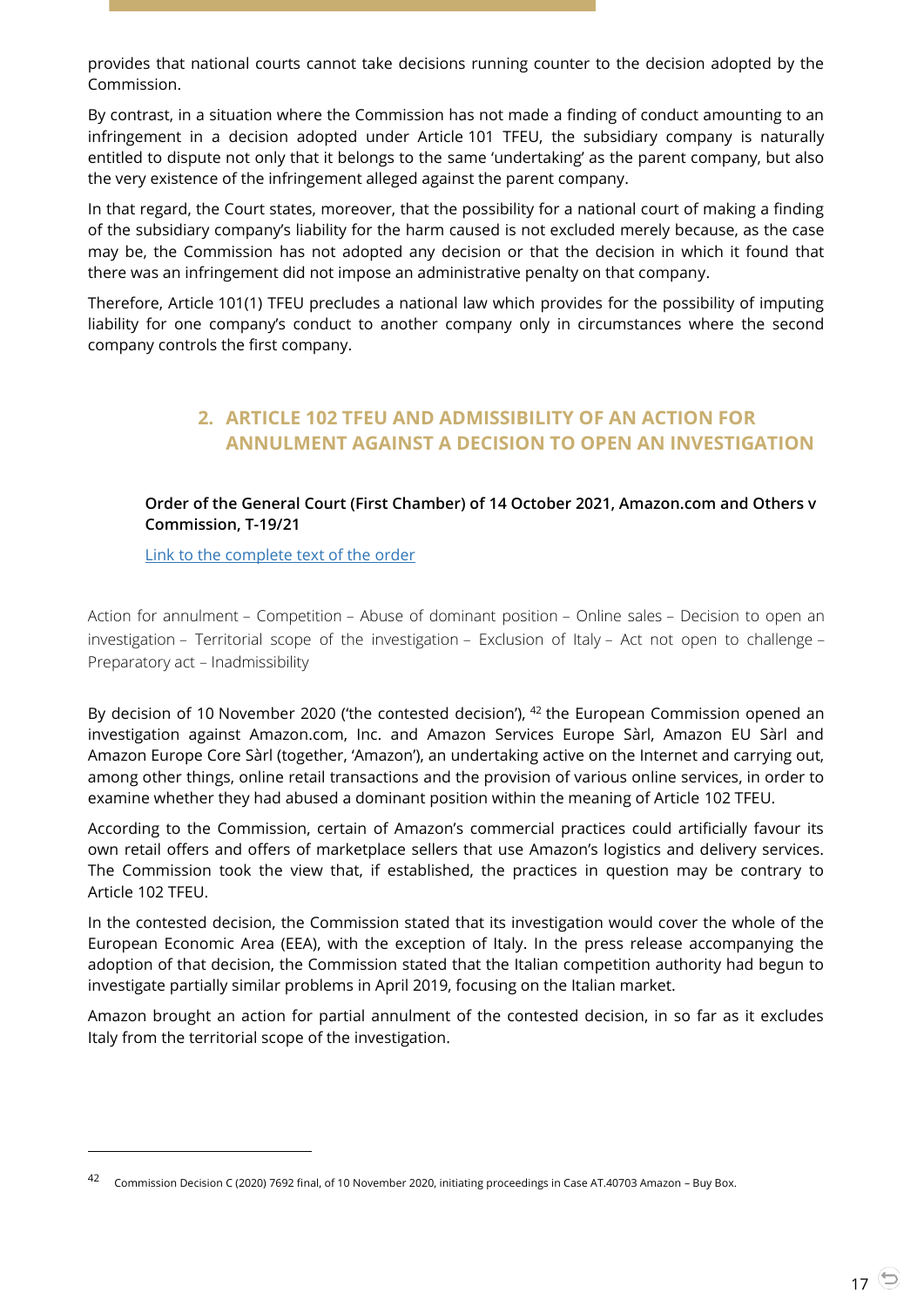In its order, the Court upholds the objection of inadmissibility raised by the Commission and dismisses the action for annulment as inadmissible. It also provides clarification as to the admissibility of actions for annulment of decisions to initiate a competition investigation.

#### *Findings of the Court*

 $\overline{a}$ 

In support of its objection of inadmissibility, the Commission raised three pleas of inadmissibility, including a plea alleging that there was no act capable of being the subject of an action for annulment.

In that regard, the Court notes first that, although all acts adopted by the EU institutions, whatever their form, which are intended to produce binding legal effects, are considered challengeable acts within the meaning of Article 263 TFEU, the action for annulment is, in principle, only available against a measure by which the institution concerned definitively determines its position at the end of an administrative procedure. Consequently, intermediate measures, the purpose of which is to prepare for the definitive decision, cannot be treated as acts open to challenge.

The Court points out, in addition, that the legal effects of acts adopted by the institutions must be assessed in the light of their substance and in accordance with objective criteria, such as their content, taking into account, as appropriate, the context in which they were adopted and the powers of the institution which adopted them.

The Court thus concludes that the effects and legal character of the contested decision must be determined in the light of its purpose in the procedure for the implementation of the competition rules, as provided for in Regulation No 1/2003. <sup>43</sup>

The procedure for implementing competition rules was designed to enable the undertakings concerned to communicate their views and to provide the Commission with the clearest possible information before it adopts a decision affecting their interests. Its purpose is, therefore, to create procedural guarantees for their benefit and to ensure that they have the right to be heard by the Commission. It follows that a measure by which the Commission initiates proceedings under Article 102 TFEU, produces, in principle, no more than the ordinary effects of any procedural step and, apart from the procedural aspect, does not affect the legal position of the undertakings targeted by the investigation.

However, since Amazon disputed only the part of the contested decision by which the Commission excluded Italy from the geographical scope of its investigation, and not the contested decision as such, the Court then examines whether that part of the decision also merely produces the effects of a procedural step.

In that regard, the Court observes, in the first place, that in defining the geographical markets to which its investigation would relate, the Commission confined itself to providing an indication which must necessarily appear in a decision to initiate a proceeding under Article 102 TFEU.

In the second place, the Court examines whether the contested decision, while constituting a stage in an administrative procedure, can produce effects going beyond the procedural framework by substantially altering Amazon's rights and obligations or by adversely affecting its procedural rights.

In that context, the Court notes that the purpose of the contested delimitation is to pave the way for the final decision and is capable of evolving during the investigation conducted by the Commission. The exclusion of Italy from the scope of the investigation is, moreover, a purely procedural consequence arising from the opening of that investigation, which cannot transform the contested decision into an act affecting Amazon's legal situation.

<sup>43</sup> Council Regulation (EC) No 1/2003 of 16 December 2002 on the implementation of the rules on competition laid down in Articles [101 and 102 TFEU] (OJ 2003 L 1, p. 1), as amended by Council Regulation (EC) No 487/2009 of 25 May 2009 on the application of Article 81(3) of the Treaty to certain categories of agreements and concerted practices in the air transport sector (OJ 2009 L 148, p. 1).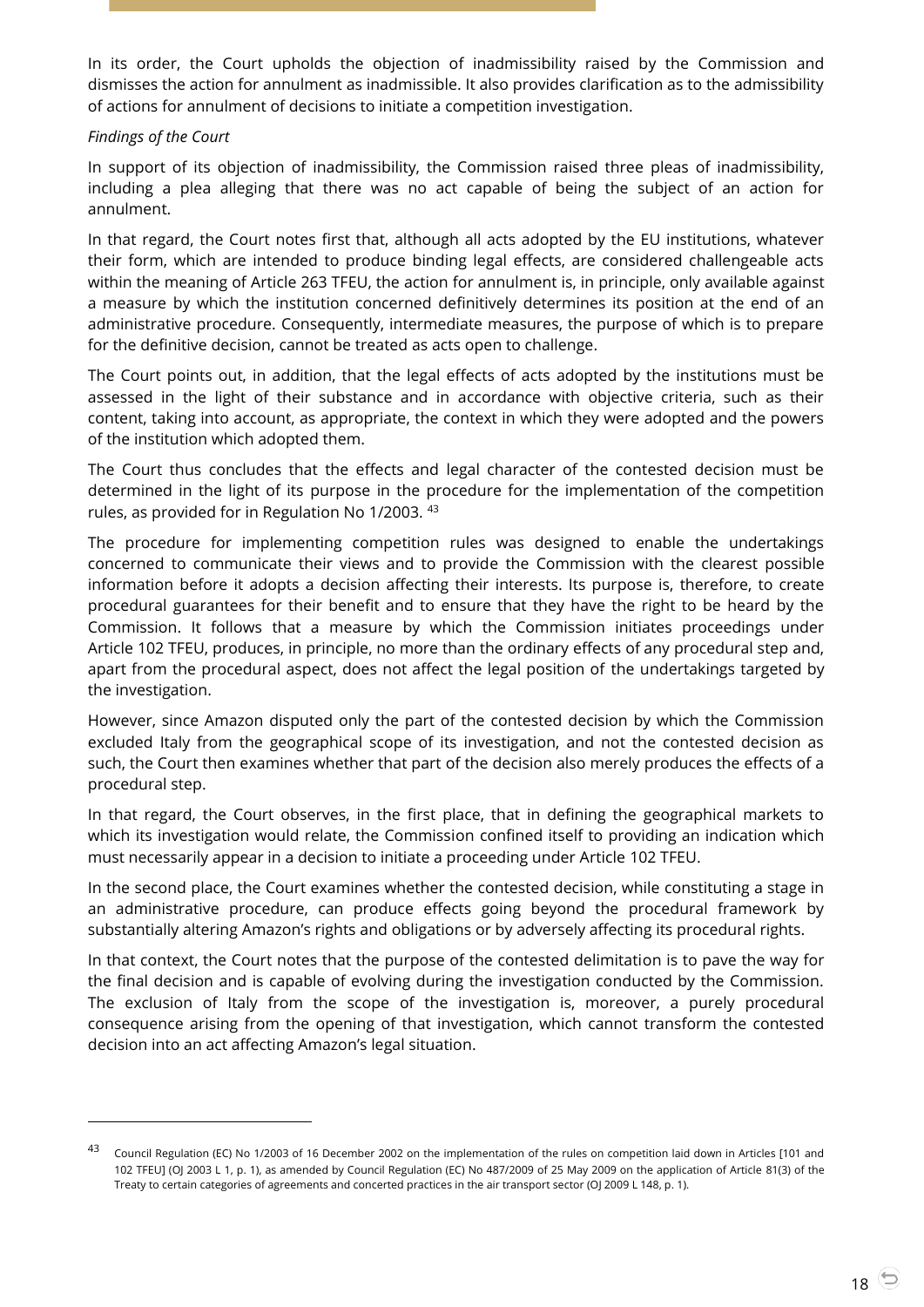Moreover, a decision to initiate a proceeding under Article 102 TFEU does not have the effect of depriving the addressees of their procedural rights. On the contrary, it affords them the opportunity to make their views known and is therefore intended to create procedural guarantees for their benefit and to enshrine their right to be heard by the Commission.

The fact that Amazon would have to defend itself before two different authorities, the Italian competition authority and the Commission, does not deprive it of the protection against parallel proceedings provided for in Article 11(6) of Regulation No 1/2003. That protection concerns two parallel proceedings, where the Commission decides to initiate an investigation procedure against an undertaking which is the subject of a procedure initiated by a national authority in respect of the same allegedly anti-competitive practices, and not that of a request to initiate a proceeding on a specific market in order to benefit from that protection. In any event, if the objective pursued by the system of protection provided for by Article 11(6) is to protect undertakings from parallel proceedings brought by different authorities, that protection does not imply any right, for the benefit of an undertaking, to have a case dealt with in its entirety by the Commission.

In the light of those findings, the Court finds that the part of the contested decision in dispute, in so far as it excludes Italy from the territorial scope of the investigation, constitutes a preparatory act which does not produce legal effects vis-à-vis Amazon within the meaning of Article 263 TFEU. Consequently, it upholds the objection of inadmissibility raised by the Commission.

# **3. MERGERS**

### <span id="page-18-1"></span><span id="page-18-0"></span>**Judgment of the General Court (Tenth Chamber, Extended Composition) of 20 October 2021, Polskie Linie Lotnicze "LOT" v Commission, T-240/18**

Competition – Concentrations – Air transport – Decision declaring a concentration compatible with the internal market and the EEA Agreement – Relevant market – Assessment of the effects of the concentration on competition – Absence of commitment – Obligation to state reasons

#### <span id="page-18-2"></span>**and**

# **Judgment of the General Court (Tenth Chamber, Extended Composition) of 20 October 2021, Polskie Linie Lotnicze "LOT" v Commission, T-296/18**

Competition – Concentrations – Air transport – Decision declaring a concentration compatible with the internal market and the EEA Agreement – Relevant market – Assessment of the effects of the concentration on competition – Commitment – Obligation to state reasons

Faced with a persistent deterioration of its financial situation, in 2016 Air Berlin plc implemented a restructuring plan. In that context, on 16 December 2016, it entered into an agreement with Deutsche Lufthansa AG ('Lufthansa'), in order to sublet to it various aircraft along with their crew.

However, the loss of the financial support, in the form of loans, granted to Air Berlin by one of its main shareholders forced it to file for insolvency on 15 August 2017. In those circumstances, the granting of a guaranteed loan by the German authorities as rescue aid, endorsed by the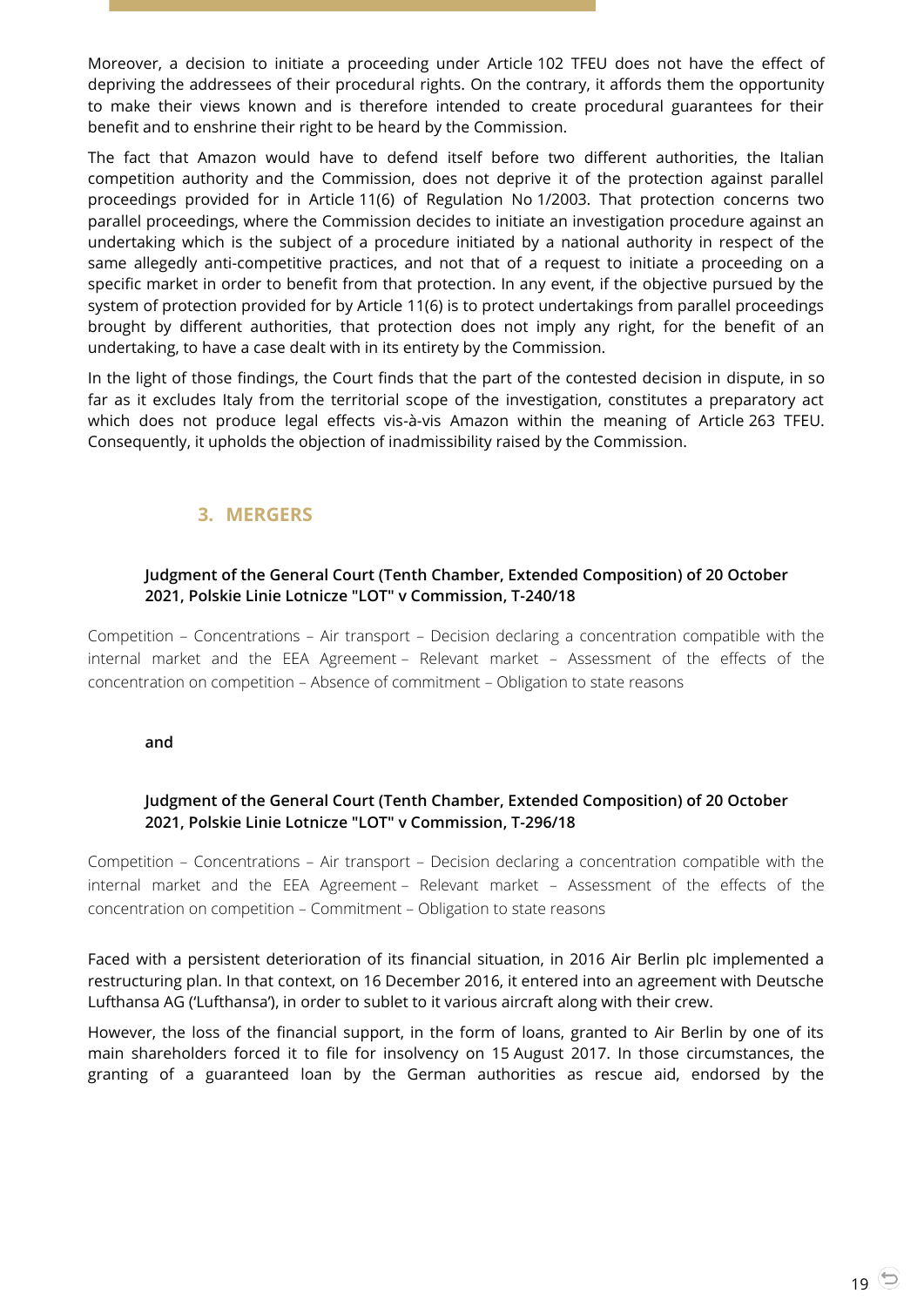Commission, <sup>44</sup> was intended to enable Air Berlin to continue its operations for a period of three months, in order to allow it, inter alia, to dispose of its assets.

That objective was reflected, in particular, by the conclusion of two agreements: first, an agreement concluded on 13 October 2017 providing for the takeover by Lufthansa of, inter alia, a subsidiary of Air Berlin, to which various aircraft and their crew, as well as slots <sup>45</sup> that Air Berlin held at a number of airports, including, in particular, Düsseldorf, Zurich, Hamburg, Munich, Stuttgart and Berlin-Tegel, were to be transferred in advance, and, second, an agreement concluded on 27 October 2017 with easyJet plc, aimed mainly at transferring the slots held by Air Berlin, in particular at Berlin-Tegel airport, to easyJet. Air Berlin ceased its operations on the following day, before being declared insolvent by judicial decision of 1 November 2017.

On 31 October 2017, Lufthansa gave notice to the Commission, pursuant to the latter's powers to control mergers, <sup>46</sup> of the operation provided for by the agreement of 13 October 2017. On 7 November 2017, easyJet, in the same manner, gave notice of the operation provided for by the agreement of 27 October 2017 (together with the operation notified by Lufthansa, 'the mergers in question'). In the light of the commitments given by Lufthansa, <sup>47</sup> the Commission found the merger notified by Lufthansa to be compatible, by Decision C(2017) 9118 final of 21 December 2017, as it did with the merger notified by easyJet, by Decision C(2017) 8776 final of 12 December 2017 (collectively, 'the contested decisions'). The Commission concluded that the mergers in question did not raise serious doubts as to their compatibility with the internal market. On that occasion, for the first time in cases concerning air passenger transport services, the Commission did not define the relevant markets by city pairs between a point of origin and a point of destination ('O & D markets'). First, it found that Air Berlin had ceased its operations prior to and independently of those mergers. It concluded that Air Berlin had withdrawn from all the O & D markets in which it had previously been present. Second, it held that the mergers in question mainly concerned the transfer of slots and found that those slots were not allocated to any particular O & D market. Consequently, it considered it preferable to aggregate, for the purposes of its analysis, all the O & D markets to and from each of the airports with which those slots were associated. In doing so, it defined the relevant markets as those for air passenger transport services to and from those airports. The Commission then went on to verify that those mergers were not such as to create 'a significant impediment to effective competition', in the present case, in particular, by providing easyJet and Lufthansa, respectively, with the ability and incentive to foreclose access to those markets.

Considering that the analysis carried out by the Commission was incorrect, in terms of both its methodology and its results, Polskie Linie Lotnicze 'LOT' ('the applicant'), which presents itself as a direct competitor of the parties to the mergers in question, brought two actions before the General Court, each seeking the annulment of one of the contested decisions.

By its judgments of 20 October 2021, the General Court dismisses those actions, thus accepting, in particular, that the Commission could confine itself to a joint examination of the O & D markets to and from the airports with which Air Berlin's slots were associated, instead of examining individually each of the O & D markets in which Air Berlin, on the one hand, and Lufthansa and easyJet, on the other, were present.

<sup>44</sup> Decision C(2017) 6080 final of 4 September 2017 on State aid SA.48937 (2017/N) – Germany – Rescue Aid in favour of [Air Berlin] (OJ 2017 C 400, p. 7).

 $45$  The slots represent authorisations, for an airline, to use the full range of airport infrastructure necessary for the provision of air transport services, to and from that airport, at a precise date and time.

<sup>&</sup>lt;sup>46</sup> In the present case, the powers provided for by Council Regulation (EC) No 139/2004 of 20 January 2004 on the control of concentrations between undertakings (the EC Merger Regulation) (OJ 2004 L 24, p. 1).

<sup>47</sup> In the present case, in order to dispel doubts as to the compatibility of the notified merger relating to its position at Düsseldorf airport, Lufthansa had proposed to the Commission, pursuant to Article 6(2) of the EC Merger Regulation, a substantial reduction in the number of slots that would be transferred to it under that merger.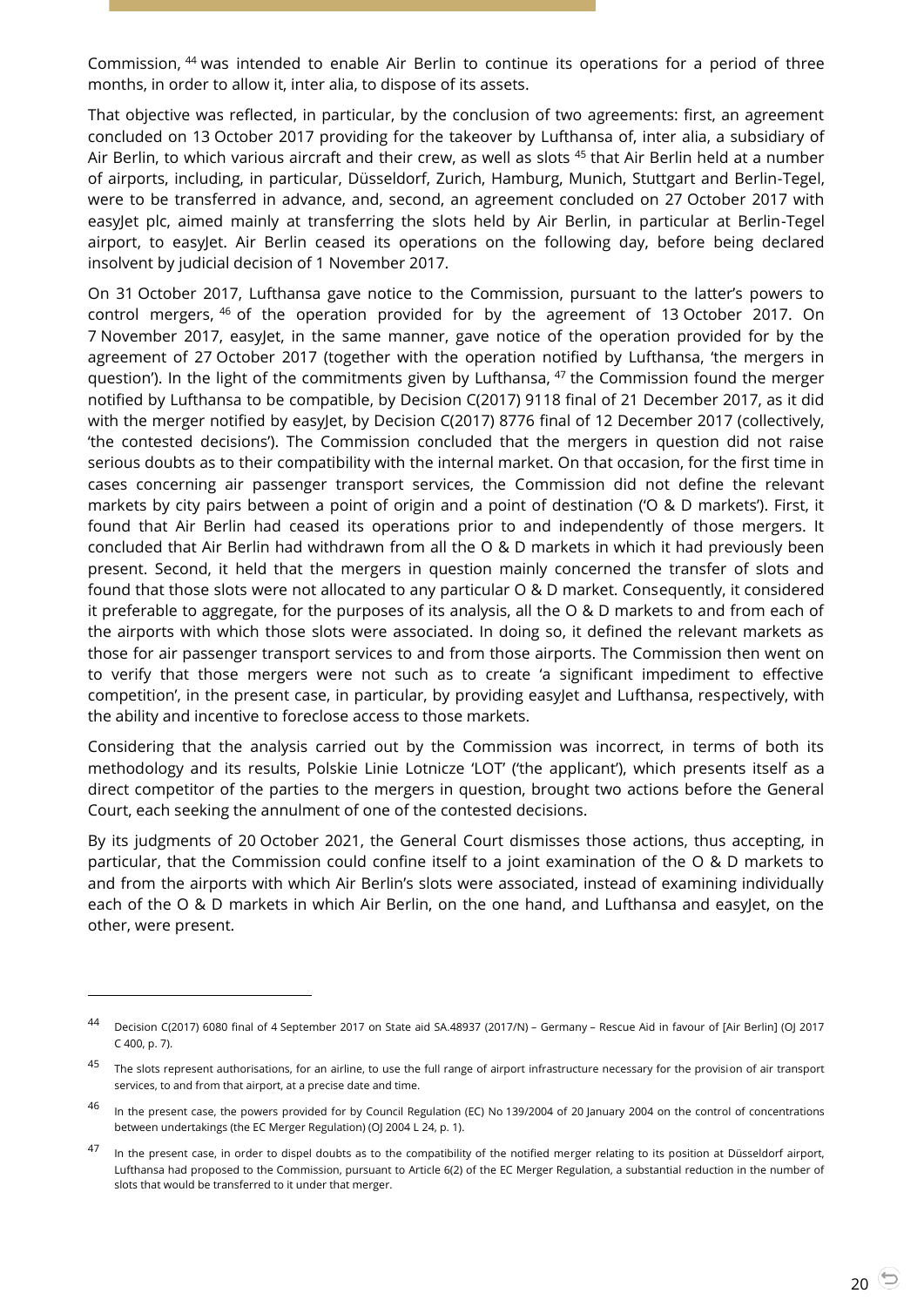#### *Findings of the Court*

-

In the first place, with respect to the plea alleging a poor definition of the relevant markets, the General Court considers, first of all, that it is futile for the applicant to seek to challenge the factual accuracy of the presentation, made by the Commission, of the mergers in question and of their context. In that connection, the General Court observes, inter alia, that the Commission was entitled to find that Air Berlin's operations had ceased prior to the mergers in question and independently of them, and that, as a result, Air Berlin was no longer present in any O & D market. Next, in so far as Air Berlin's slots were not associated with any O & D market, the General Court considers that the Commission rightly pointed out that the slots could be used by Lufthansa and easyJet, respectively, in O & D markets other than those in which Air Berlin operated. Consequently, it holds that, unlike mergers involving airlines which are still in operation, it was not certain, in this particular case, that the mergers in question would have any effect on competition in the O & D markets in which Air Berlin had been present before it ceased its operations. Lastly, the General Court states that the applicant has not made a plausible case that the individual examination of the O & D markets that it identified could have made it possible to determine the existence of a significant impediment to effective competition that could not be revealed by the market definition adopted by the Commission.

In the second place, with respect to the plea alleging a manifest error in the assessment of the effects of the mergers in question, the General Court recalls, at the outset, that, when exercising the powers conferred on it by the EC Merger Regulation, the Commission has a certain discretion, especially regarding complex assessments of an economic nature which it is called upon to make in that regard. Consequently, review by the EU judicature of the exercise of that discretion must take account of the margin of discretion thus conferred on the Commission. Having stated the above, the General Court considers that the analysis of the effects of the mergers in question on the markets of air passenger transport services to and from the airports concerned did not reveal any manifest error of assessment, taking into account, inter alia, the low rate of congestion at those airports and the limited effect of those mergers on the increase in the slot shares held by Lufthansa and easyJet. With respect to, more specifically, the merger notified by Lufthansa, the applicant is not justified in claiming that the Commission had committed a manifest error in its assessment of the effects of the agreement of 16 December 2016 given, inter alia, that that agreement had already permitted Lufthansa to operate aircraft and their crew for a period of six years before Lufthansa definitively acquired them in connection with that merger. Lastly, as regards the merger notified by easyJet, the General Court notes that the slots are necessary for the provision of air passenger transport services. It concludes that there is a 'vertical' relationship between the allocation of those slots and the provision of those services and that the Commission was therefore entitled to refer to the guidelines on 'non-horizontal' mergers. <sup>48</sup>

In the third place, the General Court rejects the complaints alleging that the commitments given by Lufthansa in connection with the merger of which it gave notice were insufficient, and that no such commitments were given as regards the merger of which easyJet gave notice, on the ground that the applicant is not justified in claiming that those mergers are manifestly liable to constitute a significant impediment to effective competition. For that reason, it also considers unfounded the applicant's complaints that the Commission failed to take account of any potential efficiency gains which might have resulted from those mergers.

In the fourth place, the General Court observes that the applicant has not shown that the financial support which Air Berlin had received under the rescue aid formed part of the assets transferred to easyJet and Lufthansa, respectively, in connection with the mergers in question, and, consequently,

<sup>48</sup> Guidelines on the assessment of non-horizontal mergers under the Council Regulation on the control of concentrations between undertakings (OJ 2008 C 265, p. 6). In addition, the General Court rejects the applicant's complaint alleging infringement of those guidelines, noting that the possession of significant market power on one of the markets concerned is not in itself sufficient to establish the existence of competition concerns.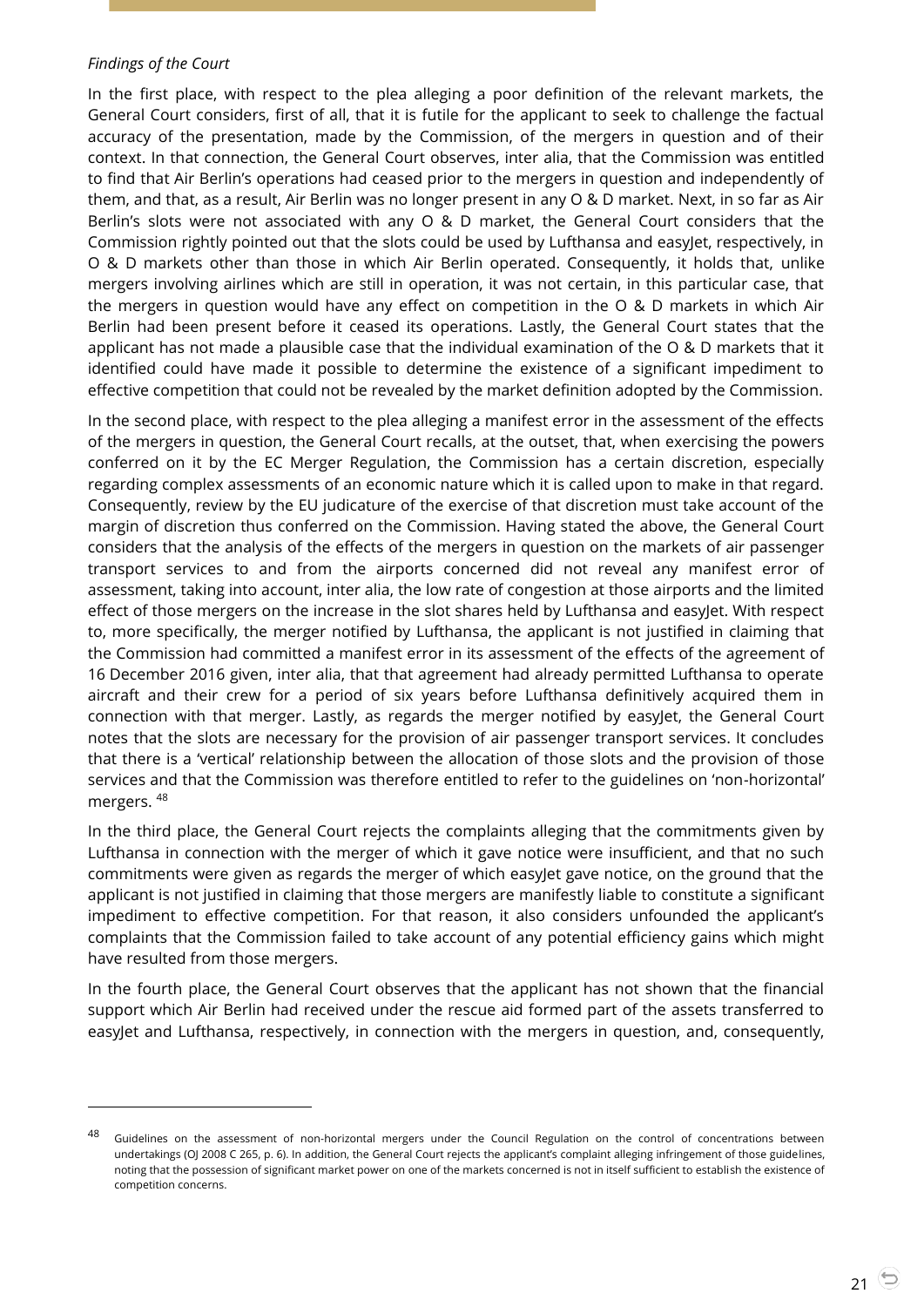rejects the complaints that the Commission should have taken account of that aid for the purposes of its analysis. Furthermore, as regards the infringement of Article 8a(2) of Regulation No 95/93, <sup>49</sup> also alleged by the applicant in one of its actions, the General Court notes that the Commission lacked competence to apply that provision.

Lastly, having held that the applicant's plea alleging a failure to state reasons was unfounded and, thus, having rejected all the pleas in law relied on in each of the two cases, the General Court rules that the two actions are to be dismissed, without there being any need, in those circumstances, to rule on their admissibility.

# **4. STATE AID**

<span id="page-21-1"></span><span id="page-21-0"></span>**Judgment of the Court (Grand Chamber) of 6 October 2021, Sigma Alimentos Exterior v Commission, C-50/19 P**

[Link to the complete text of the judgment](https://curia.europa.eu/juris/document/document.jsf?text=&docid=247041&pageIndex=0&doclang=EN&mode=lst&dir=&occ=first&part=1&cid=39041649)

<span id="page-21-2"></span>**and**

**Judgment of the Court (Grand Chamber) of 6 October 2021, World Duty Free Group and Spain v Commission, C-51/19 P and C-64/19 P**

[Link to the complete text of the judgment](https://curia.europa.eu/juris/document/document.jsf?text=&docid=247042&pageIndex=0&doclang=EN&mode=lst&dir=&occ=first&part=1&cid=39047492)

<span id="page-21-3"></span>**and**

**Judgment of the Court (Grand Chamber) of 6 October 2021, Banco Santander v Commission, C-52/19 P**

[Link to the complete text of the judgment](https://curia.europa.eu/juris/document/document.jsf?text=&docid=247043&pageIndex=0&doclang=EN&mode=lst&dir=&occ=first&part=1&cid=39053279)

**and**

<span id="page-21-4"></span>**Judgment of the Court (Grand Chamber) of 6 October 2021, Banco Santander and Others v Commission, C-53/19 P and C-65/19 P**

[Link to the complete text of the judgment](https://curia.europa.eu/juris/document/document.jsf?text=&docid=247044&pageIndex=0&doclang=EN&mode=lst&dir=&occ=first&part=1&cid=39060085)

<span id="page-21-5"></span>**and**

 $\overline{a}$ 

**Judgment of the Court (Grand Chamber) of 6 October 2021, Axa Mediterranean v Commission, C-54/19 P**

<sup>49</sup> Specifically, Council Regulation (EEC) No 95/93 of 18 January 1993 on common rules for the allocation of slots at Community airports (OJ 1993 L 14, p. 1), as amended by Regulation (EC) No 545/2009 of the European Parliament and of the Council of 18 June 2009 (OJ 2009 L 167, p. 24).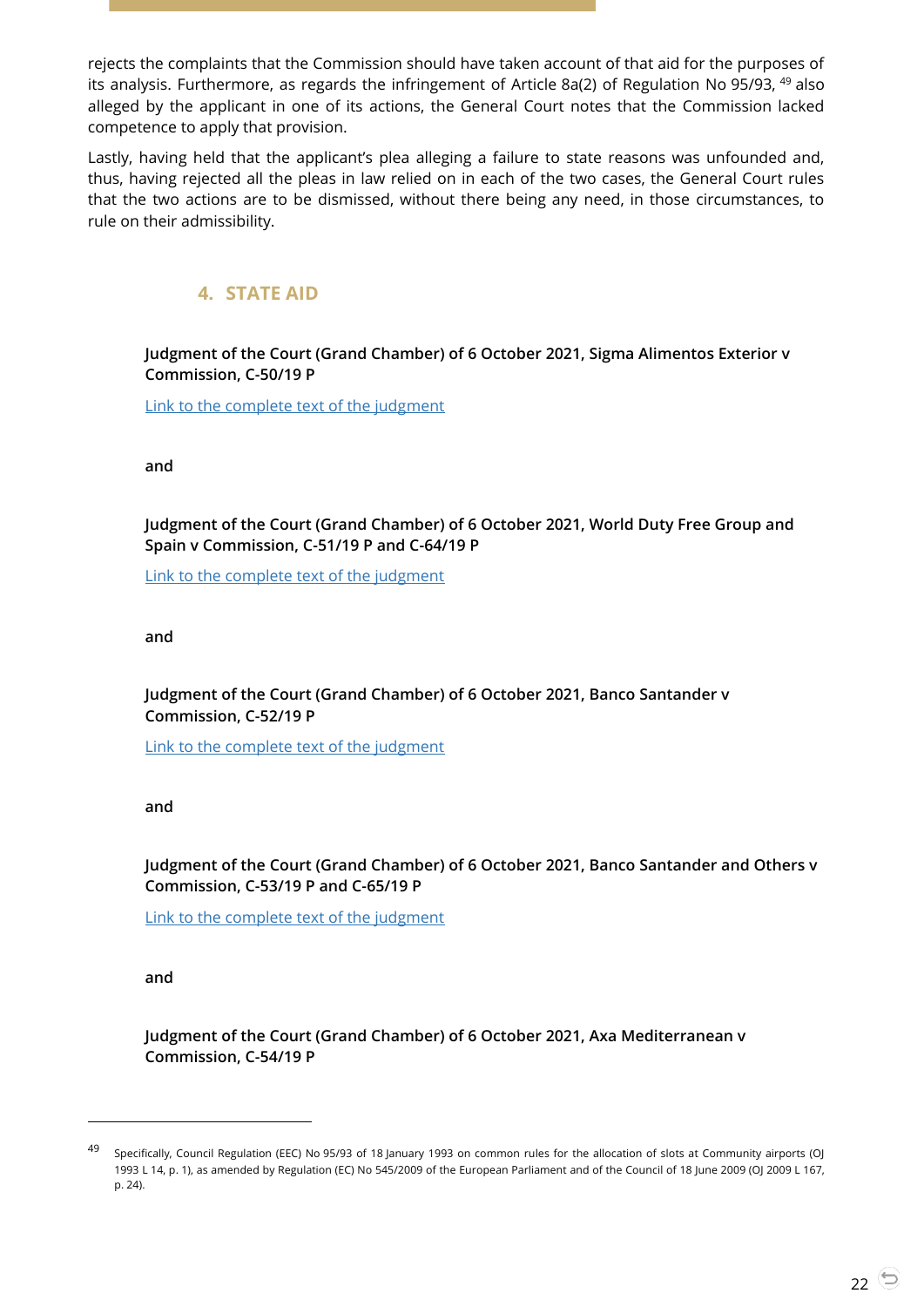<span id="page-22-0"></span>**and**

 $\overline{a}$ 

### **Judgment of the Court (Grand Chamber) of 6 October 2021, Prosegur Compañía de Seguridad v Commission, C-55/19 P**

[Link to the complete text of the judgment](https://curia.europa.eu/juris/document/document.jsf?text=&docid=247046&pageIndex=0&doclang=EN&mode=lst&dir=&occ=first&part=1&cid=39069188)

Appeal – State aid – Article 107(1) TFEU – Tax system – Corporate tax provisions allowing undertakings which are tax resident in Spain to amortise the goodwill resulting from the acquisition of shareholdings in companies which are tax resident outside that Member State – Concept of 'State aid' – Condition relating to selectivity – Reference system – Derogation – Difference in treatment – Justification for the difference in treatment

In 2007, after a number of written questions had been put by Members of the European Parliament and after a private operator had submitted a complaint, the European Commission initiated a formal procedure to investigate whether the Spanish tax legislation on the amortisation of financial goodwill for acquisitions of shareholdings in other undertakings by resident companies was compatible with the State aid provisions of the FEU Treaty.

Under a tax measure introduced in 2001 into the Spanish Corporate Tax Law ('the tax measure at issue'), the financial goodwill resulting from the acquisition by a resident undertaking of a shareholding at least 5% in a foreign company may be deducted, in the form of an amortisation, from the basis of assessment for the corporate tax for which the resident undertaking is liable, provided that the resident undertaking holds that shareholding without interruption for at least one year. By contrast, acquisitions by undertakings taxable in Spain of shareholdings in other resident undertakings do not give rise to amortisation of financial goodwill, unless there is a business combination.

By decisions of 28 October 2009  $^{50}$  and 12 January 2011  $^{51}$  ('the decisions at issue'), the Commission declared that the tax measure at issue constituted an aid scheme incompatible with the internal market, and ordered Spain to recover the aid granted.

Seised of several actions for annulment brought by undertakings established in Spain, <sup>52</sup> the General Court annulled those decisions by judgments of 7 November 2014, <sup>53</sup> finding that the Commission had not established that the tax measure at issue was selective – selectivity being one of the necessary and cumulative criteria required to classify a national measure as State aid.

Following the appeals brought by the Commission, the Court of Justice set aside those judgments, on the ground essentially that they were based on an erroneous understanding of the condition relating

<sup>50</sup> Commission Decision 2011/5/EC of 28 October 2009 on the tax amortisation of financial goodwill for foreign shareholding acquisitions C 45/07 (ex NN 51/07, ex CP 9/07) implemented by Spain (OJ 2011 L 7. p. 48).

<sup>51</sup> Commission Decision 2011/282/EU of 12 January 2011 on the tax amortisation of financial goodwill for foreign shareholding acquisitions No C 45/07 (ex NN 51/07, ex CP 9/07) implemented by Spain (OJ 2011 L 135, p. 1). That decision was the subject of two corrigenda published in the *Official Journal of the European Union* on 3 March 2011 and 26 November 2011.

<sup>52</sup> In particular, Autogrill España SA (now World Duty Free Group SA), Banco Santander SA, and Santusa Holding SL.

<sup>53</sup> Judgments of 7 November 2014, *Autogrill España* <sup>v</sup>*Commission* (T-219/10, EU:T:2014:939) and *Banco Santander and Santusa* <sup>v</sup>*Commission* (T-399/11, EU:T:2014:938, Press Release No 145/14).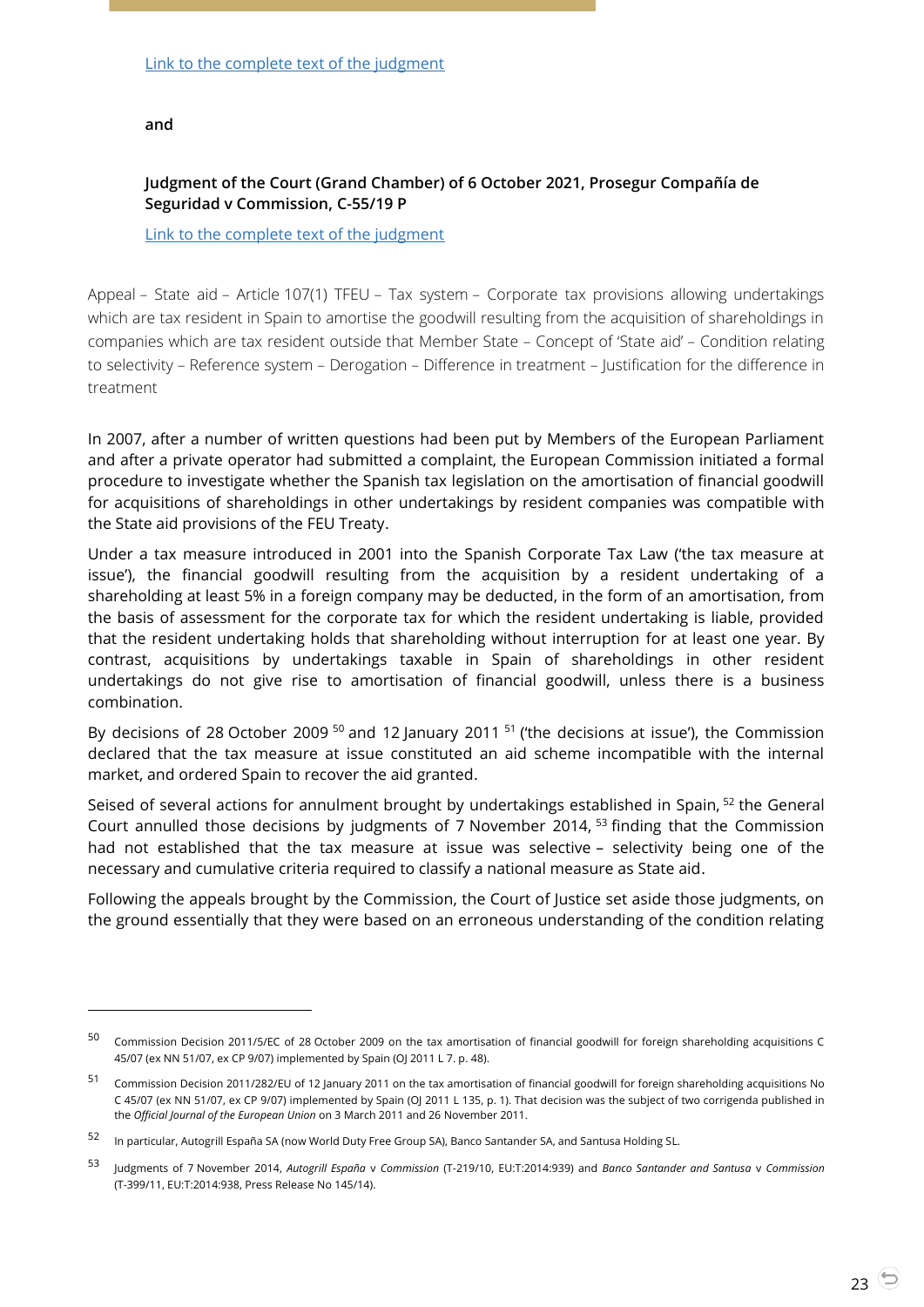to the selectivity of an advantage, and referred the cases back to the General Court. <sup>54</sup> Adjudicating on the referral back, the General Court confirmed that the tax measure at issue was selective and dismissed the actions for annulment brought against the decisions at issue. <sup>55</sup>

Seised on this occasion of the appeals brought by the appellant undertakings and by the Kingdom of Spain ('the appellants'), the Court of Justice, sitting as the Grand Chamber, dismisses those appeals, clarifying its case-law on the selectivity of tax measures.

### *Findings of the Court*

 $\overline{a}$ 

First of all, the Court of Justice dismisses the pleas of inadmissibility raised by the Commission, according to which some of the arguments advanced by the appellants in their appeals had not been raised before the General Court.

In that regard, the Court of Justice recalls that grounds and arguments which arise from the judgment under appeal itself and seek to criticise, in law, its correctness cannot be regarded as changing the subject matter of the proceedings before the General Court. Consequently, the arguments by which the appellants challenge the consequences flowing from the findings of law by the General Court on the pleas and arguments debated before it are admissible.

As regards the selectivity of the tax measure at issue, the Court of Justice clarifies, next, that the mere fact that that measure is of a general nature, in that it may a priori benefit all undertakings subject to corporate tax, depending on whether or not they carry out certain transactions, does not mean that it cannot be selective. It is established that the condition relating to selectivity is fulfilled when the Commission is able to demonstrate that such a measure is a derogation from the normal tax system applicable in the Member State concerned, thereby introducing, through its actual effects, differences in the treatment of operators who are, in the light of the objective pursued by that normal tax system, in a comparable factual and legal situation.

In order to classify a national tax measure as selective, the Commission must follow a three-stage method. First, it must identify the common or normal tax system applicable in the Member State. Next, it must demonstrate that the tax measure at issue is a derogation from that reference system, differentiating between undertakings which, in the light of the objective pursued by the common or normal tax system, are in a comparable factual and legal situation. Lastly, it must ascertain whether that differentiation is justified since it flows from the nature or general structure of the system of which the measure forms part.

In the light of those considerations, in Cases C-51/19 P and C-64/19 P, C-52/19 P, C-53/19 P and C-65/19 P, C-54/19 P and C-55/19 P, the Court of Justice examines the appellants' plea based on an alleged error on the part of the General Court in the determination of the reference system.

In that context, the Court of Justice points out that the determination of the reference system must follow from an objective examination of the content, the structure and the specific effects of the applicable rules under the national law. Consequently, where the tax measure in question is inseparable from the general tax system of the Member State concerned, reference must be made to that system. On the other hand, where it appears that the measure at issue is clearly severable from that general system, it cannot be ruled out that the reference framework to be taken into account may be more limited than that general system, or even that it may equate to that measure itself, where the latter appears as a rule having its own legal logic. In addition, when determining the reference system, the Commission must take account of the characteristics constituting the tax, as

<sup>54</sup> Judgment of 21 December 2016, *Commission* <sup>v</sup>*World Duty Free Group and Others* (C-20/15 P and C-21/15 P, EU:C:2016:981, Press Release No 139/16).

<sup>55</sup> Judgments of 15 November 2018, *Banco Santander* <sup>v</sup>*Commission* (T-227/10, not published, EU:T:2018:785), *Sigma Alimentos Exterior* <sup>v</sup> *Commission* (T-239/11, not published, EU:T:2018:781), *Axa Mediterranean* v *Commission* (T-405/11, not published, EU:T:2018:780), *Prosegur Compañía de Seguridad* v *Commissio*n (T-406/11, not published, EU:T:2018:793), *World Duty Free Group* v *Commission* (T-219/10 RENV, EU:T:2018:784), and *Banco Santander and Santusa* v *Commission* (T-399/11 RENV, EU:T:2018:787, Press Release No 175/18).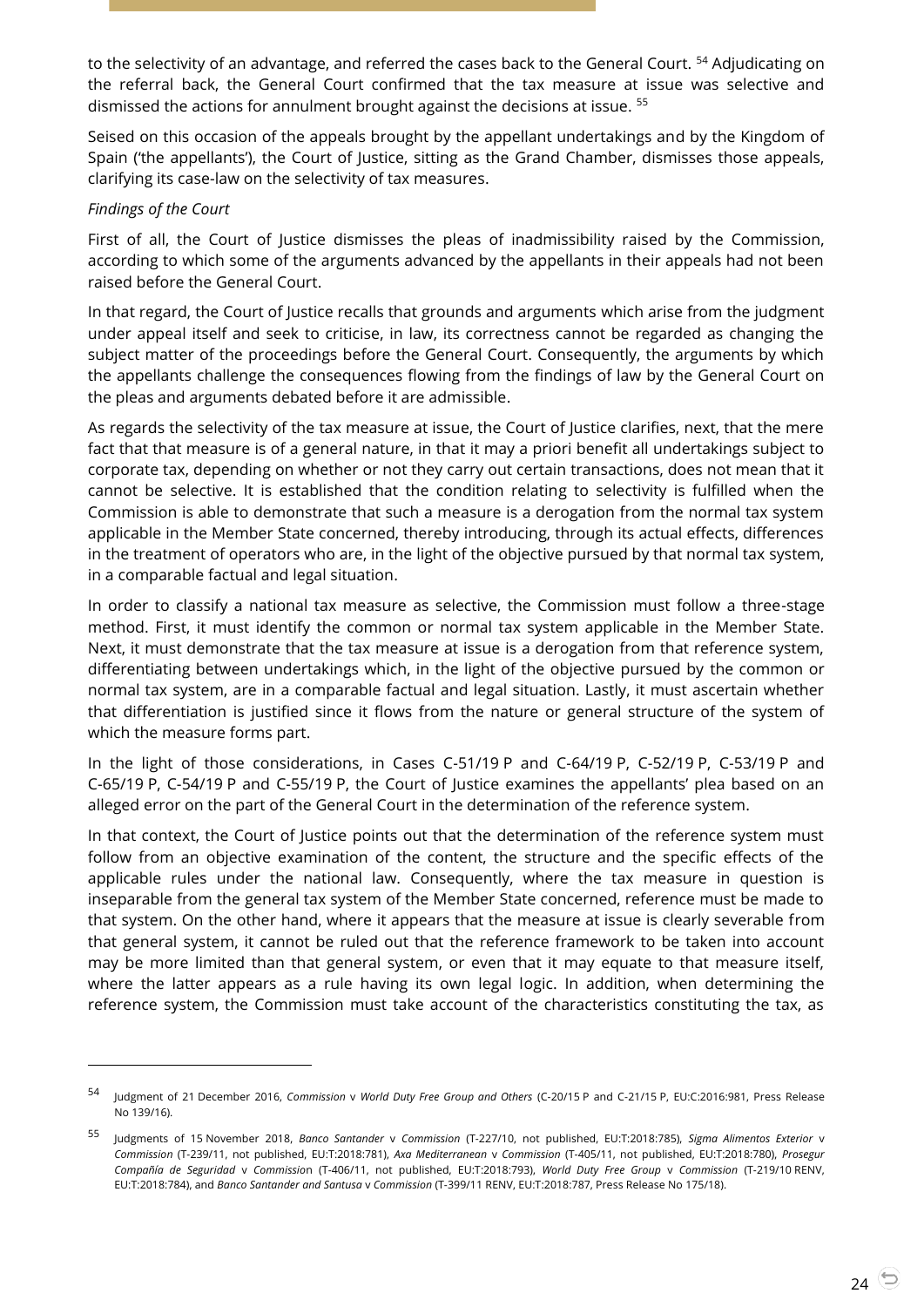defined by the Member State concerned. By contrast, it is not necessary, during that first stage of the examination of selectivity, to take account of the objectives pursued by the legislature when adopting the measure under examination.

In the present case, the Court considers, first of all, that it is clear from the decisions at issue that the reference system adopted by the Commission consists in the general provisions of the corporate tax system governing goodwill in general.

Next, the Court of Justice rejects the appellants' argument that, in order to determine the reference system, the General Court relied on the regulatory technique chosen by the national legislature in order to adopt the tax measure at issue, namely the introduction of a derogation from the general rule.

In that regard, the Court of Justice points out that the use of a particular regulatory technique, such as the introduction of a derogation from a general rule, by the national legislature is not sufficient to define the relevant reference system for the purposes of assessing selectivity. Such a derogation may nevertheless prove relevant where it follows therefrom, as in the present case, that two categories of operators are distinguished and a priori treated differently, namely those covered by the derogation and those which are covered by the ordinary taxation regime. Consequently, the General Court rightly took into account, among other considerations, the fact that the tax measure at issue constituted a derogation, in order to examine whether it was selective.

In Case C-50/19 P, the Court confirms, in addition, that a national measure may be selective even where obtaining the advantage it confers depends not on the specific characteristics of the beneficiary undertaking but on the transaction that it may or may not decide to carry out. Thus, a measure may be considered selective even when it does not identify *ex ante* a particular category of beneficiaries and when all the undertakings established in the territory of the Member State concerned, regardless of their size, legal form, sector of activity or other specific characteristics, potentially have access to the advantage conferred by that measure on condition that they make a specific type of investment. A finding that a measure is selective is not necessarily the result of it being impossible for certain undertakings to benefit from the advantage provided for by the measure at issue on account of its specific characteristics, but selectivity may arise simply from a finding that a transaction exists which, while comparable to the transaction which is a prerequisite for granting the advantage in question, does not confer a right to that advantage, therefore favouring only undertakings which choose to carry out the latter transaction.

Lastly, the Court holds that, in all the cases under consideration, by identifying, in the context of the second stage of the analysis of selectivity, the objective of the reference system as maintaining a degree of consistency between the tax treatment and accounting treatment of goodwill, the General Court substituted its own reasoning for that of the decisions at issue and thereby erred in law.

That error is not, however, capable of bringing about the setting aside of the judgments under appeal, since the operative parts thereof are founded on other legal grounds. In that regard, the Court of Justice holds that the General Court was fully entitled to refer to its case-law according to which the examination of comparability at the second stage of the analysis of selectivity must be carried out in the light of the objective of the reference system and not in the light of the objective of the measure at issue. Accordingly, the General Court was right to find that undertakings which acquire shareholdings in non-resident companies are, in the light of the objective pursued by the tax treatment of goodwill, in a comparable factual and legal situation to that of undertakings which acquire shareholdings in resident companies. In that regard, the appellants had failed to establish, more specifically, that undertakings acquiring shareholdings in non-resident companies are in a different factual and legal situation to, and thus one which is not comparable to, that of undertakings acquiring shareholdings in Spain.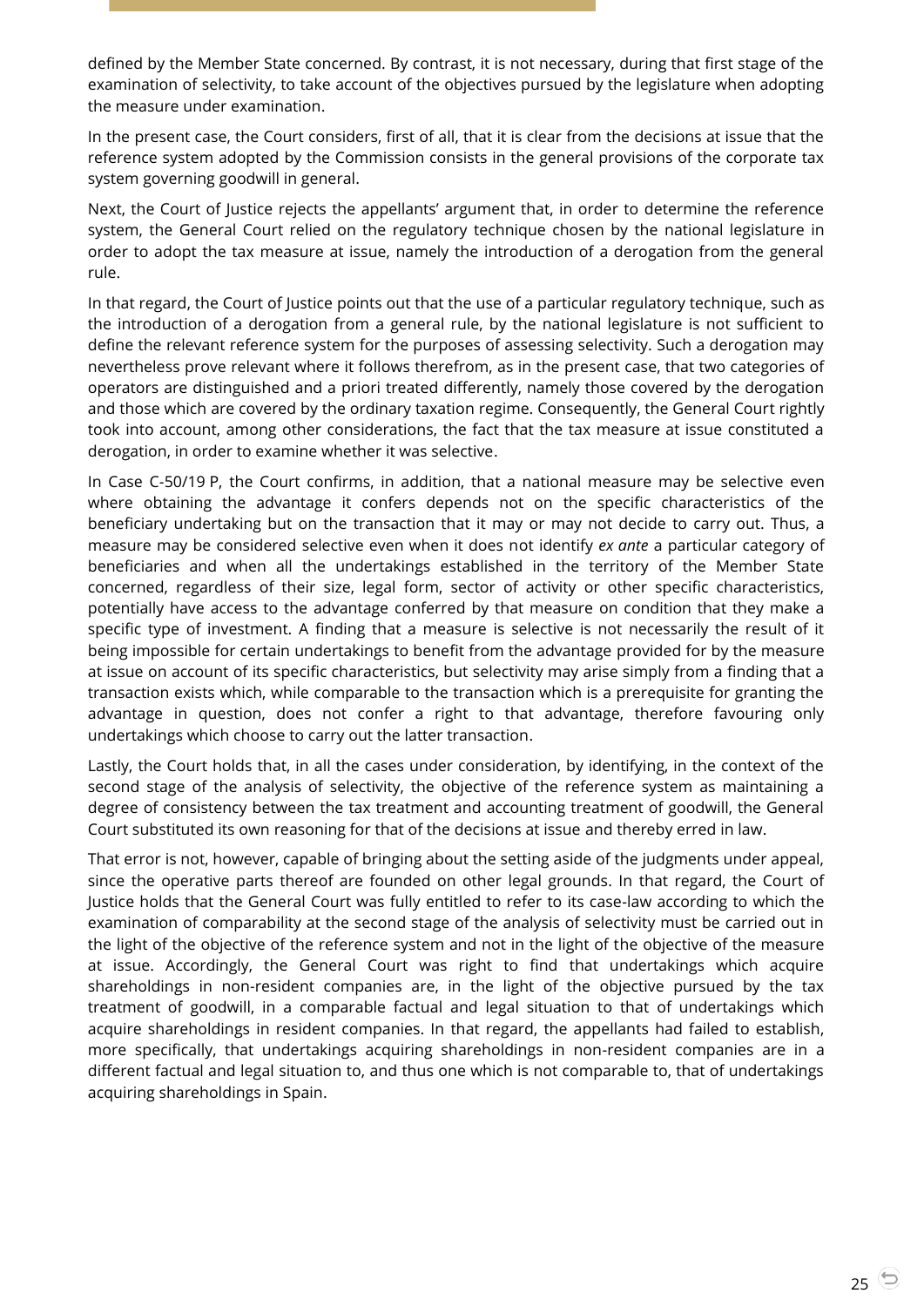# <span id="page-25-1"></span><span id="page-25-0"></span>**VII. APPROXIMATION OF LAWS: INTELLECTUAL AND INDUSTRIAL PROPERTY**

### **Judgment of the Court (Fifth Chamber) of 28 October 2021, Ferrari, C-123/20**

#### [Link to the complete text of the judgment](https://curia.europa.eu/juris/document/document.jsf?text=&docid=248287&pageIndex=0&doclang=EN&mode=lst&dir=&occ=first&part=1&cid=39072926)

Reference for a preliminary ruling – Regulation (EC) No 6/2002 – Community designs – Articles 4, 6 and 11 – Infringement proceedings – Unregistered Community design – Appearance of a part of a product – Conditions for protection – Component part of a complex product – Individual character – Act of making available to the public

On 2 December 2014, Ferrari SpA presented to the public for the first time the top-of-the-range FXX K car model, in a press release containing two photographs showing, respectively, a side view and a front view of that vehicle.

Since 2016, Mansory Design & Holding GmbH ('Mansory Design'), established in Germany, has produced and marketed sets of personalisation accessories, known as 'tuning kits', designed to alter the appearance of another road-going Ferrari model, produced in a series, in such a way as to make it resemble the appearance of the Ferrari FXX K.

Ferrari brought an action for infringement and related claims against Mansory Design, on account of an alleged infringement of the rights conferred by three unregistered Community designs in respect of parts of the FXX K model, namely components of its bodywork. Those Community designs arose at the time of the publication of the press release of 2 December 2014.

The Landgericht Düsseldorf (Regional Court, Düsseldorf, Germany) dismissed those claims in their entirety.

Following an appeal brought before the Oberlandesgericht Düsseldorf (Higher Regional Court, Düsseldorf, Germany), that court dismissed Ferrari's appeal, holding that the first and second designs claimed never existed, since Ferrari had not shown that the minimum requirement of a certain autonomy and consistency of form had been satisfied, whereas the third design claimed did indeed exist, but had not been infringed by Mansory Design.

It was in that context that the Bundesgerichtshof (Federal Court of Justice, Germany), before which Ferrari brought an appeal, asked the Court of Justice to clarify whether the making available to the public of images of a product, such as the publication of photographs of a car, could lead to the making available to the public of a design on a part or a component part of that product and, if so, to what extent the appearance of that part or component part must be independent of the product as a whole in order for it to be possible to examine whether that appearance has individual character.

In its preliminary ruling, the Court holds, inter alia, that EU law must be interpreted as meaning that the making available to the public of images of a product, such as the publication of photographs of a car, results in the making available to the public of a design on a part of that product or on a component part of that product, as a complex product, provided that the appearance of that part or component part is clearly identifiable at the time that design is made available. <sup>56</sup>

#### *Findings of the Court*

-

In the first place, the Court notes that the material conditions required for the protection of a Community design to arise, whether registered or not, namely novelty and individual character, are

<sup>56</sup> Within the meaning of Article 3(a) and (c), Article 4(2) and Article 11(2) of Council Regulation (EC) No 6/2002 of 12 December 2001 on Community designs (OJ 2002 L 3, p. 1).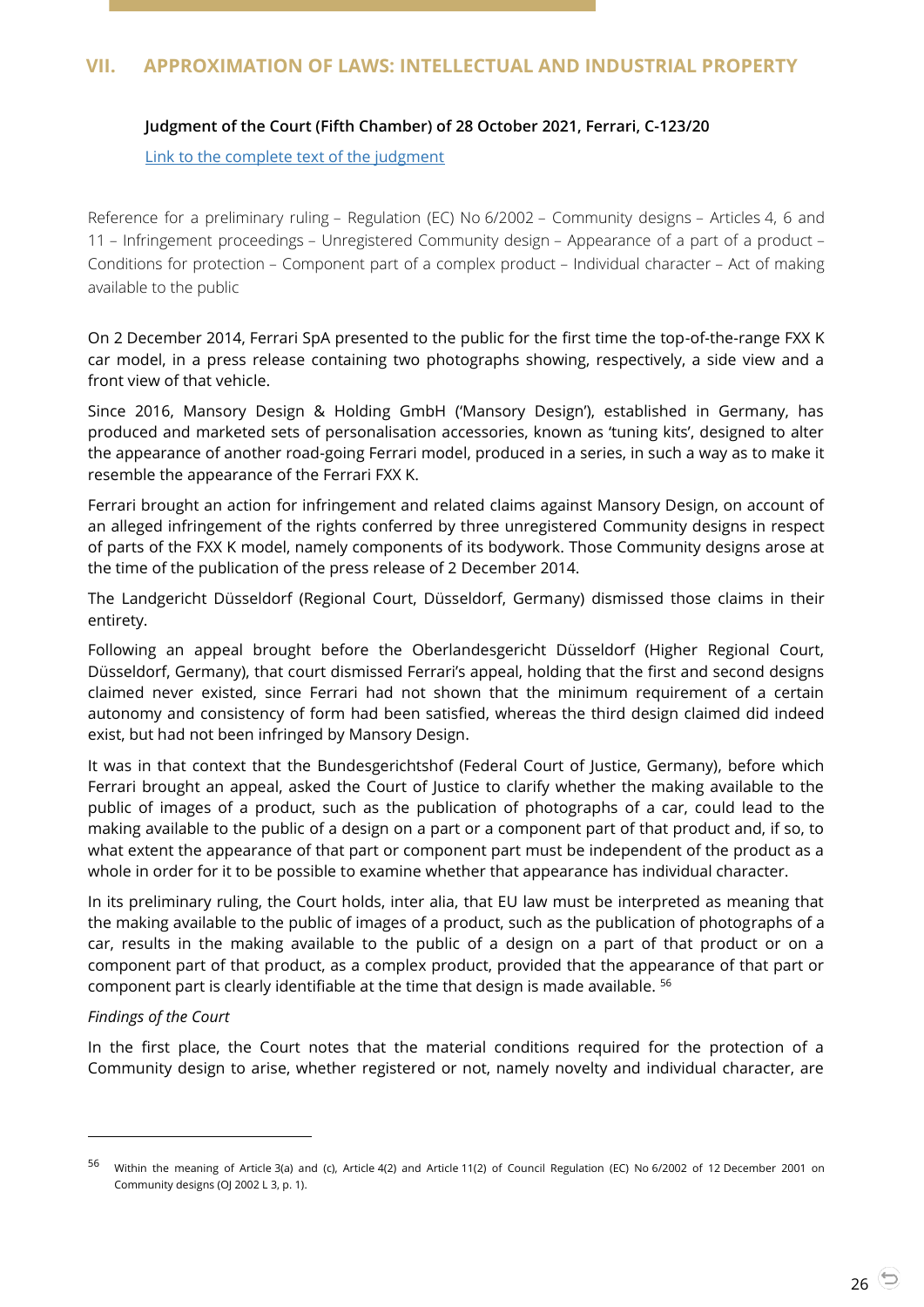the same for both products and parts of a product.<sup>57</sup> Provided that those material conditions are satisfied, the formal condition for giving rise to an unregistered Community design is that of making available to the public within the meaning of Article 11(2) of Regulation No 6/2002. <sup>58</sup> In order for the making available to the public of the design of a product taken as a whole to entail the making available of the design of a part of that product, it is essential that the appearance of that part is clearly identifiable when the design is made available. However, that does not imply an obligation for designers to make available separately each of the parts of their products in respect of which they seek to benefit from unregistered Community design protection.

In the second place, the Court points out that the concept of 'individual character', within the meaning of Article 6 of Regulation No 6/2002, <sup>59</sup> governs not the relationship between the design of a product and the designs of its component parts, but rather the relationship between those designs and other earlier designs. In order for it to be possible to examine whether the appearance of a part of a product or a component part of a complex product satisfies the condition of individual character, it is necessary for that part or component part to constitute a visible section of the product or complex product, clearly defined by particular lines, contours, colours, shapes or texture. That presupposes that the appearance of that part or component part is capable, in itself, of producing an overall impression and cannot be completely lost in the product as a whole.

# <span id="page-26-0"></span>**Judgment of the General Court (Third Chamber) of 6 October 2021, Indo European Foods v EUIPO – Chakari (Abresham Super Basmati Selaa Grade One World's Best Rice), T-342/20**

[Link to the complete text of the judgment](https://curia.europa.eu/juris/document/document.jsf?text=&docid=247117&pageIndex=0&doclang=EN&mode=lst&dir=&occ=first&part=1&cid=39078353)

EU trade mark – Opposition proceedings – Application for EU figurative mark Abresham Super Basmati Selaa Grade One World's Best Rice – Earlier non-registered word mark BASMATI – Agreement on the withdrawal of the United Kingdom from the European Union and Euratom – Transition period – Interest in bringing proceedings – Relative ground for refusal – Article 8(4) of Regulation (EC) No 207/2009 (now Article 8(4) of Regulation (EU) 2017/1001) – Rules governing common law actions for passing off – Likelihood of misrepresentation – Likelihood of dilution of the reputation of the earlier mark

Mr Chakari applied to the European Union Intellectual Property Office (EUIPO) for registration of an EU figurative mark Abresham Super Basmati Selaa One World's Best Rice for rice flour and other food products made of rice. Indo European Foods Ltd filed a notice of opposition to registration of that mark on the basis of the non-registered word mark in the United Kingdom, BASMATI, used to refer to rice, which, under the applicable law in the United Kingdom, would allow it to prohibit the use of the mark applied for.

By decision of 2 April 2020, the Board of Appeal of EUIPO rejected the opposition on the ground that Indo European Foods had failed to prove that the name 'basmati' allowed it to prohibit the use of the mark applied for in the United Kingdom.

<sup>57</sup> Within the meaning of Articles 4 to 6 of Regulation No 6/2002.

<sup>58</sup> In accordance with that article, 'a design shall be deemed to have been made available to the public within the European Union if it has been published, exhibited, used in trade or otherwise disclosed in such a way that, in the normal course of business, these events could reasonably have become known to the circles specialised in the sector concerned, operating within the [European Union]'.

<sup>59</sup> Article 6(1) of Regulation No 6/2002 provides that a design is to be considered to have individual character if the overall impression it produces on the informed user differs from the overall impression produced on such a user by any design which has been made available to the public.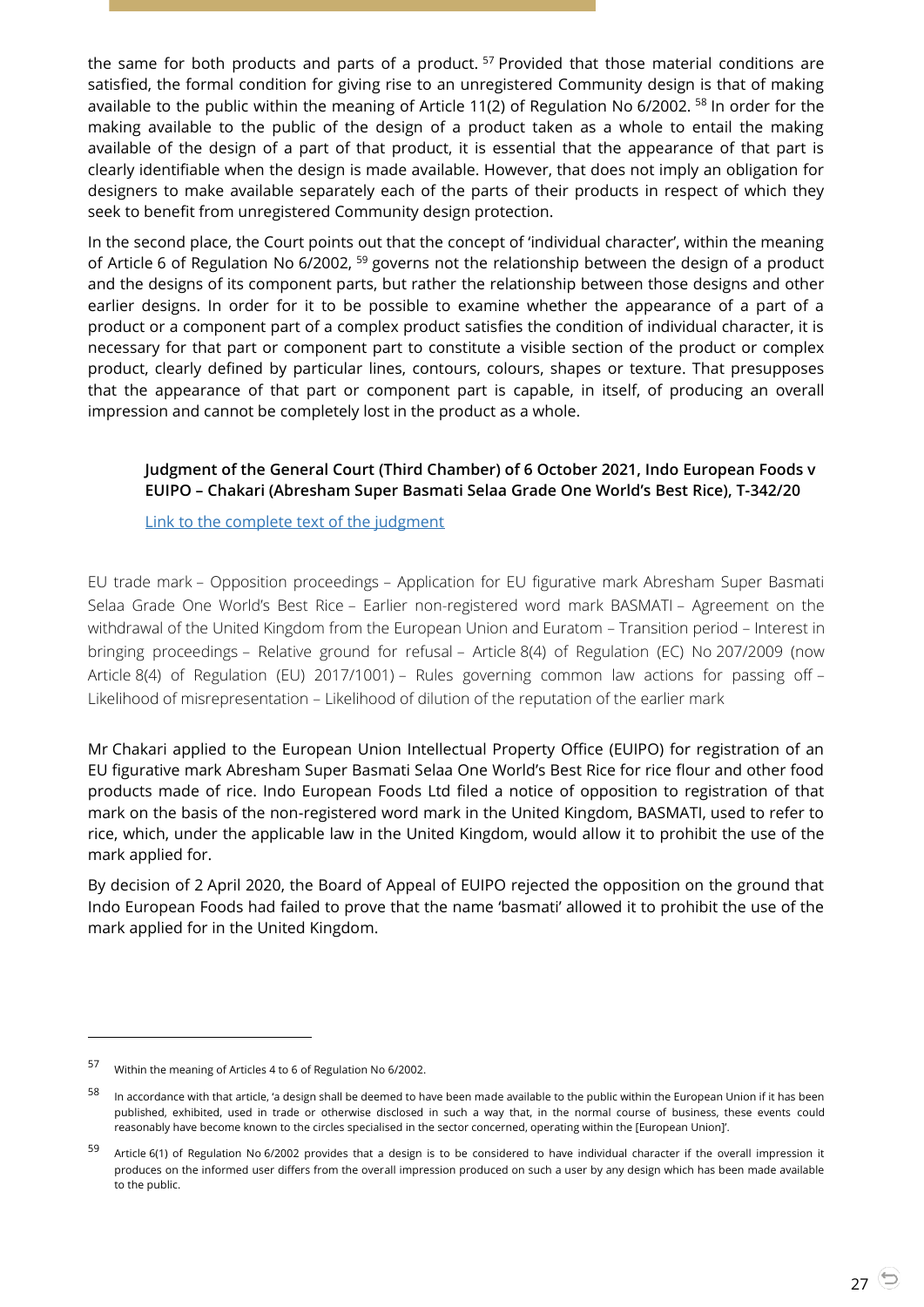The General Court annuls the decision of the Board of Appeal of EUIPO and adjudicates on the effects of the withdrawal of the United Kingdom from the European Union on pending cases relating to EU trade marks.

#### *Findings of the Court*

In the first place, the Court holds that the withdrawal of the United Kingdom from the European Union has not rendered the dispute devoid of purpose.

First, it points out that the withdrawal agreement,  $60$  which sets out the arrangements for the withdrawal of the United Kingdom from the European Union, entered into force on 1 February 2020 and provides for a transition period from 1 February to 31 December 2020, during which EU law continues to be applicable in the United Kingdom.

Next, the Court notes that the decision of the Board of Appeal was taken on 2 April 2020, that is to say, during the transition period. Until the end of that period, the earlier mark continued to receive the same protection as it would have received had the United Kingdom not withdrawn from the European Union.

Finally, since the purpose of the action before the Court is to review the legality of decisions of the Boards of Appeal of EUIPO, the Court must take into account the date of the contested decision when assessing that legality. For the Court to find that the litigation becomes devoid of purpose following the withdrawal of the United Kingdom from the European Union would amount, for the Court, to taking into account matters arising after the adoption of the contested decision, which do not affect its merits.

In the second place, the Court finds that Indo European Foods retains an interest in bringing proceedings. In that regard, the Court recalls that the interest in bringing proceedings must continue until the final decision, which presupposes that the action must be able to procure an advantage to the party bringing it. First, it rejects EUIPO's argument that the trade mark applicant had no interest in bringing proceedings because, if the opposition were upheld, the applicant would be able to convert his mark into national trade mark applications in all EU Member States. Those considerations apply, in principle, to any opposition proceedings. Secondly, the Court finds that if it were to annul the decision of the Board of Appeal and refer the case back, the Board of Appeal would not be obliged to dismiss the action in the absence of an earlier trade mark protected by the law of a Member State. Following the annulment of a decision of the Board of Appeal, the Board of Appeal must take a new decision on that same action by reference to the situation at the time that the action was brought, since the action is again pending at the same stage as it was before the contested decision.

Moreover, the Court annuls the decision of the Board of Appeal on the ground that the Board of Appeal misapplied the legal tests for the extended form of passing off under the law applicable in the United Kingdom, in that it ruled out the risk of misrepresentation and damage to the goodwill enjoyed by the term 'basmati'.

### <span id="page-27-0"></span>**Judgment of the General Court (Tenth Chamber) of 13 October 2021, Škoda Investment v EUIPO – Škoda Auto (Representation of an arrow with wing), T-712/20**

[Link to the complete text of the judgment](https://curia.europa.eu/juris/document/document.jsf?text=&docid=247542&pageIndex=0&doclang=EN&mode=lst&dir=&occ=first&part=1&cid=39081227)

-

EU trade mark – Opposition proceedings – Application for an EU figurative mark representing an arrow with wing – Earlier EU figurative mark representing an arrow with wing – Relative ground for refusal –

<sup>&</sup>lt;sup>60</sup> Agreement on the withdrawal of the United Kingdom of Great Britain and Northern Ireland from the European Union and the European Atomic Energy Community (OJ 2020 L 29, p. 7).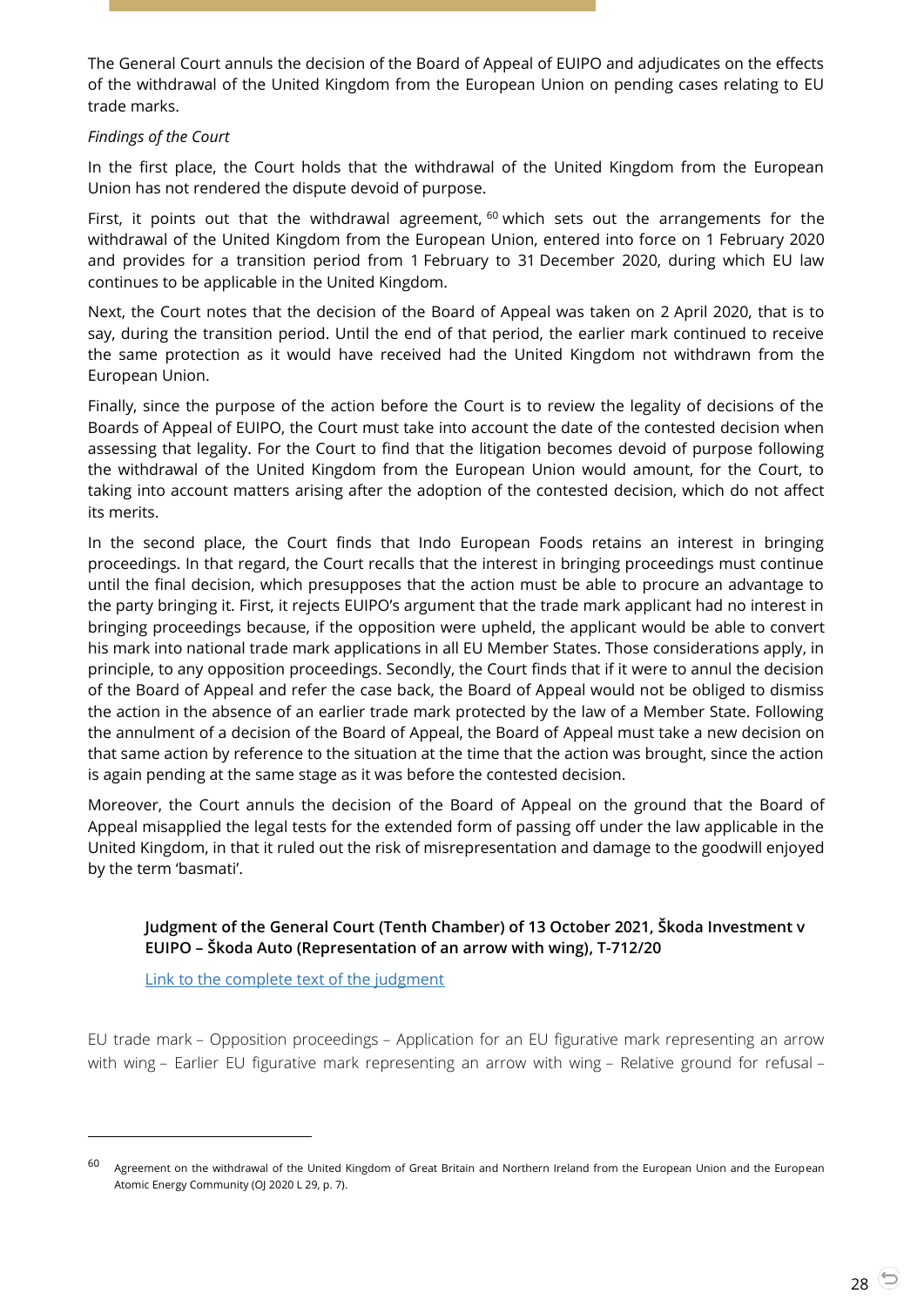Partial rejection of the opposition – Limited scope of the opposition in the context of the appeal before the Board of Appeal – Partial withdrawal of the opposition – Plea raised by the Board of Appeal of its own motion – Prohibition on ruling *ultra petita*

Škoda Auto a.s. applied to the European Union Intellectual Property Office (EUIPO) for registration of an EU figurative mark representing an arrow with wing. The applicant, Škoda Investment a.s., opposed the registration of that mark in respect of all the goods and services referred to in that application.

The Opposition Division of EUIPO rejected that opposition as inadmissible. The applicant brought an appeal against that decision and requested, in the statement setting out the grounds of appeal, that it be annulled in part in so far as it concerned only certain goods and services.

The Board of Appeal of EUIPO inferred from this that the applicant had withdrawn its appeal in respect of the other goods and services covered by the mark applied for. The effect of that partial withdrawal was that the goods and services not mentioned in that statement no longer formed part of the opposition proceedings and that, as regards those goods and services, the rejection of the opposition had become final. Consequently, the Board of Appeal partially annulled the decision of the Opposition Division in respect of the contested goods and services and referred the case back to it for further examination of those goods and services.

In its judgment, the Court dismisses the applicant's action and provides clarification as to the scope of the examination carried out by the Boards of Appeal of EUIPO in opposition proceedings. In that context, the case-law established in proceedings before the EU Courts concerning the relationship between pleas raised of the Board's own motion and the form of order sought in an action applies. <sup>61</sup>

### *Findings of the Court*

 $\overline{a}$ 

First of all, the Court recalls that the Board of Appeal, in the context of an appeal relating to a relative ground for refusal of registration of a mark, which is brought against a decision of the Opposition Division, cannot adjudicate beyond the subject matter of the appeal brought before it.  $62$  That Board, in accordance with the jurisdiction of the EU Courts under the system for governing judicial review proceedings, can only annul the decision of the Opposition Division within the limits of the submissions which an appellant set out in its appeal.

Next, the Court observes that the Board of Appeal must examine of its own motion the pleas relating to the issues of law which have not been raised by the parties, but which concern essential procedural requirements, such as the rules on admissibility of an opposition. <sup>63</sup> Nonetheless, that power does not mean that the Board of Appeal has the power to modify of its own motion the form of order sought by an appellant in the appeal brought before it, since such an approach would disregard the distinction between the pleas in law and the form of order sought, the latter of which defines the limits of an appeal. Thus, by examining of its own motion a plea relating to essential procedural requirements, the Board of Appeal does not go beyond the scope of the dispute before it or in any way infringe the rules of procedure relating to the presentation of the subject matter of the dispute. However, it would be different if, following the examination of the decision forming the subject matter of the appeal, the Board of Appeal, on the basis of such an examination of its own motion, were to declare an annulment going beyond what was sought in the duly submitted form of order before it,

<sup>61</sup> Judgment of 14 November 2017, *British Airways* <sup>v</sup> *Commission* (C-122/16 P, EU:C:2017:861, paragraphs 89 and 90).

<sup>62</sup> See, in particular, Article 47(5), Article 71(1), first sentence, and Article 95(1) of Regulation (EU) 2017/1001 of the European Parliament and of the Council of 14 June 2017 on the European Union trade mark (OJ 2017 L 154, p. 1).

<sup>63</sup> Article 27(2) of Commission Delegated Regulation (EU) 2018/625 of 5 March 2018 supplementing Regulation 2017/1001 and repealing Delegated Regulation (EU) 2017/1430 (OJ 2018 L 104, p. 1).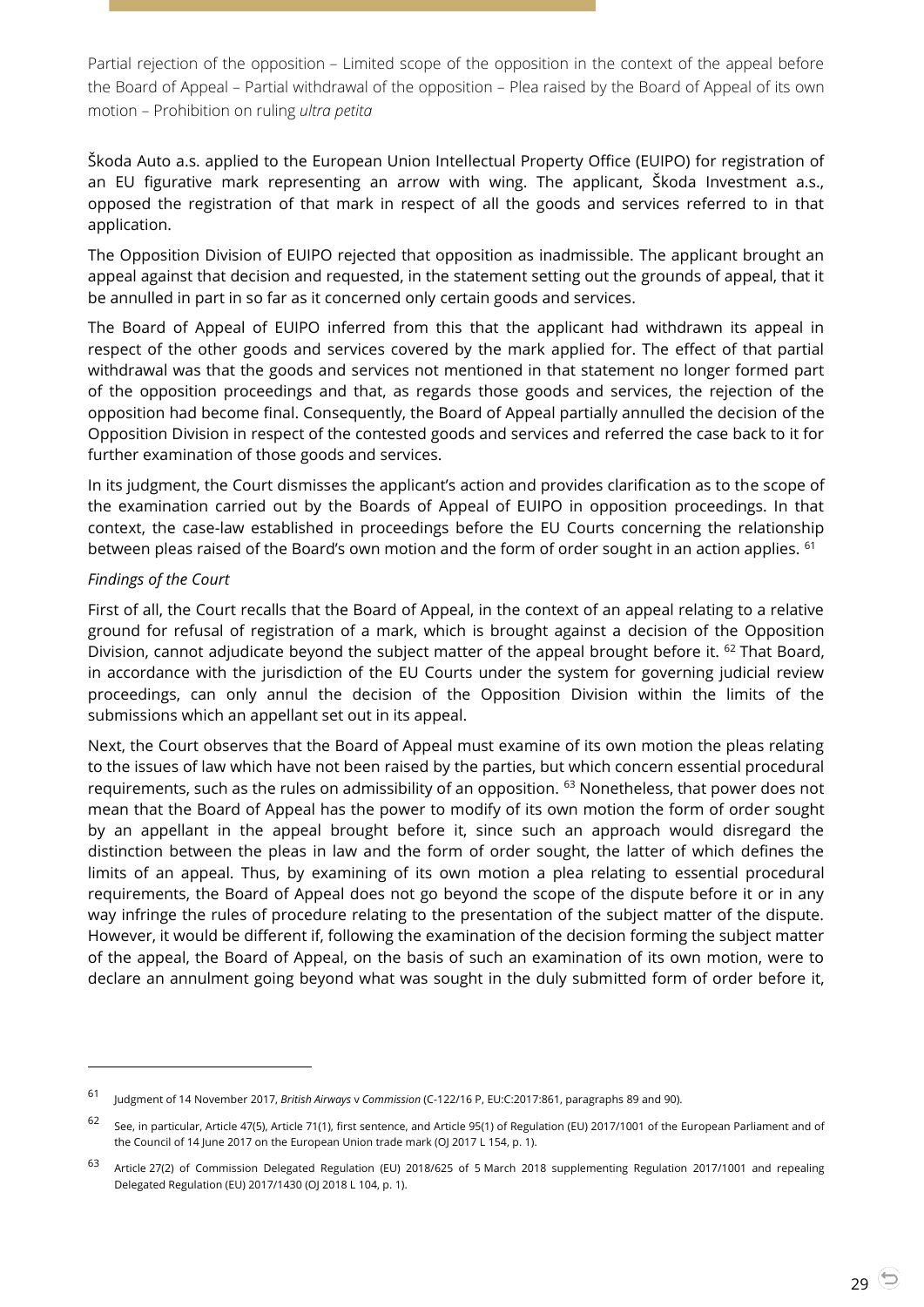on the ground that such an annulment was necessary in order to correct the unlawfulness found of its own motion in carrying out that analysis.

Finally, the Court concludes that, in the present case, the applicant is not justified in claiming that the Board of Appeal should have annulled the decision of the Opposition Division in its entirety, since the effect of that decision would have been to rule outside the subject matter of the dispute as defined by the applicant itself.

# <span id="page-29-1"></span><span id="page-29-0"></span>**VIII. ECONOMIC AND MONETARY POLITICY**

**Judgment of the General Court (Ninth Chamber, Extended Composition) of 6 October 2021, Ukrselhosprom PCF and Versobank v ECB, T-351/18 and T-584/18**

[Link to the complete text of the judgment](https://curia.europa.eu/juris/document/document.jsf?text=&docid=247115&pageIndex=0&doclang=EN&mode=lst&dir=&occ=first&part=1&cid=39085536)

-

Economic and monetary policy – Prudential supervision of credit institutions – Specific supervisory tasks assigned to the ECB – Decision to withdraw a credit institution's authorisation – Breach of legislation on combating money laundering and the financing of terrorism – Admissibility – Powers of the national competent authorities (NCAs) of participating Member States and of the ECB under the Single Supervisory Mechanism (SSM) – Equal treatment – Proportionality – Protection of legitimate expectations – Legal certainty – Misuse of powers – Rights of the defence – Obligation to state reasons

Versobank AS is a credit institution established in Estonia, whose main shareholder is Ukrselhosprom PCF LLC.

Versobank, as a less significant credit institution, was under the prudential supervision of Finantsinspektsioon (FSA, Estonia), acting as the national competent authority (NCA). <sup>64</sup> The latter was also competent in relation to, inter alia, the monitoring of compliance with rules intended to combat money laundering and the financing of terrorism ('AML/CFT').

From 2015 onwards, the FSA identified recurring breaches by Versobank in connection with, first, the ineffectiveness of its AML/CFT regime as regards the management of the risks stemming from its business model and, secondly, the inadequacy of the AML/CFT governance arrangements which it had in place. After carrying out an on-site inspection and sending Versobank a number of notices to comply with the legal requirements, the FSA adopted a precept requiring Versobank immediately to remedy the shortcomings identified during that inspection and requiring it to take certain steps.

Following further on-site inspections, the FSA found that Versobank had still not complied with all the obligations imposed by that precept and considered it necessary to carry out a thorough investigation. Thus, it found that there had been material and severe breaches of AML/CFT legislation.

<sup>64</sup> Council Regulation (EU) No 1024/2013 of 15 October 2013 conferring specific tasks on the European Central Bank concerning policies relating to the prudential supervision of credit institutions (OJ 2013 L 287, p. 63; 'the Basic SSM Regulation'), Articles 2(2) and 6.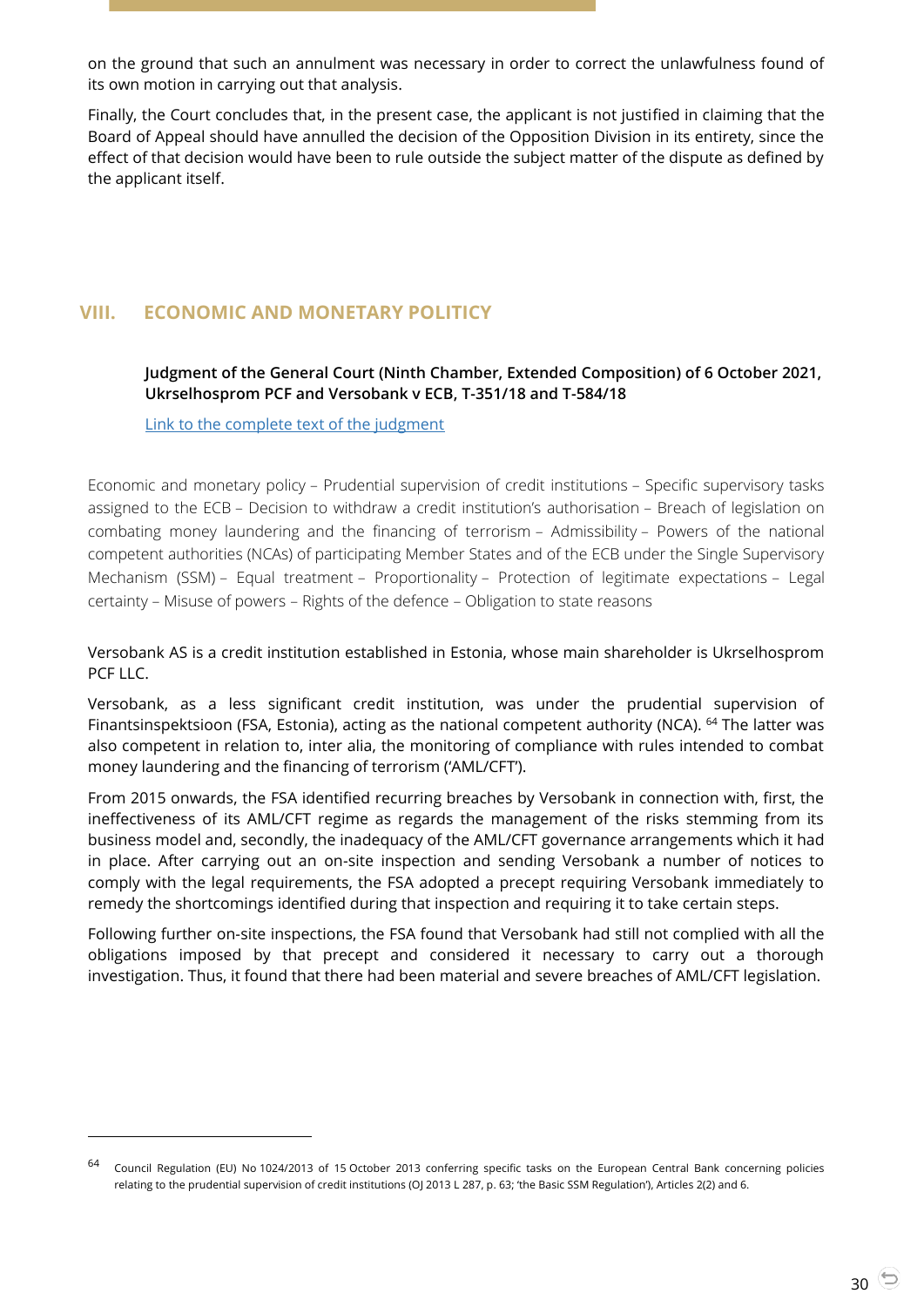On 8 February 2018, the European Central Bank (ECB) received from the FSA a proposal to withdraw Versobank's license. <sup>65</sup> On 26 March 2018, the ECB adopted and notified to Versobank its decision to withdraw the banking license. <sup>66</sup>

Following a request by Ukrselhosprom PCF for review of the ECB's decision of 26 March 2018, the Governing Council of the ECB adopted the decision of 17 July 2018, <sup>67</sup> which repealed and replaced the decision of 26 March.

The Court, sitting in an extended composition, considers that there is no need to adjudicate on Case T-351/18. In addition, in Case T-584/18, the Court dismisses the action of Ukrselhosprom PCF and Versobank in its entirety.

### *Findings of the Court*

In the first place, the Court finds that there is no longer any need to adjudicate on the action brought in Case T-351/18 seeking annulment of the decision of 26 March 2018.

In that regard, after recalling the scope and conduct of the procedure for the administrative review of ECB decisions, <sup>68</sup> the Court points out that the decision adopted following that review is retroactive to the time at which the initial decision took effect, whatever the outcome of that review. Thus, the replacement of the initial decision by an identical or amended decision at the end of the review procedure results in the definitive disappearance of the original decision from the legal order.

In the present case, the Court notes that the decision of 17 July 2018 was adopted following the administrative review of the decision of 26 March 2018 and was identical in content to that decision. Therefore, by its decision of 17 July 2018, the ECB replaced the decision of 26 March 2018 with retroactive effect to the time at which the latter took effect and did not merely abrogate that decision for the future. Consequently, Ukrselhosprom PCF and Versobank retain no interest in obtaining the annulment of the decision of 26 March 2018 and the action against that act is devoid of purpose.

In the second place, in relation to the action brought by Ukrselhosprom PCF and Versobank in Case T-584/18, the Court confirms, first, the ECB's competence to withdraw the authorisation of a credit institution and, more specifically, to adopt the decision of 17 July 2018. Thus, it states that a decision establishing that the resolution of a credit institution is not in the public interest, such as that adopted by the FSA in its functions as a national resolution authority, in no way prohibits the ECB from subsequently adopting a decision withdrawing authorisation. Moreover, the coexistence of the Single Supervisory Mechanism (SSM) and the Single Resolution Mechanism (SRM), which share the same mission of protecting the stability and safety of the European Union's financial system, cannot be understood as precluding the possibility for the competent authority for prudential supervision, in the present case the ECB, to withdraw authorisation, in the absence of the conditions required for adopting a resolution measure, namely where the credit institution in question is not at risk of becoming unviable.

Secondly, the Court confirms the power of the ECB to adopt a decision withdrawing authorisation on the ground of infringement of AML/CFT obligations, recalling that withdrawal of authorisation is also

<sup>65</sup> Regulation (EU) No 468/2014 of the European Central Bank of 16 April 2014 establishing the framework for cooperation within the Single Supervisory Mechanism between the European Central Bank and national competent authorities and with national designated authorities (OJ 2014 L 141, p. 1; 'the SSM Framework Regulation'), Article 80.

<sup>66</sup> Decision of the European Central Bank ECB/SSM/2018\_EE\_1 WHD\_2017-0012 of 26 March 2018 withdrawing the banking licence of Versobank AS ('the decision of 26 March 2018').

<sup>67</sup> Decision ECB/SSM/2018\_EE\_2 WHD\_2017-0012 of the European Central Bank (ECB) of 17 July 2018, replacing the ECB's initial decision of 26 March 2018, to withdraw the authorisation of the credit institution Versobank ('the decision of 17 July 2018').

<sup>68</sup> As described in Article 24(1) and (7) of the Basic SSM Regulation.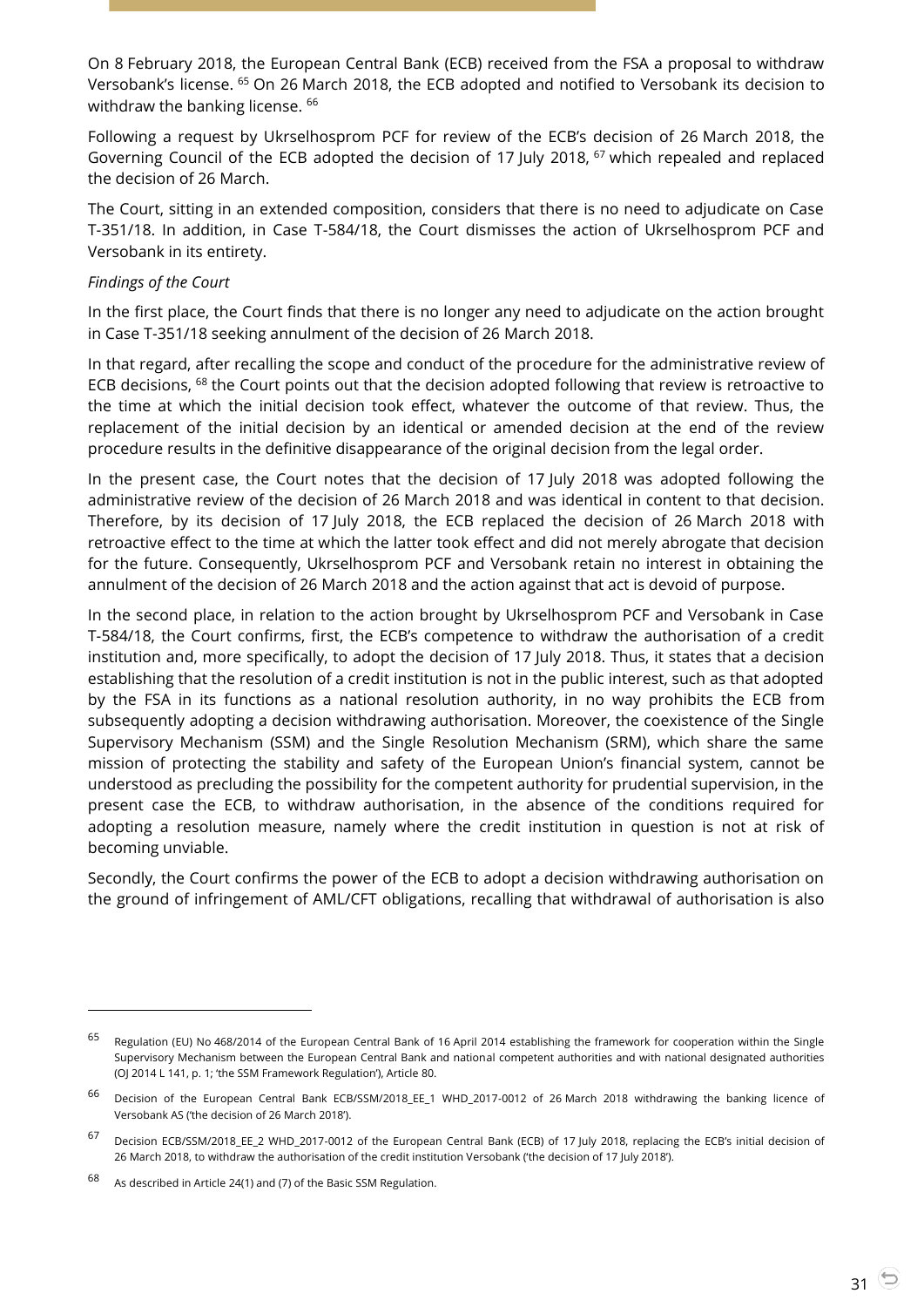provided for where a credit institution fails to comply with those obligations. <sup>69</sup> Accordingly, the Court finds that it was therefore without disregarding the division of powers between the NCAs of the participating Member States and the ECB under the SSM that the facts constituting breaches of the AML/CFT legislation were established by the FSA, whereas the legal assessment of whether those facts justified withdrawal of authorisation and the assessment of proportionality were reserved for the ECB.

Thirdly, the Court holds that the notification procedure, known as the 'passporting' procedure, is binding in nature. <sup>70</sup> Thus, it recalls that a credit institution wishing to establish a branch within the territory of another Member State shall notify the competent authorities of its home Member State.<sup>71</sup> Moreover, the Court states that the fact that the notification procedure is not purely a formality stems (i) from the power of the competent authority of the home Member State to refuse to communicate that information to the competent national authority of the host Member State and (ii) from the margin of discretion available to that first authority when assessing that information

Fourthly, as regards infringement of the principle of proportionality, the Court considers that, in the present case, the withdrawal of authorisation did not go beyond what was appropriate and necessary to attain the objectives of putting an end to the breaches committed by Versobank. Furthermore, the Court notes, inter alia, the options of self-liquidation and sale to another investor did not constitute alternative measures to the withdrawal of authorisation for the purposes of achieving the objectives legally pursued by the ECB.

Fifthly, the Court rejects the arguments alleging infringement of the principle of equal treatment and non-discrimination on the ground that there was no comparative analysis between the breaches alleged against Versobank and those committed by other credit institutions. According to the Court, such an analysis is not necessary in order to take action against a natural or legal person in respect of unlawful conduct.

Sixthly and last, the Court rejects the arguments alleging infringement of Ukrselhosprom PCF's right of access to the file. First, as regards the first request for access to the file, the Court notes that the ECB did not err in not granting that request since it was not a party concerned  $72$  at the time that request was made. Secondly, as regards the second request for access made in the course of the review procedure, the Court notes that the Administrative Board of Review accepted that request in its capacity as an applicant for review.  $73$ 

-

 $69$  Directive 2013/36/EU of the European Parliament and of the Council of 26 June 2013 on access to the activity of credit institutions and the prudential supervision of credit institutions and investment firms, amending Directive 2002/87/EC and repealing Directives 2006/48/EC and 2006/49/EC (OJ 2013 L 176, p. 67), Article 67.

<sup>70</sup> Directive 2013/36, Article 39.

<sup>71</sup> Directive 2013/36, Article 35.

<sup>72</sup> The Basic SSM Regulation, Article 22(2); the SSM Framework Regulation, Articles 26 and 32.

<sup>73</sup> Decision 2014/360/EU of 14 April 2014 concerning the establishment of an Administrative Board of Review and its Operating Rules (OJ 2014 L 175, p. 47), Article 20.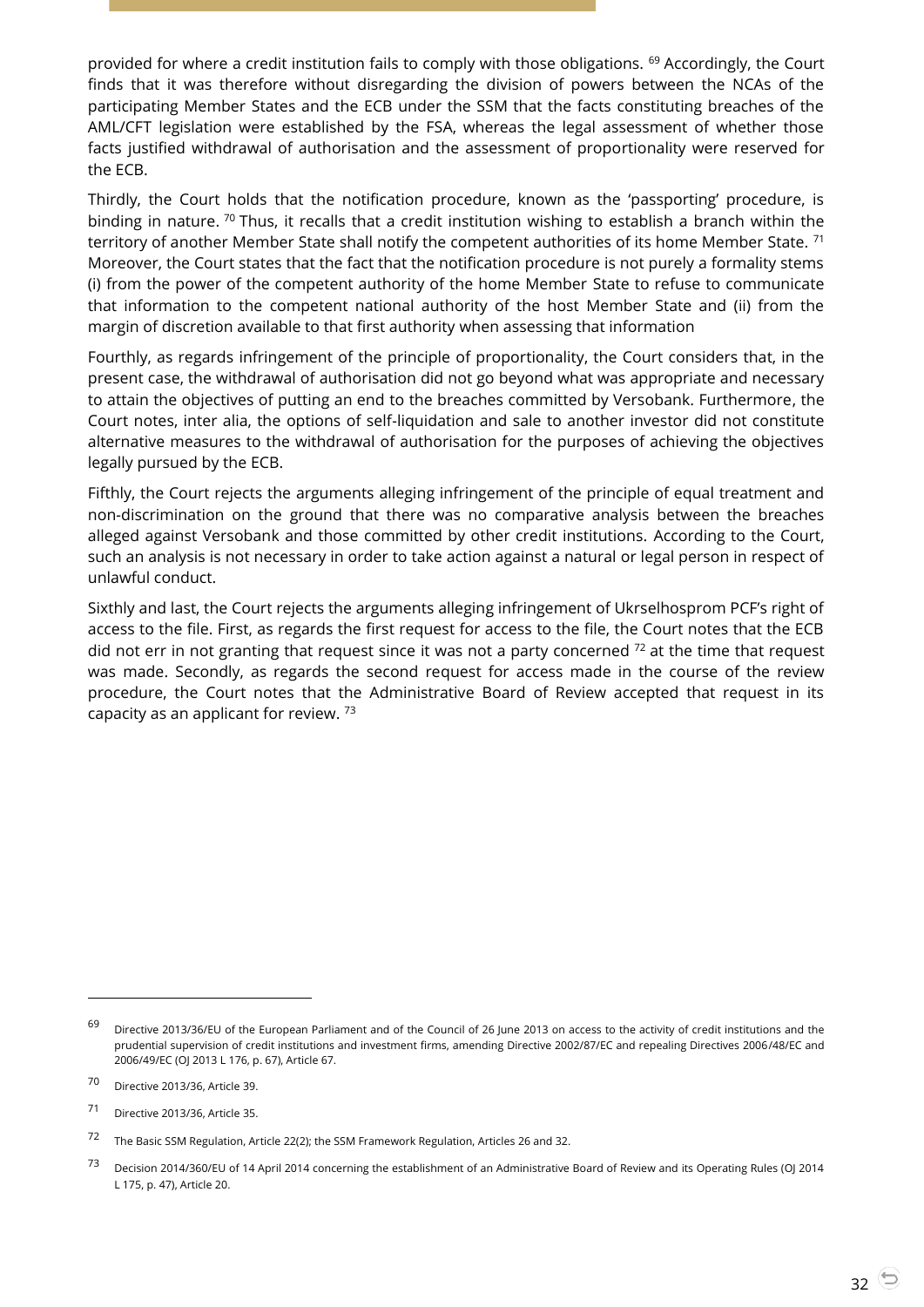# <span id="page-32-1"></span><span id="page-32-0"></span>**IX. ENVIRONMENT: HABITATS DIRECTIVE**

# **Judgment of the Court (Second Chamber) of 28 October 2021, Magistrat der Stadt Wien (Grand hamster – II), C-357/20**

[Link to the complete text of the judgment](https://curia.europa.eu/juris/document/document.jsf?text=&docid=248291&pageIndex=0&doclang=EN&mode=lst&dir=&occ=first&part=1&cid=39089174)

Reference for a preliminary ruling – Conservation of natural habitats and of wild fauna and flora – Directive 92/43/EEC – Article 12(1) – System of strict protection for animal species – Annex IV(a) – European hamster (*Cricetus cricetus*) – Resting places and breeding sites – Deterioration or destruction

A property developer carried out construction work on land on which the European hamster (*Cricetus cricetus*), a species protected under Annex IV(a) to the Habitats Directive, <sup>74</sup> had settled. Before the works in question were carried out, the property developer, without the prior authorisation of the competent authority, took steps, inter alia, to remove that species from the construction site to other specially protected areas, which led to the destruction of at least two of the burrow entrances.

The Magistrat der Stadt Wien (City Council of Vienna, Austria) therefore ordered IE, as an employee of the property developer, to pay a fine for having damaged and destroyed resting places and breeding sites of the European hamster.

IE brought an action before the Verwaltungsgericht Wien (Administrative Court, Vienna, Austria) challenging the imposition of the fine on the grounds that the burrows on the relevant land were not being used by the European hamster (*Cricetus cricetus*) when the harmful measures were implemented and, moreover, that those measures did not lead to the deterioration or destruction of resting places or breeding sites of that animal species.

It was in that context that the referring court decided to ask the Court of Justice about the scope in both place and time of the concept of 'breeding site' and of the criteria for distinguishing between 'deterioration' and 'destruction' of a breeding site and/or a resting place, within the meaning of Article 12(1)(d) of the Habitats Directive.

#### *Findings of the Court*

-

First of all, as regards the scope of the spatial protection of breeding sites, the Court gives a literal, systematic and teleological interpretation of Article 12(1)(d) of the Habitats Directive.

As is apparent, first, from the wording of that provision, Article 12(1)(d) of the Habitats Directive requires Member States to take the requisite measures to establish a system of strict protection for the animal species listed in Annex IV(a) to the directive in their natural range, prohibiting the deterioration or destruction of breeding sites or resting places.

As regards, secondly, the context of which that provision forms part, the Court points out that the prohibition laid down therein seeks to safeguard the ecological functionality of breeding sites and to preserve significant parts of the habitat of protected animal species, so that those species may benefit from the conditions required in order, inter alia, to reproduce there. It follows that the term 'breeding site' must be understood as encompassing all the areas necessary to enable the animal species concerned to reproduce successfully, including the surroundings of that site.

That interpretation is borne out by the objectives of the directive. That directive aims, with a view to the preservation of biodiversity, to maintain or restore, at favourable conservation status, natural

<sup>74</sup> Council Directive 92/43/EEC of 21 May 1992 on the conservation of natural habitats and of wild fauna and flora (OJ 1992 L 206, p. 7) ('the Habitats Directive').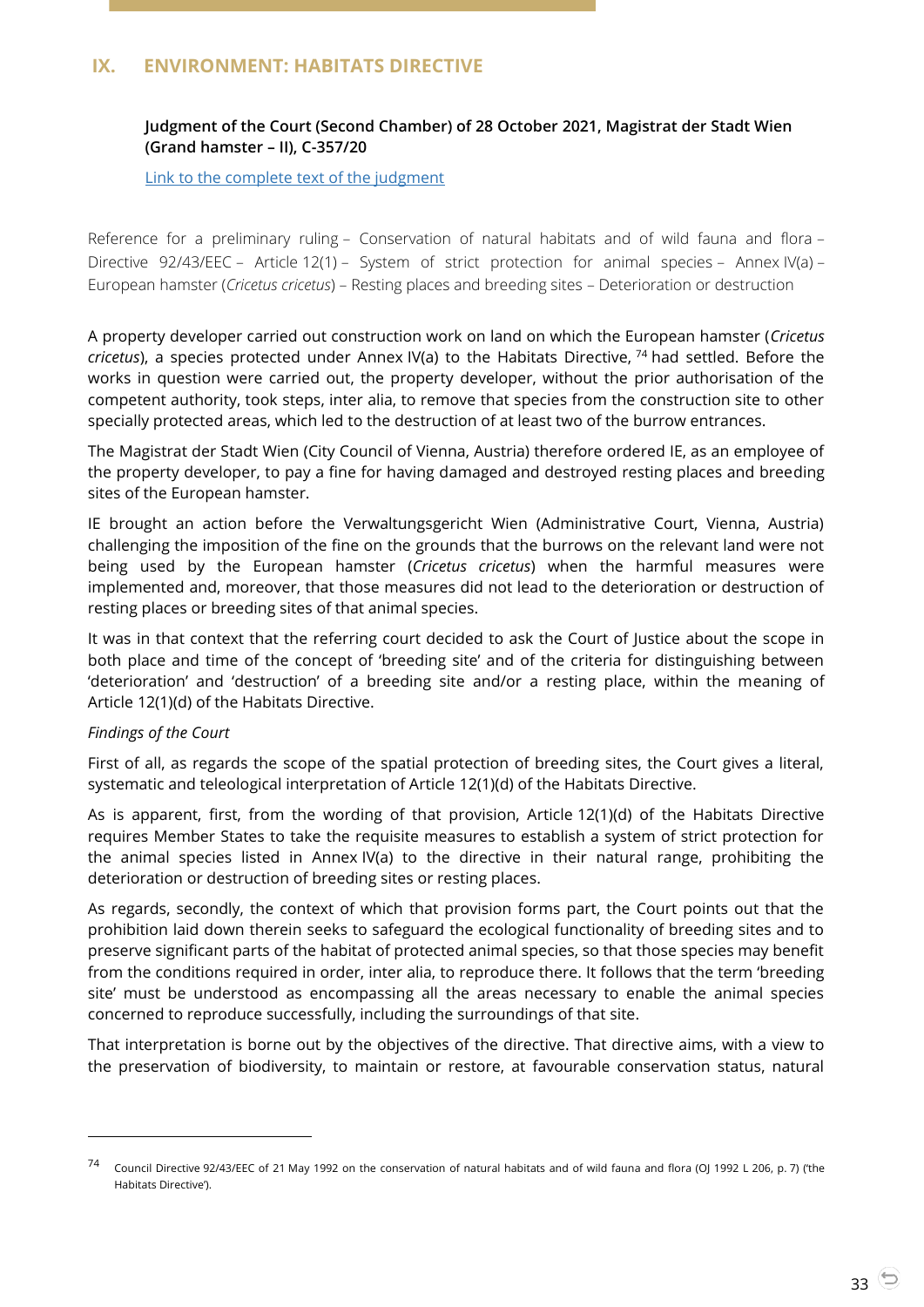habitats and species of wild fauna and flora of interest for the European Union. It follows therefrom that the system of protection provided for in Article 12(1) of the Habitats Directive must therefore be capable of effectively preventing harm being caused to the habitat of protected animal species.

An interpretation of the term 'breeding site' which seeks to limit the scope of that concept only to the burrows of the European hamster is liable to exclude from that protection areas necessary for the reproduction and for the birth of the offspring of that animal species. Furthermore, the protection of a breeding site would be rendered redundant if human activities, carried out in the vicinity of that site, had the aim or effect of that animal species no longer frequenting the breeding site concerned.

Next, as regards the temporal scope of the protection of breeding sites, the Court adopts a broad interpretation of that protection, akin to the broad interpretation given to the temporal scope of the concept of 'resting place'. <sup>75</sup>

Thus, in order to ensure the strict protection offered by Article 12(1)(d) of the Habitats Directive, the breeding sites of a protected animal species must enjoy protection for as long as is necessary in order for that animal species successfully to reproduce. From that point of view, the protection referred to therein also extends to breeding sites that are no longer occupied, where there is a sufficiently high probability that that animal species will return to those sites in order to reproduce there.

Finally, the Court clarifies the criterion for distinguishing between the concepts of 'deterioration' and 'destruction' of a breeding site or resting place within the meaning of Article 12(1)(d) of the Habitats Directive.

Taking into consideration the usual meaning in everyday language of those words, the context in which they are used and the objectives pursued by the Habitats Directive, the Court concludes that the decisive criterion for establishing a distinction between, on the one hand, an act causing deterioration of a breeding site or a resting place and, on the other, an act causing its destruction, is the degree of harm to the ecological functionality of the breeding site or of that resting place, whether or not that interference is intentional. For the purposes of that determination, account must be taken of the ecological requirements of each animal species concerned and of the situation at individual level of the members of that animal species occupying the breeding site or resting place concerned.

It follows that the concepts of 'deterioration' and 'destruction', referred to in Article 12(1)(d) of the Habitats Directive, must be interpreted as meaning, respectively, the gradual reduction of the ecological functionality of a breeding site or resting place of a protected animal species and the total loss of that functionality, irrespective of whether or not such harm is intentional.

-

 $75$  The dispute in the main proceedings has already given rise to a request for a preliminary ruling, on which the Court ruled in the judgment of 2 July 2020, *Magistrat der Stadt Wien (Grand hamster)* (C-477/19, EU:C:2020:517). In that judgment, the Court held that the protection of the resting places of the European hamster (*Cricetus cricetus*) also covers resting places which are no longer occupied by that animal species where there is a sufficiently high probability that that animal species will return to those resting places.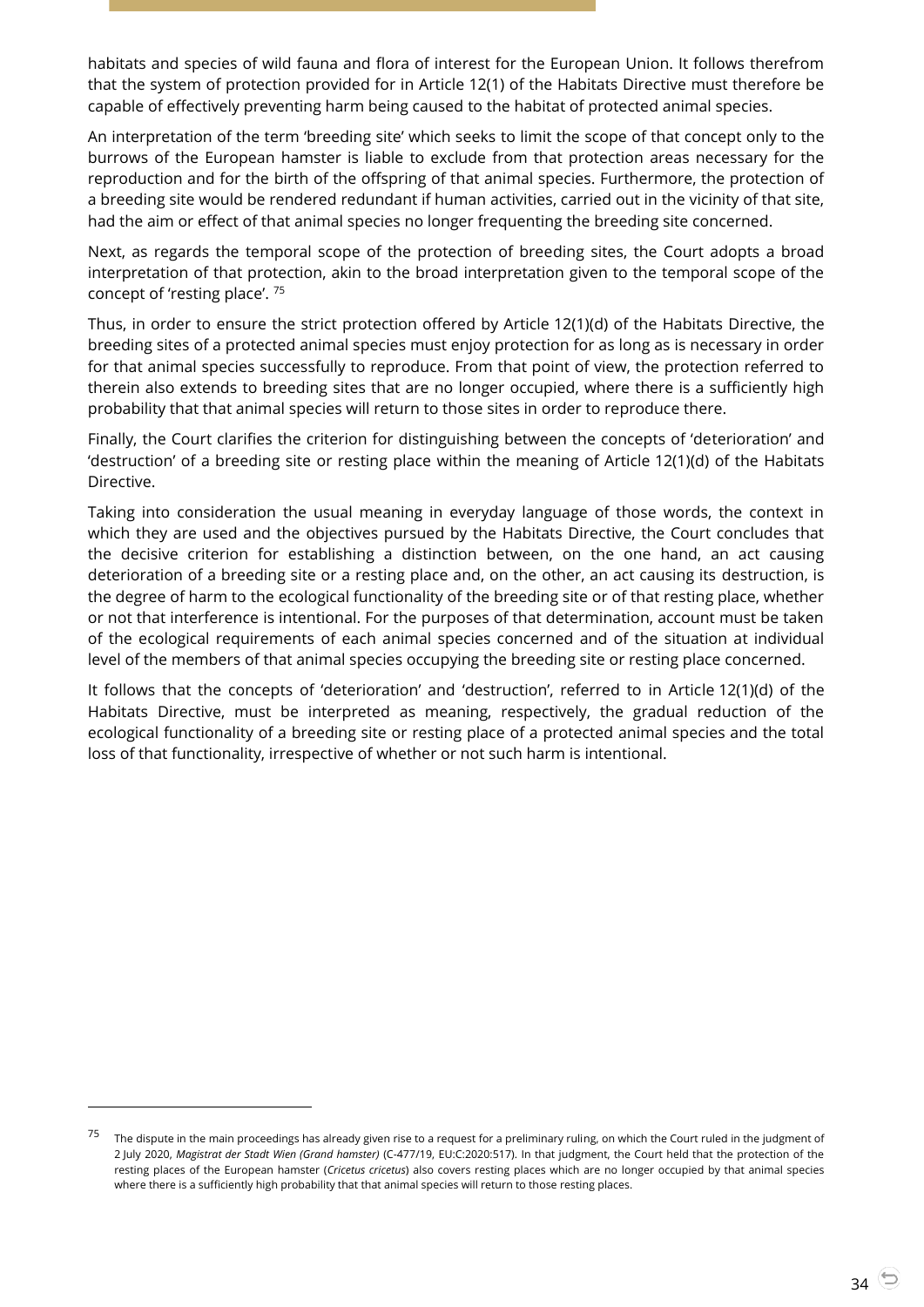# <span id="page-34-2"></span><span id="page-34-1"></span><span id="page-34-0"></span>**X. INTERNATIONAL AGREEMENTS**

# **1. ARBITRATION CLAUSE IN AN INTERNATIONAL AGREEMENT**

#### **Judgment of the Court (Grand Chamber) of 26 October 2021, PL Holdings, C-109/20**

#### [Link to the complete text of the judgment](https://curia.europa.eu/juris/document/document.jsf?text=&docid=248141&pageIndex=0&doclang=EN&mode=lst&dir=&occ=first&part=1&cid=39104640)

Reference for a preliminary ruling – Agreement between the Government of the Kingdom of Belgium and the Government of the Grand Duchy of Luxembourg, of the one part, and the Government of the People's Republic of Poland, of the other, concerning the reciprocal promotion and protection of investments, signed on 19 May 1987 – Arbitration proceedings – Dispute between an investor from one Member State and another Member State – Arbitration clause provided for in that agreement contrary to EU law – Invalidity – Ad hoc arbitration agreement between the parties to that dispute – Participation in the arbitration proceedings – Tacit expression by that other Member State of its intention to conclude that arbitration agreement – Unlawfulness

In 2013, the voting rights of PL Holdings, a company incorporated under Luxembourg law, attached to shares it owned in a Polish bank were suspended, and it was forced to sell those shares. PL Holdings disagreed with the decision requiring it to do so, which had been taken by the Komisja Nadzoru Finansowego (Polish Financial Supervision Authority), and decided to initiate arbitration proceedings against Poland. To that end, PL Holdings, relying on the bilateral investment treaty concluded in 1987 between Belgium and Luxembourg, on the one hand, and Poland, on the other, <sup>76</sup> ('the BIT') submitted a request for arbitration to the arbitral tribunal stipulated in an arbitration clause in that treaty.<sup>77</sup>

By two arbitral awards of 28 June and 28 September 2017, the arbitral tribunal concluded that it had jurisdiction to settle the dispute at issue, declared that Poland had failed to comply with its obligations under the BIT and ordered it to pay damages to PL Holdings.

The action before the Svea hovrätt (Svea Court of Appeal, Stockholm, Sweden) in which Poland sought to have the arbitral awards set aside was dismissed. That court held, inter alia, that even though the arbitration clause in the BIT, according to which a dispute relating to that treaty must be decided by an arbitration body, is invalid, that invalidity does not prevent a Member State and an investor from another Member State from concluding an ad hoc arbitration agreement at a later stage in order to settle that dispute.

After an appeal was brought against the decision of the court of appeal, the Högsta domstolen (Supreme Court, Sweden) decided to seek clarification from the Court of Justice as to whether Articles 267 and 344 TFEU precluded the conclusion of an ad hoc arbitration agreement between the parties to the dispute where the content of that agreement is identical to an arbitration clause that is set out in the BIT and is contrary to EU law.

The Court, sitting in Grand Chamber formation, develops its case-law from the judgment in *Achmea* <sup>78</sup> and finds that EU law prohibits the conclusion by a Member State of such an arbitration clause.

*Findings of the Court*

<sup>76</sup> Agreement between the Government of the Kingdom of Belgium and the Government of the Grand Duchy of Luxembourg, of the one part, and the Government of the People's Republic of Poland, of the other, concerning the reciprocal promotion and protection of investments, signed on 19 May 1987.

<sup>77</sup> Article 9 of the BIT.

<sup>78</sup> Judgment of 6 March 2018, *Achmea* (C-284/16, EU:C:2018:158).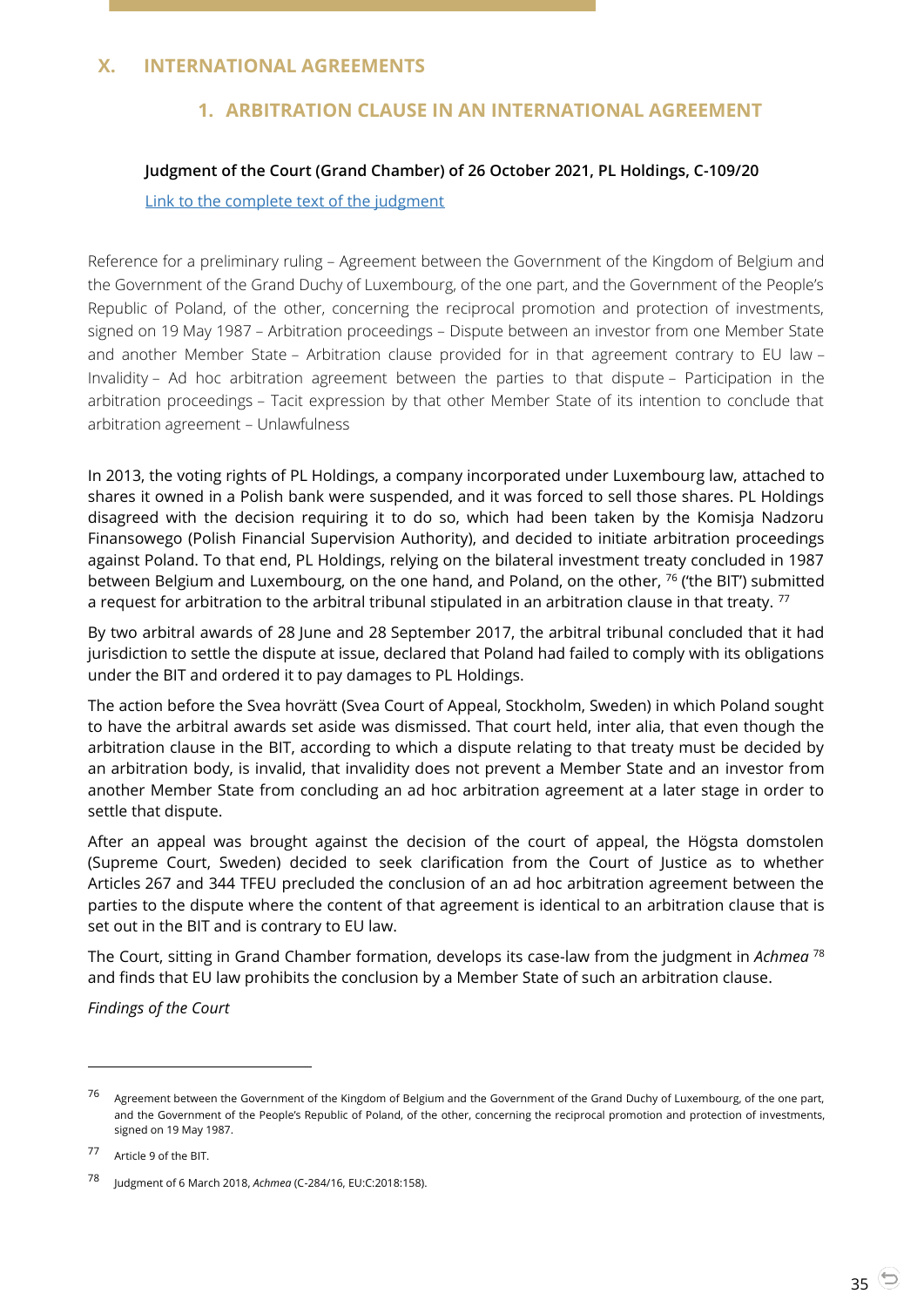In the first place, by relying on the judgment in *Achmea*, the Court confirms that the arbitration clause in the BIT, according to which an investor from one of the Member States may, in the event of a dispute concerning investments in the other Member State that concluded the BIT, bring arbitration proceedings against the latter State before an arbitral tribunal whose jurisdiction that State has undertaken to accept, is contrary to EU law. That clause is such as to call into question not only the principle of mutual trust between the Member States but also the preservation of the particular nature of EU law, ensured by the preliminary ruling procedure provided for in Article 267 TFEU. That clause is, therefore, incompatible with the principle of sincere cooperation set out in the first subparagraph of Article 4(3) TEU and has an adverse effect on the autonomy of EU law enshrined, inter alia, in Article 344 TFEU.

In the second place, the Court finds that, to allow a Member State to submit a dispute which may concern the application or interpretation of EU law to an arbitral body with the same characteristics as the body referred to in such an arbitration clause that is invalid because it is contrary to EU law, by concluding an ad hoc arbitration agreement with the same content as that clause, would in fact entail a circumvention of the obligations arising for that Member State under the Treaties and, specifically, the articles referred to above.

First of all, that ad hoc arbitration agreement would produce, with regard to the dispute in the context of which it was concluded, the same effects as those resulting from the arbitration clause at issue. The fundamental reason for that arbitration agreement is precisely to replace that clause in order to maintain its effects despite that provision's being invalid.

Next, the consequences of that Member State's circumventing its obligations are no less serious because this is an isolated case. In fact, that legal approach could be adopted in a multitude of disputes which may concern the application and interpretation of EU law, thus allowing the autonomy of that law to be undermined repeatedly.

Furthermore, each request for arbitration made to a Member State, on the basis of an invalid arbitration clause, may constitute an offer of arbitration and that State could then be regarded as having accepted that offer simply because it failed to put forward specific arguments against the existence of an ad hoc arbitration agreement. That situation would have the effect of maintaining the effects of the commitment made by that Member State – which is contrary to EU law and is, therefore, invalid – to accept the jurisdiction of the arbitration body before which the matter was brought.

Lastly, it follows both from the judgment in *Achmea*, and from the principles of the primacy of EU law and of sincere cooperation, not only that the Member States cannot undertake to remove from the judicial system of the European Union disputes which may concern the application and interpretation of EU law, but also that, where that dispute is brought before an arbitration body on the basis of an undertaking which is contrary to EU law, they are required to challenge the validity of the arbitration clause or the ad hoc arbitration agreement on the basis of which the dispute was brought before that arbitration body. <sup>79</sup>

Any attempt by a Member State to remedy the invalidity of an arbitration clause by means of a contract with an investor from another Member State would run counter that obligation to challenge its validity and would thus be liable to render the actual legal basis of that contract unlawful since it would be contrary to the provisions and fundamental principles governing the EU legal order.

Consequently, the Court concludes that the national court is obliged to set aside an arbitral award made on the basis of an arbitration agreement that infringes EU law.

-

 $^{79}$  A conclusion also confirmed by Article 7(b) of the Agreement for the termination of Bilateral Investment Treaties between the Member States of the European Union (OJ 2020 L 169, p. 1).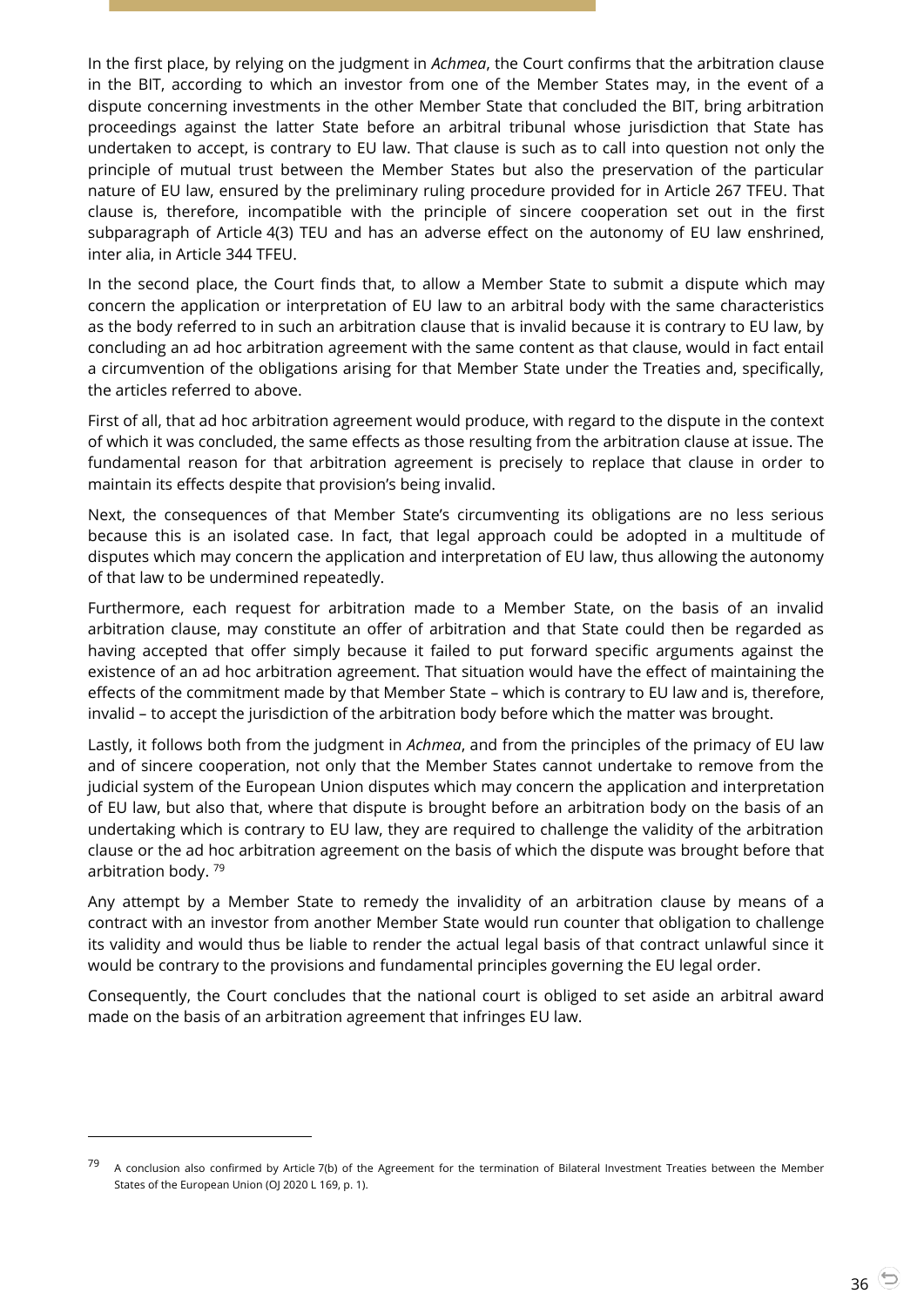# **2. EXTERNAL COMPETENCE OF THE EUROPEAN UNION**

### <span id="page-36-1"></span><span id="page-36-0"></span>**Opinion of the Court (Grand Chamber) of 6 October 2021, 1/19 (Istanbul Convention)**

[Link to the complete text of the opinion](https://curia.europa.eu/juris/document/document.jsf?text=avis%2B1%252F19&docid=247081&pageIndex=0&doclang=EN&mode=req&dir=&occ=first&part=1&cid=39107475#ctx1)

 $\overline{a}$ 

Opinion pursuant to Article 218(11) TFEU – Convention on preventing and combating violence against women and domestic violence (Istanbul Convention) – Signature by the European Union – Draft conclusion by the European Union – Concept of an 'agreement envisaged', within the meaning of Article 218(11) TFEU – External competences of the European Union – Substantive legal basis – Article 78(2) TFEU – Article 82(2) TFEU – Article 83(1) TFEU – Article 84 TFEU – Article 336 TFEU –Articles 1 to 4a of Protocol (No 21) on the position of the United Kingdom and Ireland in respect of the area of freedom, security and justice – Partial participation of Ireland in the conclusion of the Istanbul Convention by the European Union – Possibility of splitting the act concluding an international agreement into two separate decisions according to the applicable legal bases – Practice of 'common accord' – Compatibility with the TEU and the TFEU

The Istanbul Convention on preventing and combating violence against women and domestic violence <sup>80</sup> falls, in part, within the competences of the European Union and, in part, within those of the Member States. It is therefore intended to be a mixed agreement, concluded as such by the European Union and the Member States. The Commission proposal for a decision on the signing of that convention, on behalf of the European Union, indicated, as the substantive legal basis, Article 82(2) and Article 84 TFEU. Since that proposal did not obtain sufficient support within the Council of the European Union, the Council decided to limit the signature of that convention to the matters covered by it which fall within the exclusive competence of the European Union, as identified by the Council. The Council therefore replaced the abovementioned substantive legal basis with Article 78(2), Article 82(2) and Article 83(1) TFEU. Furthermore, in order to take account of Ireland's particular situation, in the light of Protocol No 21, <sup>81</sup> the signature decision was divided into two separate decisions.

Those two decisions concern the signature of the Istanbul Convention as regards, respectively, the matters linked to judicial cooperation in criminal matters <sup>82</sup> and to asylum and non-refoulement. <sup>83</sup> In accordance with those two decisions, the Istanbul Convention was signed on behalf of the European Union on 13 June 2017. However, to date, no decision on the conclusion of that convention by the European Union has been adopted, since the Council appears to regard the adoption of such a decision as being contingent on the prior existence of a 'common accord' of all the Member States to be bound by that convention in the areas within their competence.

On 9 July 2019, the European Parliament submitted to the Court of Justice a request for an Opinion under Article 218(11) TFEU concerning the conclusion of the Istanbul Convention by the European

<sup>80</sup> Council of Europe Convention on preventing and combating violence against women and domestic violence, adopted on 7 April 2011 ('the Istanbul Convention').

<sup>81</sup> Protocol (No 21) on the position of the United Kingdom and Ireland in respect of the area of freedom, security and justice, annexed to the TEU and to the TFEU ('Protocol No 21').

<sup>82</sup> Council Decision (EU) 2017/865 of 11 May 2017 on the signing, on behalf of the European Union, of the Council of Europe Convention on preventing and combating violence against women and domestic violence with regard to matters related to judicial cooperation in criminal matters (OJ 2017 L 131, p. 11).

<sup>83</sup> Council Decision (EU) 2017/866 of 11 May 2017 on the signing, on behalf of the European Union, of the Council of Europe Convention on preventing and combating violence against women and domestic violence with regard to asylum and non-refoulement (OJ 2017 L 131, p. 13).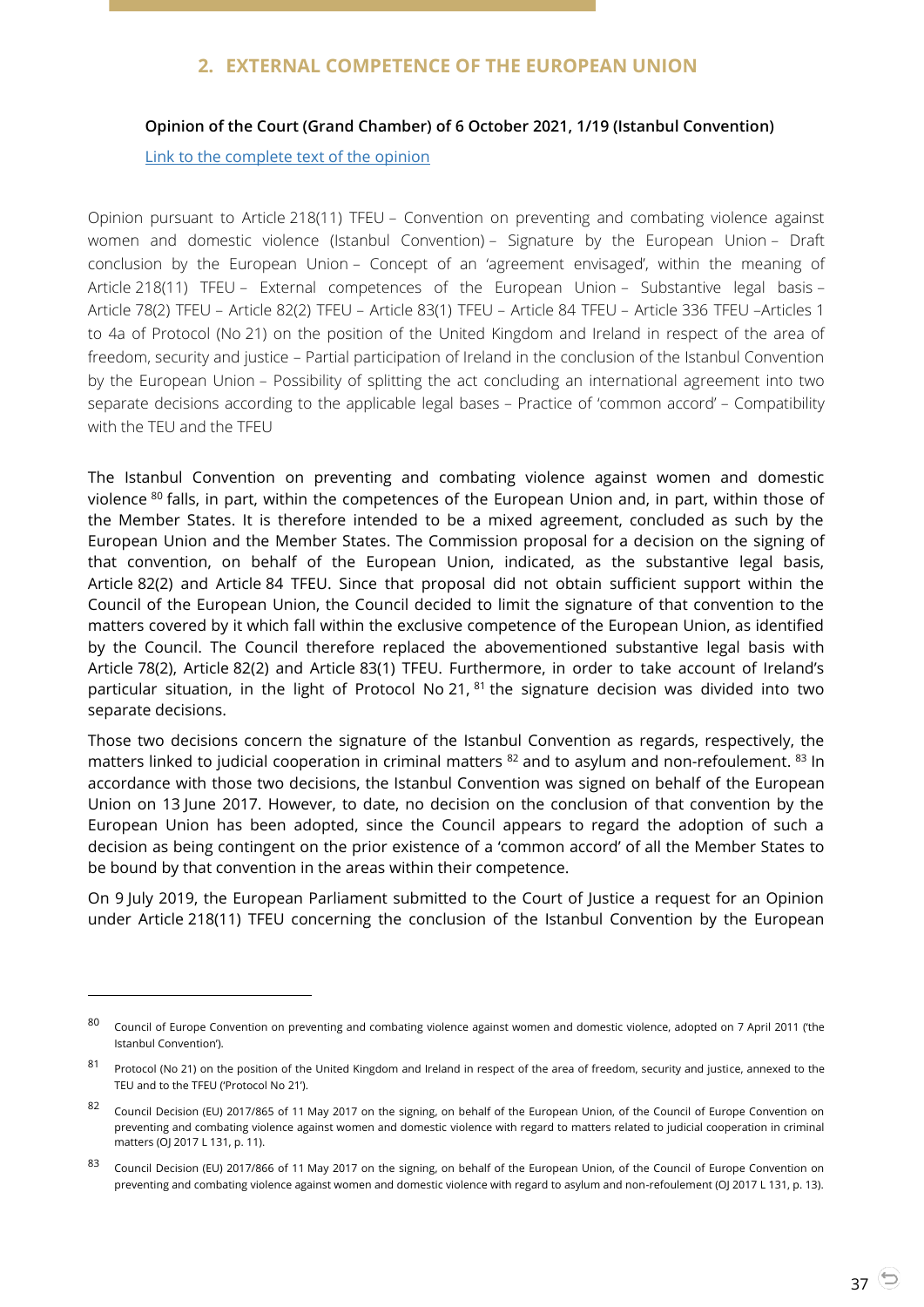Union. By its first question, the Parliament asks, first, what the appropriate legal bases for the Council act concluding that convention are and, secondly, whether it is necessary or possible to split both the act authorising the signature of the convention and the act concluding that convention into two separate decisions. By its second question, the Parliament asks, in essence, whether the Treaties allow or require the Council to wait, before concluding the Istanbul Convention on behalf of the European Union, for the 'common accord' of the Member States to be bound by that convention in the fields falling within their competences.

In its Opinion, the Court, sitting as a Grand Chamber, answers the Parliament's questions as follows.

First, subject to full compliance, at all times, with the requirements laid down in Article 218(2), (6) and (8) TFEU, the Treaties do not prohibit the Council, acting in conformity with its Rules of Procedure, from waiting, before adopting the decision concluding the Istanbul Convention on behalf of the European Union, for the 'common accord' of the Member States. However, the Treaties do prohibit the Council from adding a further step to the conclusion procedure laid down in that article by making the adoption of the decision concluding that convention contingent on the prior establishment of such a 'common accord'.

Secondly, the appropriate substantive legal basis for the adoption of the Council act concluding, on behalf of the European Union, the part of the Istanbul Convention covered by the envisaged agreement is made up of Article 78(2), Article 82(2) and Articles 84 and 336 TFEU.

Thirdly, Protocols No 21 and No 22 <sup>84</sup> justify the division of the act concluding the Istanbul Convention into two separate decisions only in so far as that division is intended to take account of the circumstance that Ireland or the Kingdom of Denmark is not participating in the measures adopted in respect of the conclusion of the envisaged agreement which fall within the scope of those protocols, considered in their entirety.

### *Findings of the Court*

### *Admissibility of the request for an Opinion*

The purpose of the opinion procedure is to forestall complications which would result from legal disputes concerning the compatibility with the Treaties of international agreements binding upon the European Union. Having regard, inter alia, to that purpose, the Court finds that the request for an Opinion is admissible, with the exception of the second part of the first question, in so far as it relates to the division of the act authorising the signature of the Istanbul Convention into two decisions. The Istanbul Convention was signed by the European Union more than two years before the request for an Opinion was submitted, with the result that the preventive objective pursued by Article 218(11) TFEU could no longer be achieved. Furthermore, the Parliament could have challenged the signature decisions by means of an action for annulment.

#### *The practice of 'common accord'*

 $\overline{a}$ 

As regards the practice of waiting for the 'common accord' of the Member States to be bound by a mixed agreement, the Court observes, first of all, that the Treaties prohibit the Council from making the initiation of the procedure for concluding a convention contingent upon the prior establishment of such a 'common accord'. If that practice were to have such a scope, it would establish a hybrid decision-making process, since the European Union's ability to conclude a mixed agreement would depend entirely on each Member State's willingness to be bound by that agreement in the fields falling within their competences. Such a hybrid decision-making process is incompatible with Article 218(2), (6) and (8) TFEU, which envisages the conclusion of an international agreement as an act which is adopted by the Council acting by a qualified majority.

Protocol (No 22) on the position of Denmark, annexed to the TEU and the TFEU ('Protocol No 22').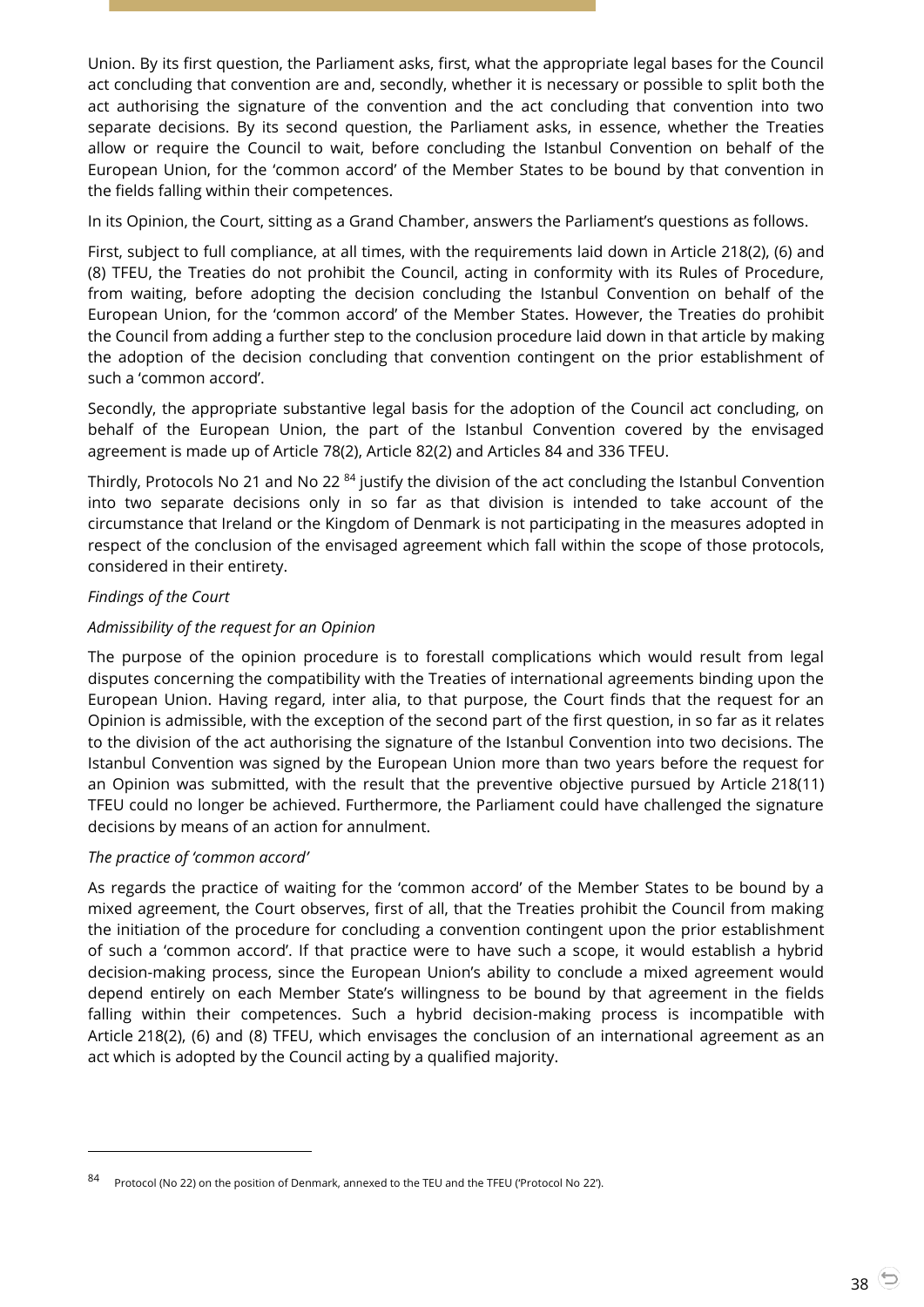That being said, within the limits of the procedure laid down in those provisions, both the decision whether or not to act on the proposal to conclude an international agreement, and, if so, to what extent, and the choice of the appropriate time for adopting such a decision fall within the Council's political discretion. Consequently, nothing precludes the Council from extending its discussions in order to achieve closer cooperation between the Member States and the EU institutions in the conclusion process, which may involve waiting for a 'common accord'.

However, that political discretion is to be exercised, in principle, by a qualified majority, so that such a majority within the Council may, at any time and in accordance with the rules laid down by its Rules of Procedure, require the closure of the discussions and the adoption of the decision concluding the international agreement.

### *The appropriate legal bases for the conclusion of the Istanbul Convention*

In the context of the question concerning legal bases, the Court is first required to define the subject matter and scope of its examination. In that regard, since the decision concluding the Istanbul Convention must be adopted by the Council by qualified majority, after obtaining the consent of the Parliament, it is for those institutions to specify, within the limits of the question referred, the scope of the 'agreement envisaged' within the meaning of Article 218(11) TFEU. Accordingly, the Court examines the Istanbul Convention solely in the light of the parts of that convention which, according to the wording of that question and according to the content of the signature decisions, are to be covered by the act concluding that convention. In the light of those factors, the Court starts from the premiss that that act will relate to the provisions of the Istanbul Convention which are linked to judicial cooperation in criminal matters, asylum and non-refoulement and the obligations of the institutions and public administration of the European Union, in so far as those provisions fall within the competence of the European Union.

As regards, in the first place, judicial cooperation in criminal matters, having regard to the number and scope of the provisions of the Istanbul Convention which fall within the competence of the European Union referred to in Article 82(2) TFEU <sup>85</sup> and Article 84 TFEU, <sup>86</sup> the Court holds that those two provisions should be among the legal bases of the act concluding that convention. By contrast, the scope of the obligations contained in the Istanbul Convention falling within the area covered by Article 83(1) TFEU  $^{87}$  is extremely limited for the European Union, with the result that the act concluding that convention cannot be based on that provision.

As regards, in the second place, asylum and non-refoulement, although the Istanbul Convention contains only three articles relating to those matters, they form a separate chapter which cannot be regarded as incidental or extremely limited in scope, with the result that Article 78(2) TFEU <sup>88</sup> should form part of the substantive legal basis of the act concluding that convention.

In the third place, as regards its public administration, the European Union must ensure that the obligations imposed by the Istanbul Convention which fall within the scope of Article 336 TFEU <sup>89</sup> are fully satisfied, and that provision must therefore be one of the legal bases.

*The division of the act concluding the Istanbul Convention into two separate decisions*

-

<sup>85</sup> Under that provision, the European Union may establish minimum rules concerning, inter alia, the admissibility of evidence between Member States, the rights of individuals in criminal proceedings and the rights of victims of crime.

<sup>86</sup> That provision confers on the European Union the competence to establish measures to promote and support the action of Member States in the field of crime prevention.

<sup>87</sup> In accordance with that provision, European Union has competence to establish minimum rules concerning the definition of criminal offences and sanctions in, inter alia, the area of trafficking in human beings and sexual exploitation of women and children.

 $88$  That provision concerns the European Union's competences in the area of asylum, subsidiary protection and temporary protection.

<sup>89</sup> Relating to the Staff Regulations of Officials of the European Union and the Conditions of Employment of Other Servants of the Union.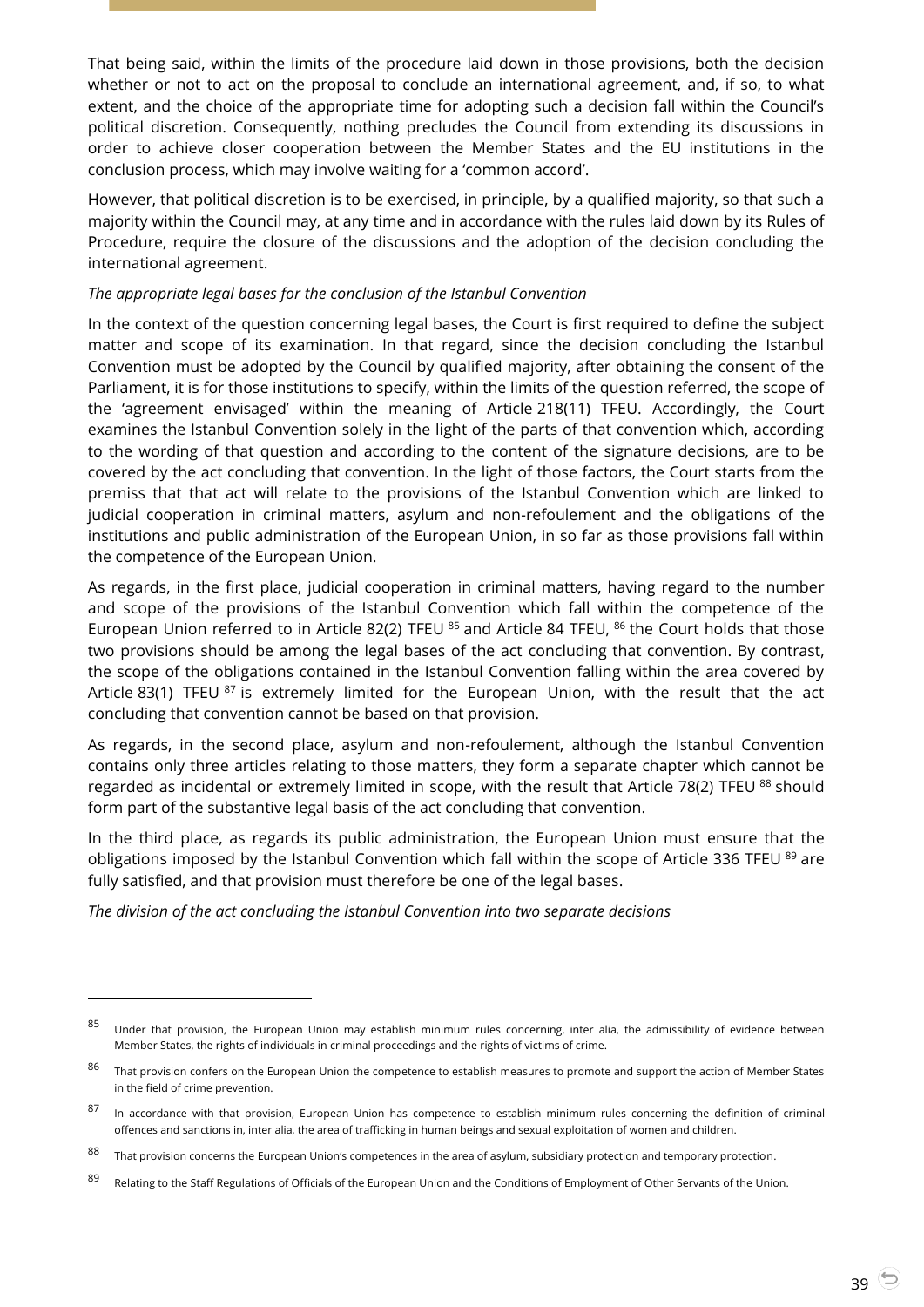The question concerning the division of the act concluding the Istanbul Convention into two decisions is linked to the applicability of Protocol No 21 as regards Ireland, as a result of the identification of provisions falling within Title V of Part Three of the TFEU as legal bases for the conclusion of the envisaged agreement. In principle, Ireland does not take part in the adoption by the Council of measures falling under that title unless it notifies its wish to take part. On the basis of that protocol, Ireland intended not to take part in the conclusion, by the European Union, of the part of the Istanbul Convention relating to asylum and non-refoulement, while participating in the conclusion of other parts of that convention.

However, selective participation in a single measure covered by Protocol No 21 is precluded. Similarly, a division of the act concluding the envisaged agreement into two decisions in order to enable Ireland to participate in the adoption of one of the two decisions but not in the other is not authorised, even though each of the decisions concluding the agreement would concern measures falling within Title V of Part Three of the TFEU.

That being said, if it is established that different legal bases are applicable to an act concluding an international agreement, there may be an objective need to divide that act into two or more decisions. That may be the case, inter alia, if such a division is intended to take account of the fact that Ireland or the Kingdom of Denmark is not taking part in the measures envisaged in respect of the conclusion of an international agreement which fall within the scope, respectively, of Protocols No 21 and No 22, whereas other measures envisaged in respect of that conclusion do not fall within that scope. In the present case, since the substantive legal basis for the act concluding the envisaged agreement includes Article 336 TFEU, which does not fall within the scope of Protocols No 21 and No 22, an objective need to divide the act concluding the Istanbul Convention may be established.

# <span id="page-39-2"></span><span id="page-39-1"></span><span id="page-39-0"></span>**XI. JUDGMENTS PREVIOUSLY DELIVERED**

# **1. INSTITUTIONAL PROVISIONS: ACCESS TO DOCUMENTS**

### **Judgment of the General Court (Fifth Chamber) of 29 September 2021, AlzChem Group v Commission, T-569/19**

[Link to the complete text of the judgment](https://curia.europa.eu/juris/document/document.jsf?text=&docid=246727&pageIndex=0&doclang=EN&mode=lst&dir=&occ=first&part=1&cid=39113842)

-

Access to documents – Regulation (EC) No 1049/2001 – Documents relating to a procedure for the recovery of State aid following a decision declaring the aid incompatible with the internal market and ordering its recovery – Refusal to grant access – Exception relating to the protection of the purpose of inspections, investigations and audits – Overriding public interest – Principle of non-discrimination – Obligation to state reasons

The applicant, AlzChem Group AG, is a German company which operates in the chemical industry. It intervened as an interested party in the procedure that led to Decision 2015/1826,  $90$  by which the European Commission found, inter alia, that Novácke chemické závody, a.s., a Slovak chemical company, had received State aid from the Slovak Republic that was unlawful and incompatible with the internal market, and ordered the recovery of that aid.

<sup>90</sup> Commission Decision (EU) 2015/1826 of 15 October 2014 on the State aid SA.33797 – (2013/C) (ex 2013/NN) (ex 2011/CP) implemented by Slovakia for NCHZ (OJ 2015 L 269, p. 71).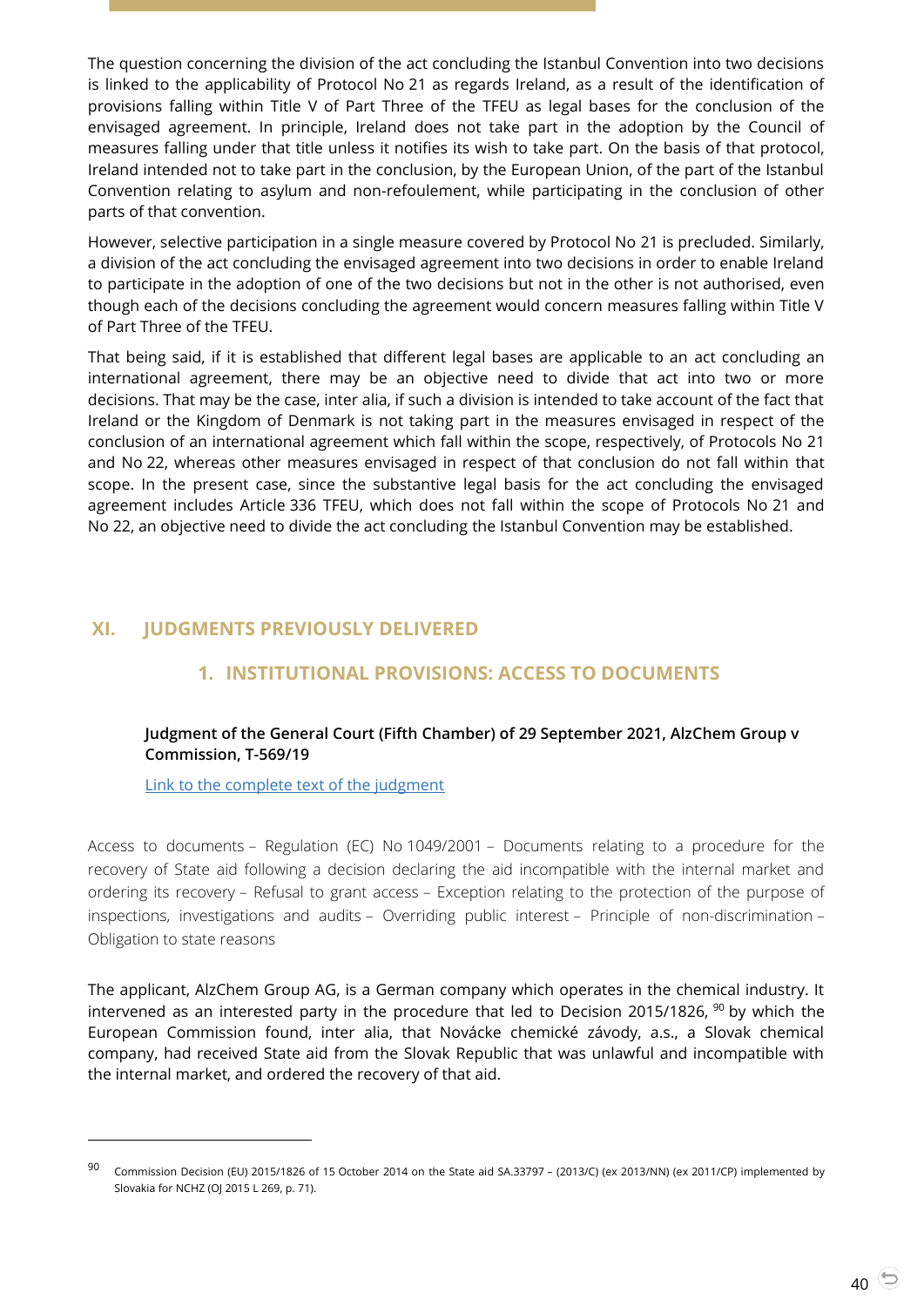In April 2019, the applicant submitted to the Commission a request for access to documents under Regulation No 1049/2001.<sup>91</sup> That request concerned the relevant documents held by the Commission containing information on the state of progress of the recovery procedure and the amount of State aid recovered by the Slovak Republic following Decision 2015/1826 ('the requested documents'). After the rejection of its request, the applicant submitted a confirmatory application to the Commission.

By decision of 22 July 2019,  $92$  the Commission refused to grant the applicant access to the requested documents, taking the view that they came under, first, the exception relating to the protection of investigations  $93$  and, secondly, the exception relating to the protection of commercial interests.  $94$  The applicant subsequently brought an action for annulment of that decision.

The General Court dismisses the applicant's action and, in its judgment, provides a useful addition to case-law as regards the exception relating to the protection of the purpose of investigations. It also recognises a general presumption of confidentiality applicable to documents relating to the procedure for reviewing the implementation of a decision ordering the recovery of State aid.

#### *Findings of the Court*

By way of preliminary observations, the Court provides a summary of the identification of actionable measures and the applicable time limit for bringing an action following a request for access to documents under Regulation No 1049/2001.

Thus, in the first place, under Article 8 of Regulation No 1049/2001, the Commission can extend the initial time limit <sup>95</sup> for responding to a request for access only once and, on the expiry of the extended period, an implied decision to refuse access is deemed to have been adopted. In that regard, the Court states that the initial time limit is mandatory and cannot be extended other than in the circumstances provided for in Article 8(2) of Regulation No 1049/2001. Such an implied decision refusing access may be the subject of an action for annulment,  $96$  as is the case for the express refusal decision, which is the definitive response to the confirmatory application for access to the documents in question. The Court also states that if the implied decision has been the subject of an action for annulment, the applicant loses its interest in continuing proceedings by reason of the adoption of the express decision, and there is no longer any need to give a ruling on that action. If the express decision was adopted before the action was brought against the implied decision, any action subsequently brought against the implied decision would then be inadmissible.

In the second place, the Court states that the time limit for bringing an action for annulment of the express decision must be calculated in accordance with the provisions of Article 263 TFEU and cannot be counted from the date of the implied refusal decision.

As regards the substance, the Court examines, first of all, whether there is a general presumption of confidentiality applicable to documents relating to the procedure for reviewing the implementation of a decision ordering the recovery of State aid. In that regard, the Court states that, according to the case-law,  $97$  the general presumption of confidentiality which concerns documents in the administrative file relating to a procedure for reviewing State aid expressly covers documents which are part of the investigation carried out by the Commission in order to find in a decision that, inter

<sup>91</sup> Regulation (EC) No 1049/2001 of the European Parliament and of the Council of 30 May 2001 regarding public access to European Parliament, Council and Commission documents (OJ 2001 L 145, p. 43).

<sup>92</sup> Commission Decision C(2019) 5602 final of 22 July 2019.

<sup>93</sup> Exception provided for in the third indent of Article 4(2) of Regulation No 1049/2001.

<sup>94</sup> Exception provided for in the first indent of Article 4(2) of Regulation No 1049/2001.

<sup>95</sup> Laid down in Article 8(1) of Regulation No 1049/2001.

<sup>96</sup> In accordance with the provisions on Article 263 TFEU.

<sup>97</sup> See, inter alia, judgment of 29 June 2010, *Commission* <sup>v</sup>*Technische Glaswerke Ilmenau* (C-139/07 P, EU:C:2010:376, paragraph 61).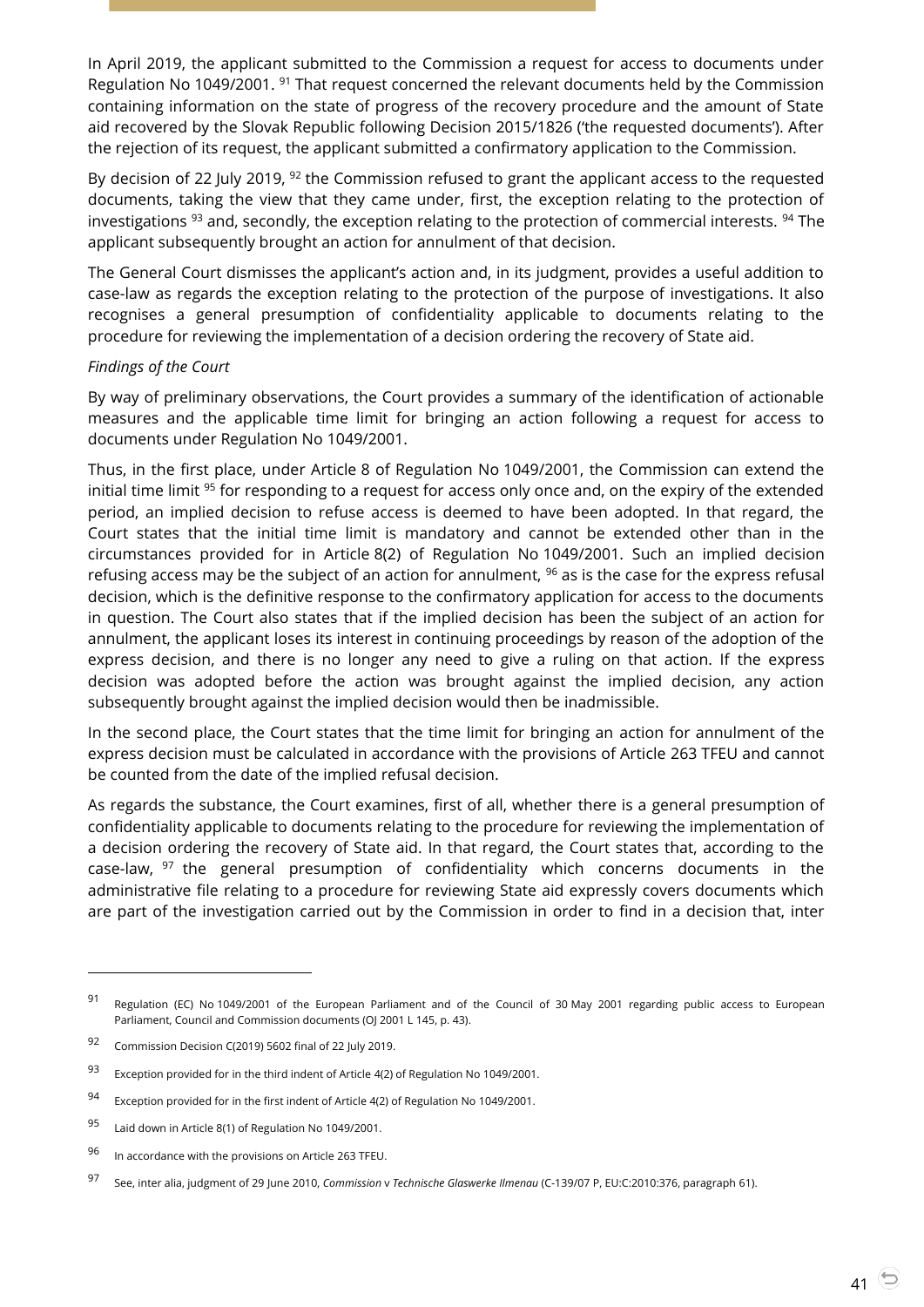alia, there is State aid and order that it be recovered. However, the EU Courts have not yet had to rule on a refusal to grant access to documents relating to the stage of implementation of such a Commission decision by the Member State concerned. Therefore, although it is true that the recognition of the general presumption of confidentiality in the case-law concerns the administrative file in the context of a review procedure,  $98$  that general presumption is certain only as concerns documents forming part of the administrative procedure leading to the adoption of a decision by the Commission in which the latter finds that, inter alia, there is State aid and orders its recovery.

Furthermore, as regards the documents relating to the implementation phase of a decision in which the Commission orders the recovery of State aid, they may indeed be formally part of the same file containing the documents relating to the investigation conducted by the Commission which led it to adopt that decision. All the documents relate to the same national measure or measures. However, the exceptions relating to the protection of the purpose of inspections, investigations and audits must be interpreted and applied strictly in so far as they derogate from the principle of the widest possible public access to documents held by the EU institutions. Therefore, it cannot be held that the general presumption of confidentiality in relation to the review of State aid, as recognised by the case-law, necessarily covers the documents relating to the stage of implementation of the Commission's decision on the basis that they are supposedly part of the same administrative file.

The Court therefore examines whether the latter documents may also be covered by a general presumption of confidentiality, whether it be that relating to the review of State aid or another general presumption of confidentiality. In that regard, the Court states that the EU Courts have identified a number of criteria for recognising a general presumption of confidentiality, which relate to the documents concerned, on the one hand, and the undermining of the interest protected by the exception in question, on the other.

As regards the documents concerned, the Court points out that, in order for a general presumption of confidentiality to be validly relied upon against a person requesting access to documents on the basis of Regulation No 1049/2001, it is necessary that the documents in question belong to the same category of documents or be documents of the same nature.

In that regard, the General Court notes that the Court of Justice has indeed held that all the documents in the administrative file relating to a procedure for reviewing State aid formed a single category. Nevertheless, the EU Courts have not ruled on whether the documents which led to the adoption of the decision by which the Commission found that there was State aid and that it should be recovered, and the documents relating to the procedure for reviewing the implementation of that decision belong to the same category of documents. Even though they may belong to the same Commission file, the fact remains that, strictly speaking, they come under two different categories of documents. On the other hand, the documents relating to the procedure for reviewing the implementation of a Commission decision ordering the recovery of State aid form a single category, in that they are clearly defined by the fact that they all belong to the file relating to an administrative procedure, subsequent to the procedure which led to the adoption of that decision.

As regards the undermining of the interest protected by the relevant exception, namely the protection of the purpose of investigations, the Court finds, first, that the procedure for reviewing the implementation of the decision requiring the recovery of State aid does correspond to 'investigations' carried out by the Commission.  $99$  Such an activity constitutes a structured and formalised Commission procedure that has the purpose of collecting and analysing information in order for that institution to take a position in the context of its functions provided for by the EU and FEU Treaties. That procedure does not necessarily have to have the purpose of detecting or pursuing an offence or

<sup>98</sup> Opened in accordance with Article 108(2) TFEU.

<sup>99</sup> Within the meaning of the third indent of Article 4(2) of Regulation No 1049/2001.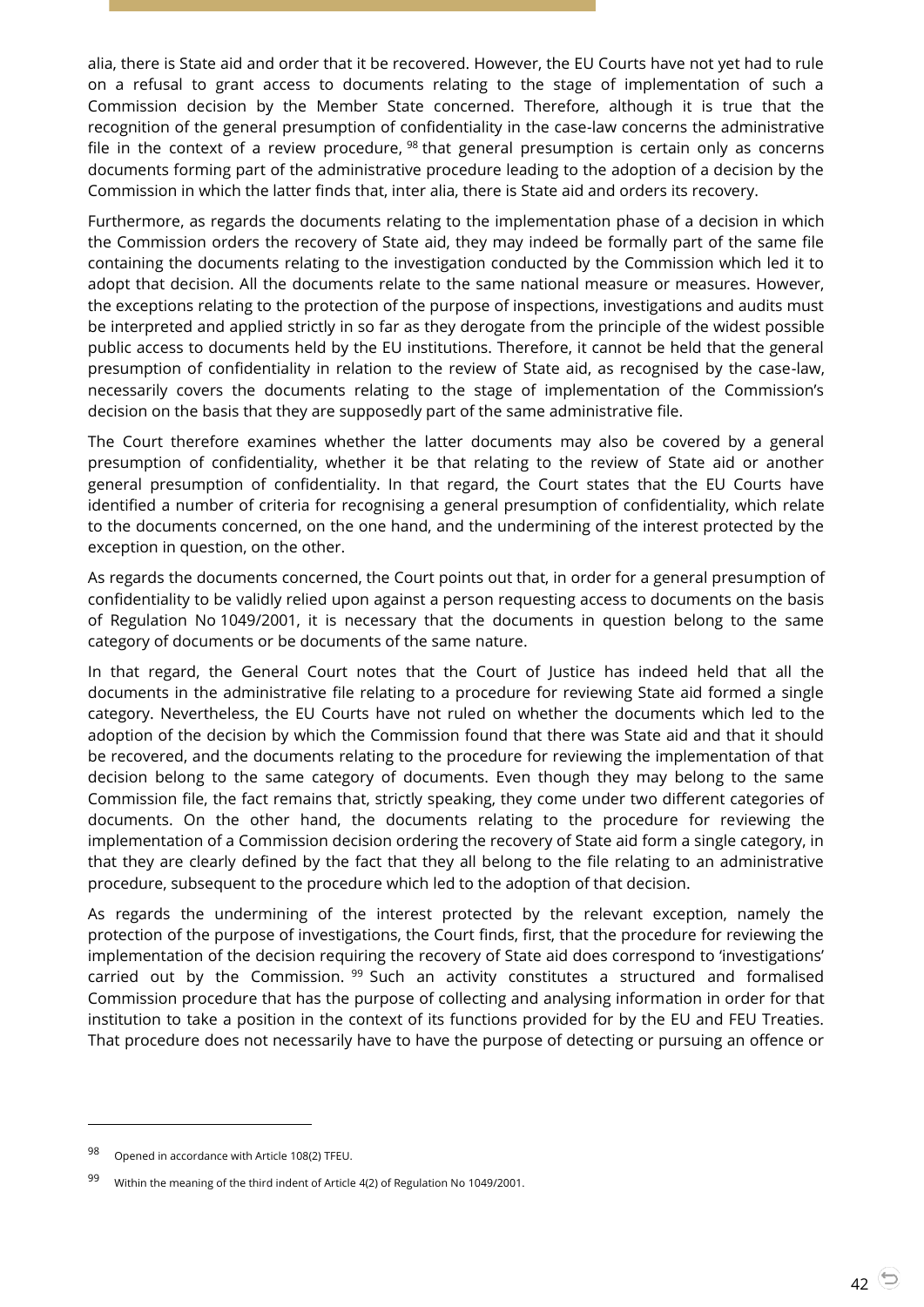irregularity. The concept of 'investigation' could also cover a Commission activity intended to establish facts in order to assess a given situation.

According to the Court, in view of the particular position of the Member State concerned in the procedure for reviewing the implementation of a decision ordering the recovery of State aid, in principle, disclosure of documents relating to that procedure would undermine the dialogue and, therefore, the cooperation between the Commission and that Member State. Consequently, the Court rules that the Commission did not err in law in finding that the documents relating to the procedure for reviewing the implementation of a decision ordering the recovery of State aid were covered by a general presumption of confidentiality under the exception relating to the protection of the purpose of investigations, as provided for in Regulation No 1049/2001.

# <span id="page-42-0"></span>**2. APPROXIMATION OF LAWS: INTELLECTUAL AND INDUSTRIAL PROPERTY**

<span id="page-42-1"></span>**Judgment of the General Court (Second Chamber) of 22 September 2021, Sociedade da Água de Monchique v EUIPO – Ventura Vendrell (chic ÁGUA ALCALINA 9,5 PH), T-195/20**

[Link to the complete text of the judgment](https://curia.europa.eu/juris/document/document.jsf?text=&docid=246450&pageIndex=0&doclang=EN&mode=lst&dir=&occ=first&part=1&cid=39126142)

EU trade mark – Opposition proceedings – Application for the EU figurative mark chic ÁGUA ALCALINA 9,5 PH – Earlier EU word mark CHIC BARCELONA – Relative ground for refusal – No likelihood of confusion – Article 8(1)(b) of Regulation (EU) 2017/1001

Sociedade da Água de Monchique, SA, applied for registration of the EU figurative mark chic ÁGUA ALCALINA 9,5 PH.

Following an opposition filed by Mr Ventura Vendrell, the Board of Appeal of the European Union Intellectual Property Office (EUIPO) refused to register the mark applied for, inter alia, for the following goods in Class 32:<sup>100</sup> 'Bottled drinking water; mineral water (non-medicated -); mineral water [beverages]'.

The opposition was based, inter alia, on the earlier EU word mark CHIC BARCELONA, registered for the following goods in Class 33: 'Alcoholic beverages (except beer); wine; sparkling wines; liqueurs; spirits [beverages]; brandy'. The Board of Appeal found that there was a low degree of similarity between the goods at issue and concluded that there was a likelihood of confusion between the marks at issue.<sup>101</sup>

The General Court annuls the decision of the Board of Appeal and holds that the goods in question are dissimilar.

### *Findings of the Court*

 $\overline{a}$ 

As a preliminary point, the Court states that EUIPO may endorse an applicant's claim for annulment of a decision of a board of appeal without the action becoming devoid of purpose. EUIPO is not obliged to defend systematically every contested decision and, given the independence of the Boards of Appeal, it may not amend or withdraw their decisions or give instructions to that effect.

<sup>100</sup> Nice Agreement concerning the International Classification of Goods and Services for the Purposes of the Registration of Marks of 15 June 1957, as revised and amended.

<sup>101</sup> Article 8(1)(b) of Council Regulation (EC) No 207/2009 of 26 February 2009 on the European Union trade mark (OJ 2009 L 78, p. 1).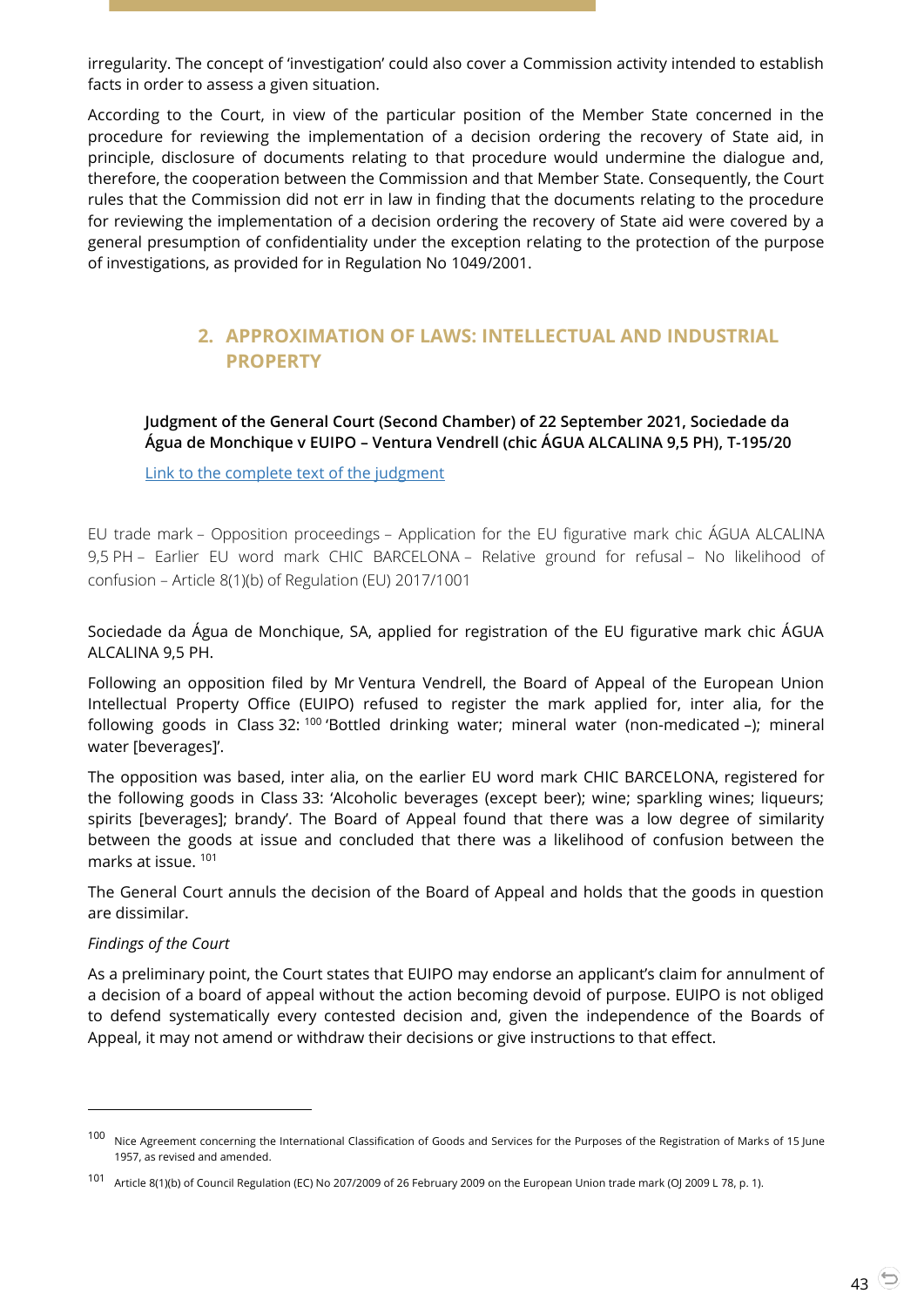As regards the comparison of the goods, the Court finds, first, that, due to the absence of alcohol in their composition, the bottled and mineral waters covered by the mark applied for differ in nature to all the goods covered by the earlier mark. In that regard, it points out that the effects in the consumption of alcohol are not found in the consumption of bottled water or mineral waters. Also, for a non-negligible part of the public of the European Union, alcohol consumption is likely to pose a genuine health problem.

Secondly, the purpose and method of use of the goods in question are different. Unlike bottled water and mineral waters, alcoholic beverages are not generally intended to quench thirst and do not correspond to a vital need.

Thirdly, the goods at issue are not complementary because the purchaser of one of the goods covered by the mark applied for is not obliged to purchase a product covered by the earlier mark and vice versa.

Fourthly, the goods at issue are not in competition with each other. Given the difference resulting from the presence or absence of alcohol, the average consumer would not regard them as interchangeable. Moreover, bottled water and mineral waters are, in general, significantly less expensive than alcoholic beverages. Since price can have a decisive influence on the question of product interchangeability, the goods in question are not, from that point of view, interchangeable.

Fifthly, as regards the distribution channels of the goods at issue, the fact that they can be sold in the same establishments does not mean that they must be regarded as similar.

<span id="page-43-0"></span>Accordingly, the Court finds that the goods at issue are not similar to a low degree, but are dissimilar, and rules out any likelihood of confusion between the marks at issue.

# **3. INTERPRETATION OF AN INTERNATIONAL AGREEMENT**

### <span id="page-43-1"></span>**Judgment of the General Court (Ninth Chamber, Extended Composition) of 29 September 2021, Front Polisario v Council, T-279/19**

External relations – International agreements – Euro-Mediterranean Association Agreement EC-Morocco – Agreement in the form of an Exchange of Letters on the amendment of Protocols 1 and 4 to the Euro-Mediterranean Agreement – Decision approving the conclusion of the agreement– Action for annulment – Admissibility – Capacity to bring legal proceedings – Direct concern – Individual concern – Territorial scope – Competence – Interpretation of international law adopted by the Court – Principle of self-determination – Principle of the relative effect of treaties – Possibility of relying on them – Concept of consent – Implementation – Discretion – Limits – Maintenance of the effects of the contested decision

#### **and**

### <span id="page-43-2"></span>**Judgment of the General Court (Ninth Chamber, Extended Composition) of 29 September 2021, Front Polisario v Council, T-344/19 and T-356/19**

External relations – International agreements – Euro-Mediterranean Association Agreement EC-Morocco – Sustainable Fisheries Partnership Agreement between the European Union and Morocco – Protocol on the implementation of the Partnership Agreement – Exchange of letters accompanying the Partnership Agreement – Conclusion decision – Regulation on the allocation of fishing opportunities between Member States – Action for annulment – Admissibility – Capacity to bring legal proceedings – Direct concern – Individual concern – Territorial scope – Competence – Interpretation of international law adopted by the Court – Principle of self-determination – Principle of the relative effect of treaties – Possibility of relying on them – Concept of consent – Implementation – Discretion – Limits – Maintenance of the effects of the contested decision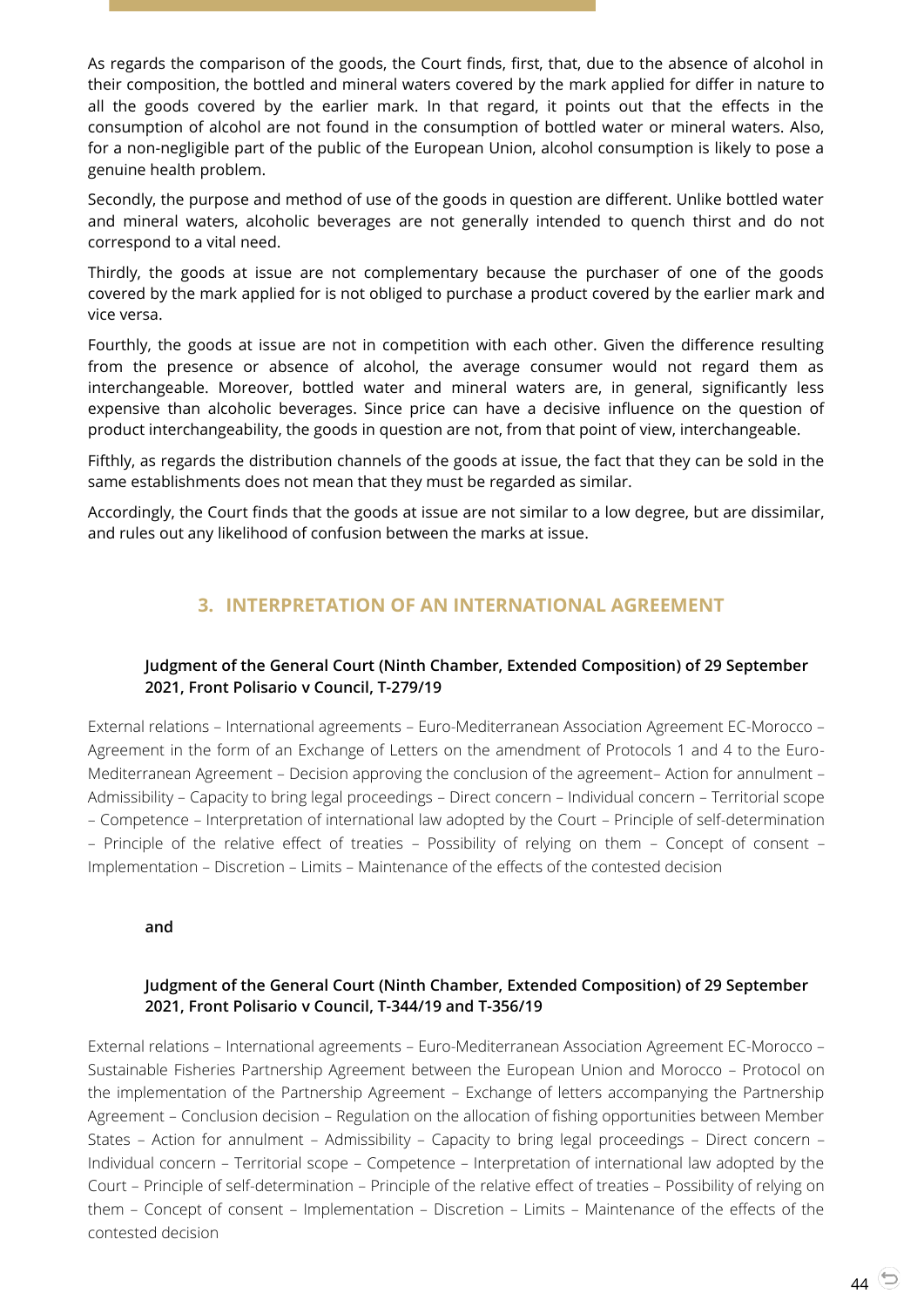The present cases concern actions for annulment brought by the Front populaire pour la liberation de la Saguia el-Hamra et du Rio de oro (Front Polisario) ('the applicant') against two Council decisions approving the conclusion of agreements between the European Union and the Kingdom of Morocco.<sup>102</sup>

The agreements approved by the contested decisions ('the agreements at issue') are the result of negotiations conducted on behalf of the European Union with Morocco to amend previous agreements in the light of two judgments delivered by the Court of Justice.  $103$  Firstly, the negotiations concerned the conclusion of an agreement amending the protocols of the Euro-Mediterranean Association Agreement<sup>104</sup> on the arrangements applying to imports into the European Union of agricultural products originating in Morocco and the arrangements concerning the definition of originating products in order to extend to products originating in Western Sahara, which are subject to export controls by the customs authorities of the Kingdom of Morocco, the tariff preferences granted to products originating in Morocco and exported to the European Union. Second, the aim was to amend the fisheries agreement between the European Community and Morocco <sup>105</sup> and, in particular, to include the waters adjacent to the territory of Western Sahara within its scope.

By applications lodged in 2019, the applicant requested annulment of the contested decisions. Claiming to act 'on behalf of the Sahrawi people', the applicant argues, inter alia, that by approving the agreements at issue through the contested decisions without the consent of the people of Western Sahara, the Council infringed the European Union's obligations in the context of its relations with Morocco under EU and international law. According to the applicant, those agreements apply to Western Sahara, provide for the exploitation of its natural resources and encourage the policy of annexation of that territory by Morocco. In addition, the Sustainable Fisheries Partnership Agreement applies to the waters adjacent to that territory. In particular, the applicant claims that the agreements are in breach of the Court of Justice's judgments in *Council* v *Front Polisario* (C-104/16 P) and *Western Sahara Campaign UK* (C-266/16), which exclude such territorial scope.

By its judgments in Case T-279/19 and the Joined Cases T-344/19 and T-356/19, the General Court annuls the contested decisions but decides that the effects of those decisions be maintained over a certain period, <sup>106</sup> since annulling them with immediate effect could have serious consequences on the European Union's external action and call into doubt legal certainty in respect of the international commitments to which it has agreed. On the contrary, the Court dismisses as inadmissible the applicant's action in Case T-356/19 against the regulation on

-

<sup>102</sup> Council Decision (EU) 2019/217 of 28 January 2019 on the conclusion of the agreement in the form of an Exchange of Letters between the European Union and the Kingdom of Morocco on the amendment of Protocols 1 and 4 to the Euro-Mediterranean Agreement establishing an association between the European Communities and their Member States, of the one part, and the Kingdom of Morocco, of the other part (OJ 2019 L 34, p. 1), and Council Decision (EU) 2019/441 of 4 March 2019 on the conclusion of the Sustainable Fisheries Partnership Agreement between the European Union and the Kingdom of Morocco, the Implementation Protocol thereto and the Exchange of Letters accompanying the Agreement (OJ 2019 L 77, p. 4); 'the contested decisions'.

<sup>103</sup> Judgments of 21 December 2016, Council v Front Polisario [\(C-104/16](http://curia.europa.eu/juris/documents.jsf?num=C-104/16) [P\)](http://curia.europa.eu/juris/documents.jsf?num=C-104/16) and of 27 February 2018, Western Sahara Campaign UK [\(C-266/16\)](https://curia.europa.eu/juris/documents.jsf?num=C-266/16)[.](https://curia.europa.eu/jcms/upload/docs/application/pdf/2018-02/cp180021en.pdf) In those judgments, the Court stated that the Association Agreement is applicable only to the territory of Morocco and not to Western Sahara, and that neither the Fisheries Agreement nor the Protocol thereto are applicable to the waters adjacent to the territory of Western Sahara.

<sup>104</sup> Euro-Mediterranean Agreement establishing an association between the European Communities and their Member States, of the one part, and the Kingdom of Morocco, of the other part (OJ L 70, 2000, p. 2).

<sup>105</sup> Fisheries Partnership Agreement between the European Community and the Kingdom of Morocco (OJ L 141, 2006, p. 4).

<sup>&</sup>lt;sup>106</sup> Namely, a period not exceeding the two-month period for lodging an appeal or the date of delivery of the judgment of the Court ruling on any such appeal.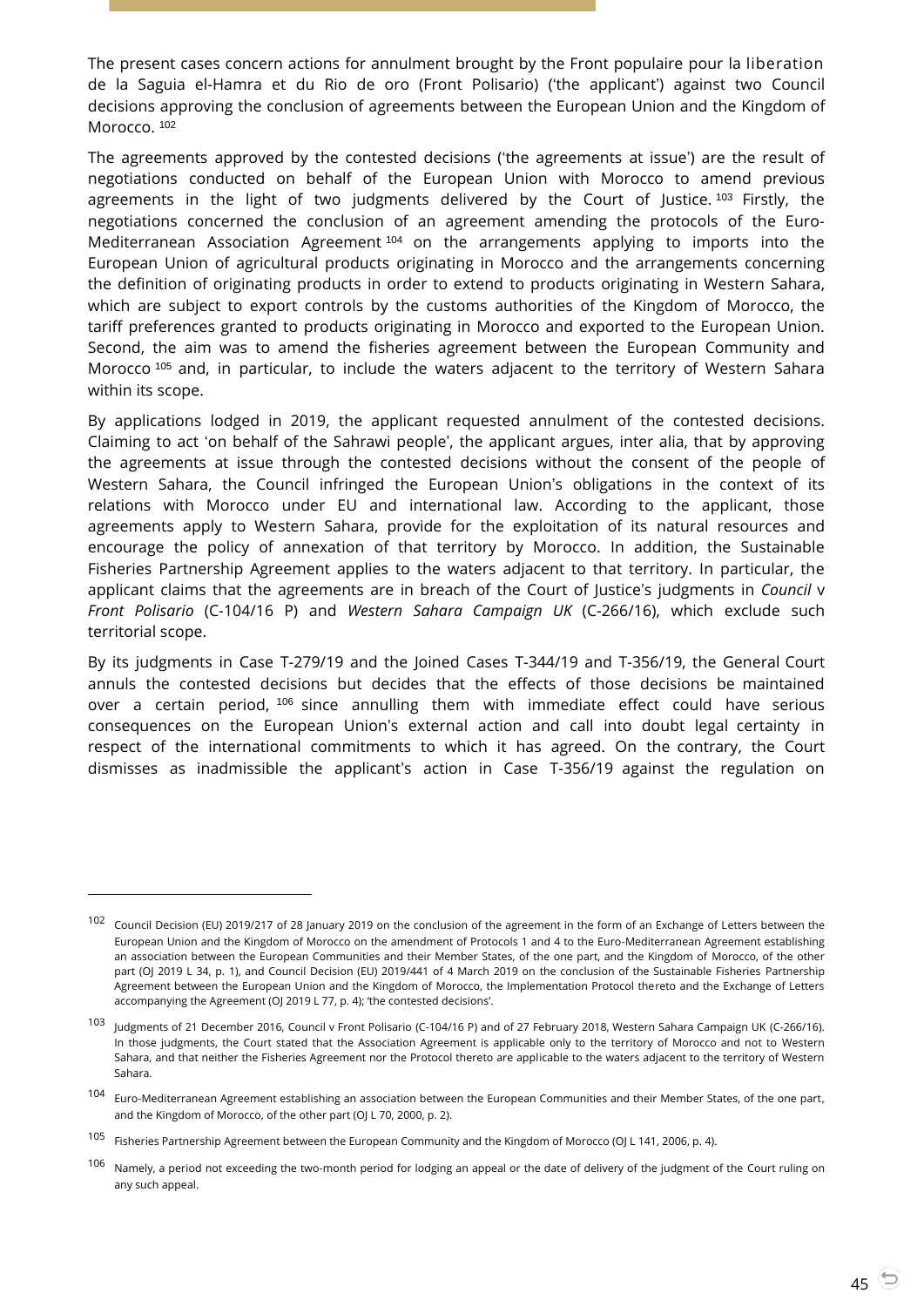the allocation of fishing opportunities under the Sustainable Fisheries Partnership Agreement, due to a lack of direct concern.<sup>107</sup>

#### *Findings of the Court*

 $\overline{a}$ 

#### *Admissibility of the actions*

In the first place, the Court determines whether the applicant has the legal capacity to bring proceedings before the EU Courts. According to the Council and the interveners, the applicant does not possess legal personality under the national law of any Member State, is not a subject of international law and does not satisfy the criteria laid down by the Courts of the European Union to allow an entity deprived of legal personality to be recognised as having the capacity to bring proceedings before the courts. In their view, the applicant is therefore not a legal person within the meaning of the fourth paragraph of Article 263 TFEU.

Referring to its previous decisions, the Court states that they do not preclude an entity, irrespective of its legal personality under national law, from being recognised as having capacity to bring proceedings before the EU Courts, in particular where such recognition is necessary to meet the requirements of effective judicial protection, since a restrictive interpretation of the concept of legal person must be ruled out. In examining whether the applicant has legal personality under public international law, the Court finds that the applicant's role and representativeness are capable of conferring upon it *locus standi* before the EU Courts.

In that regard, the Court determines that the applicant is recognised internationally as a representative of the people of Western Sahara, even if that recognition is confined to the selfdetermination process of that territory. Furthermore, its participation in that process implies that it has the necessary autonomy and competencies to act within that context. Ultimately, effective judicial protection requires that the applicant be regarded as having the capacity to bring an action before the Court to defend the right of the people of Western Sahara to self-determination. The Court therefore concludes that the applicant is a legal person within the meaning of the fourth paragraph of Article 263 TFEU and rejects the Council's plea of inadmissibility.

In the second place, the Court examines the Council's plea of inadmissibility alleging that the applicant does not have a legal interest in bringing proceedings. As to whether the applicant is directly concerned by the contested decisions, the Court notes that a decision on the conclusion, on behalf of the European Union, of an international agreement forms an integral part of that agreement and that, accordingly, the effects of the implementation of that agreement on the legal position of a third party are relevant to the assessment of whether that third party is directly concerned by the decision at issue. In the present case, in order to defend the rights that the people of Western Sahara derive from the rules of international law which are binding on the European Union, the applicant must be able to rely on the effects of the agreements at issue on those rights to establish that it is directly concerned. The Court takes the view that, in so far as the agreements at issue apply expressly to Western Sahara and, as regards the decision concerning the Sustainable Fisheries Partnership Agreement, to the waters adjacent to that territory, they concern the people of that territory and require the consent of its people. Consequently, the Court concludes that the contested decisions directly concern the legal situation of the applicant as a representative of the people of Western Sahara and as one of the parties to the self-determination process of that territory. Finally, the Court notes that the implementation of the agreements at issue, as regards their territorial application, is purely automatic and leaves no degree of discretion to the addressees of those agreements.

<sup>107</sup> Council Regulation (EU) 2019/440 of 29 November 2018 on the allocation of fishing opportunities under the Sustainable Fisheries Partnership Agreement between the European Union and the Kingdom of Morocco and the Implementation Protocol thereto (OJ 2019, L 77, p 1).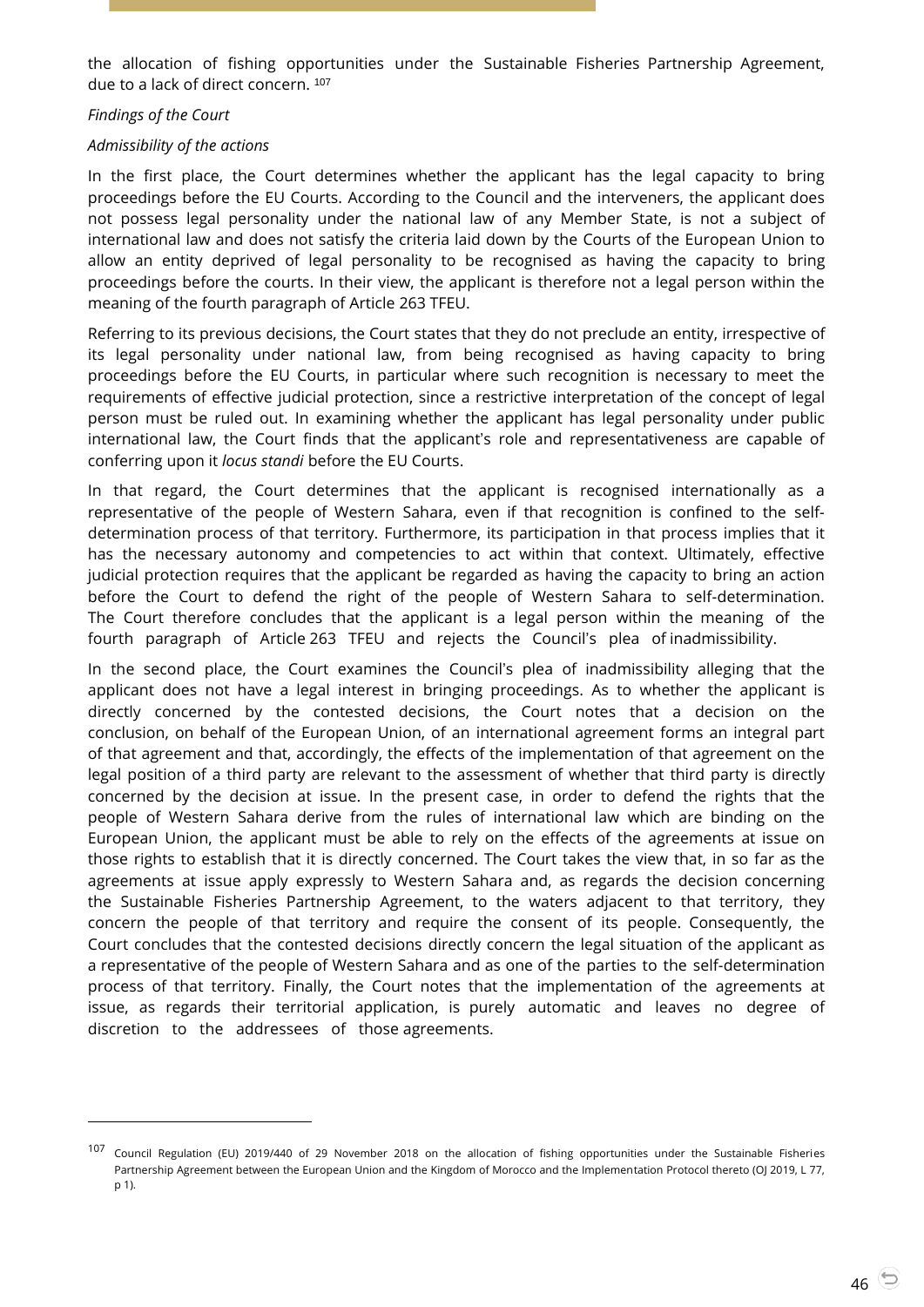As to whether the applicant is individually concerned, the Court finds that, having regard to the circumstances which resulted in the conclusion that it was directly concerned, in particular its legal position as a representative of the people of Western Sahara and a party to the self-determination process of that territory, the applicant must be regarded as concerned by the contested decisions by reason of certain special characteristics that differentiate it in a way similar to that of an addressee of those decisions.

### *The merits of the actions*

As regards substance and, more specifically, the question of whether the Council has infringed the obligation to comply with the case-law of the Court of Justice concerning the rules of international law applicable to the agreements at issue, the General Court finds that, in the judgment in *Council* v *Front Polisario*, the Court of Justice inferred from the principle of self-determination and the principle of the relative effect of treaties clear, precise and unconditional obligations towards Western Sahara in the context of its relations with Morocco, namely both to respect its separate and distinct status and to secure the consent of its people in the event of the implementation of the Association Agreement in that territory. Therefore, the applicant must be able to invoke the violation of those obligations against the contested decisions in so far as that violation may concern the people of Western Sahara, as a third party to the agreement concluded between the European Union and Morocco. In that respect, the Court rejects the argument put forward by the applicant that it would be impossible for the European Union and Morocco to conclude an agreement which applies to Western Sahara, since that possibility is not precluded by international law as interpreted by the Court.

On the contrary, the Court upholds the applicant's argument that the requirement relating to the consent of the people of Western Sahara, as a third party to the agreements at issue, for the purposes of the principle of the relative effect of treaties, has not been respected.

In that regard, the Court considers that the rule of international law, according to which the consent of a third party to an international agreement may be presumed where the parties to that agreement intended to confer rights on it, is not applicable in the present case, since the agreements at issue are not intended to confer rights on the people of Western Sahara, but to impose obligations on them.

Moreover, the Court notes that, where a rule of international law requires the consent of a party or a third party, the expression of that consent is a precondition for the validity of the act for which it is required, the validity of that consent itself depends on its being free and genuine, and the act must be enforceable against the party or third party having validly consented to it. However, the steps taken by the EU authorities before the conclusion of the agreements at issue cannot be regarded as having secured the consent of the people of Western Sahara to those agreements in accordance with the principle of the relative effect of treaties, as interpreted by the Court of Justice. The General Court states, in that regard, that the institutions' discretion in external relations did not allow them, in this case, to decide whether they could meet that requirement.

In particular, the Court finds, first, that in view of the legal definitions of 'people' and 'consent' in international law, the 'consultations' conducted by the institutions with the 'people concerned' did not amount to an expression of the consent of the people of Western Sahara. That approach made it possible, at most, to obtain the opinion of the parties concerned, although that opinion did not determine the validity of the agreements at issue or bind those parties in such a way that those agreements could be enforced against them. Next, the Court considers that the various factors relating to the specific situation in Western Sahara, relied on by the Council, do not show that it would be impossible, in practice, to secure the consent of the people of Western Sahara to the agreements at issue, as a third party to those agreements. Lastly, the Court notes that the institutions cannot validly rely on the letter of 29 January 2002 from the UN Legal Counsel to substitute the criterion of the benefits of the agreements at issue for the populations concerned for the requirement of the expression of such consent. The Court concludes that the Council did not sufficiently take into account all the relevant factors relating to the situation in Western Sahara and wrongly considered that it had a degree of discretion in deciding whether to comply with that requirement.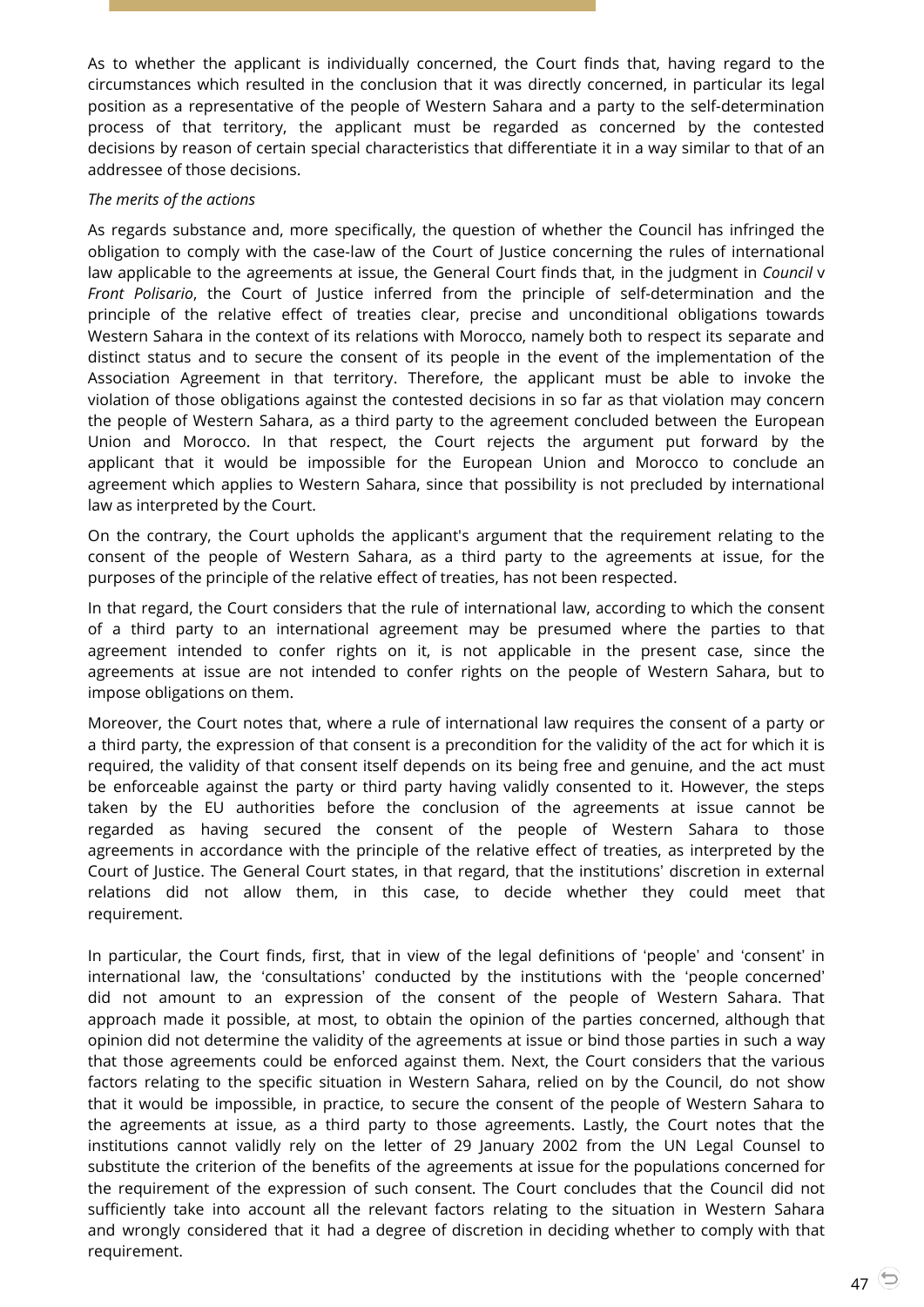# **4. COMMON FOREIGN AND SECURITY POLICY**

### <span id="page-47-1"></span><span id="page-47-0"></span>**Judgment of the General Court (Fourth Chamber) of 22 September 2021, Al-Imam v Council, T-203/20**

Common foreign and security policy – Restrictive measures adopted against Syria – Freezing of funds – Rights of the defence – Right to effective judicial protection – Error of assessment – Proportionality – Right to property – Damage to reputation

The applicant, Mr Maher Al-Imam, is a Syrian businessperson with financial interests in tourism, telecommunications and real estate.

His name was included in 2020 on the lists of persons and bodies covered by the restrictive measures imposed against the Syrian Arab Republic by the Council, <sup>108</sup> and was then maintained on those lists,  $109$  on the grounds that he was a leading businessperson operating in Syria, that he was benefiting from the Syrian regime and that he was supporting its financing and construction policies, as the chief executive officer of the regime-backed Telsa Group LLC and Castro LLC, and because of his other financial interests. Those grounds were based on the one hand on the criterion of classification as a leading businessperson operating in Syria, laid down in Article 27(2)(a) and Article 28(2)(a) of Decision 2013/255, <sup>110</sup> as amended by Decision 2015/1836, and Article 15(1a)(a) of Regulation No 36/2012, <sup>111</sup> as amended by Regulation 2015/1828, and, on the other hand, on the criterion of classification as a person associated with the Syrian regime laid down in Article 27(1) and Article 28(1) of that decision and in Article 15(1)(a) of that regulation.

The Court rejects the action brought by the applicant in relation to the requests for both annulment of the contested measures and compensation of the loss allegedly suffered as a result of those measures, having examined in particular whether, on the basis of the right to be heard, the time limit for submission to the Council of applications for review of the restrictive measures potentially submitted by the persons included on those lists is reasonable.

#### *Findings of the Court*

 $\overline{a}$ 

First, with regard to whether the applicant's right to be heard has been infringed because of the short time limit for lodging an application for review, the Court notes that this time limit was eight working days from the day of publication in *the Official Journal of the European Union* of the notice for persons and bodies covered by the measures in question until the final date indicated in that notice for the submission of that application. It should be noted that Council Regulation No 36/2012 does not set a time limit for the submission of an application for review or for observations.

In this case, the Court notes that compliance with a reasonable time requirement in the conduct of administrative procedures constitutes a general principle of EU law and observance of that principle is

<sup>108</sup> Council Implementing Decision (CFSP) 2020/212 of 17 February 2020 implementing Decision 2013/255/CFSP concerning restrictive measures against Syria (OJ 2020 L 431, p. 6) and Council Implementing Regulation (EU) 2020/211 of 17 February 2020 implementing Regulation (EU) No 36/2012 concerning restrictive measures in view of the situation in Syria (OJ 2020 L 431, p. 1).

<sup>109</sup> Council Decision (CFSP) 2020/719 of 28 May 2020 amending Decision 2013/255/CFSP concerning restrictive measures against Syria (OJ 2020 L 168, p. 66) and Council Implementing Regulation (EU) 2020/716 of 28 May 2020 implementing Regulation (EU) No 36/2012 concerning restrictive measures in view of the situation in Syria (OJ 2020 L 168, p. 1).

<sup>110</sup> Council Decision 2013/255/CFSP of 31 May 2013 concerning restrictive measures against Syria (OJ 2013 L 147, p. 14), as amended by Council Decision (CFSP) 2015/1836 of 12 October 2015 (OJ 2015 L 266, p. 75).

<sup>111</sup> Council Regulation (EU) No 36/2012 of 18 January 2012 concerning restrictive measures in view of the situation in Syria and repealing Regulation (EU) No 442/2011 (OJ 2012 L 16, p. 1), as amended by Council Regulation (EU) 2015/1828 of 12 October 2015 (OJ 2015 L 266, p. 1).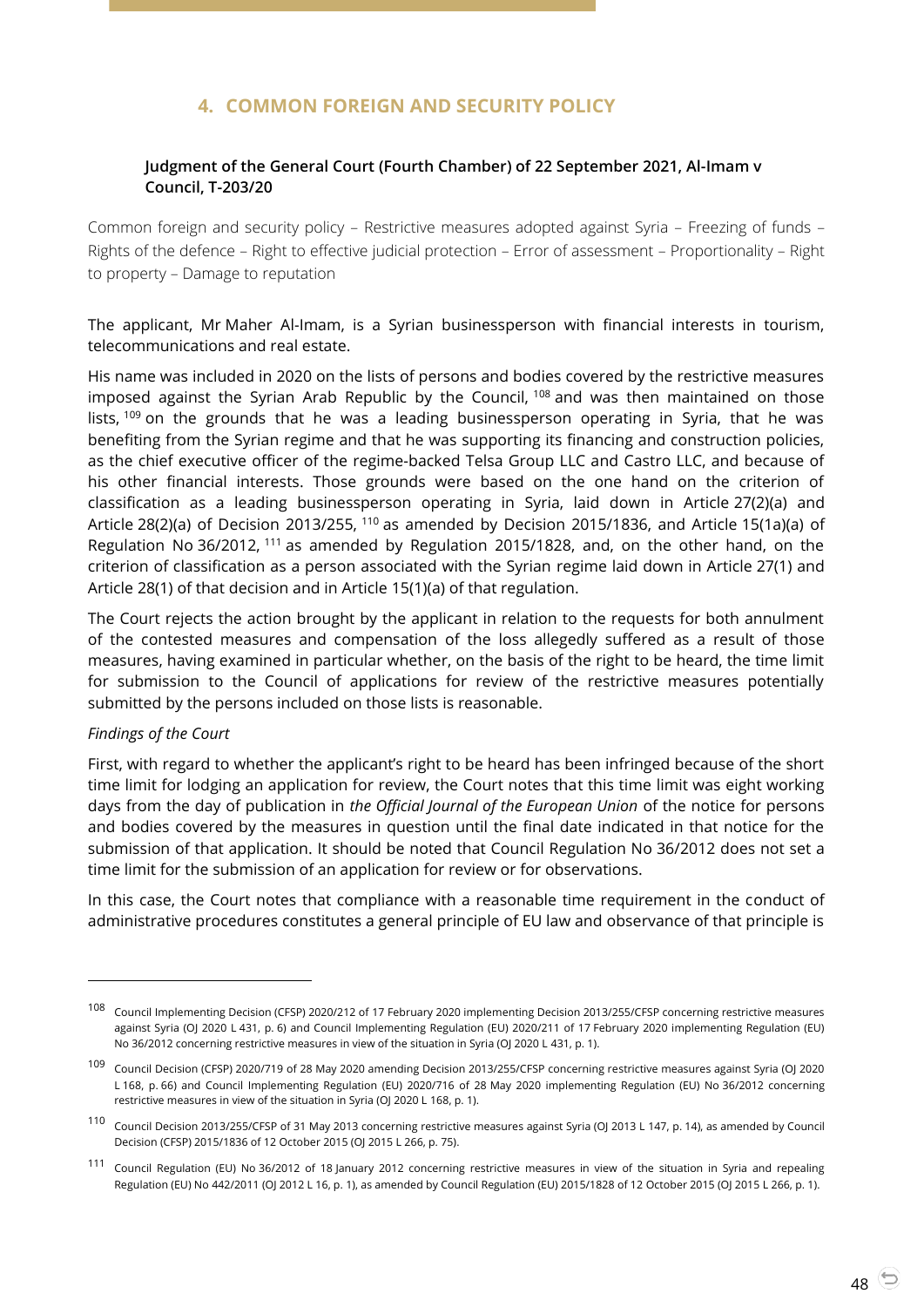ensured by the EU Courts and is laid down as a component of the right to good administration in Article 41(1) of the Charter of Fundamental Rights of the European Union. The case-law also suggests that where the duration of a procedure is not set by a provision of EU law, the 'reasonableness' of the period of time is to be appraised in the light of all of the circumstances specific to each case and, in particular, the importance of the case for the person concerned, its complexity and the conduct of the parties.

In this case, the Court finds that setting a final date for the submission of applications for review is a legitimate means for the Council to ensure that it receives the observations and evidence submitted by the persons and bodies concerned before the end of the review phase and has sufficient time to examine those elements with the necessary diligence. It considers that the time limit of 12 days resulting from the final date set was, admittedly, a short period, in that it would require the applicant to determine the content of the notice and the grounds to be relied on and to draft observations that could be accompanied by evidence. However, the Court notes that, first, there are no formal requirements laid down for the submission of an application for review and, second, the lodging of an application for review establishes a dialogue between the Council and the person or body concerned that is not subject to any limitations in terms of time frame or the number of letters exchanged. There is, therefore, nothing to prevent an application for review containing summary observations being lodged within the mandated time limit and then being supplemented, where applicable, with additional observations or evidence as part of a subsequent process of exchange with the Council. The Court therefore holds that the time limit of 12 days provided by the Council in the notice published in the Official Journal on 18 February 2020 for the submission of applications for review does not constitute grounds for considering that the applicant's right to be heard has been infringed.

In any event, in so far as the applicant is able, in accordance with Article 32(3) of Regulation No 36/2012, to submit an application or relevant observations at any time, the Court emphasises that the final date set by the Council in the notice published in the Official Journal was merely indicative. Such an indication is useful in order to allow the persons and bodies concerned to submit their applications for review before the Council's internal review phase is completed and before new instruments are adopted by the Council.

Second, with respect to the arguments asserted by the applicant whereby, first, potential observations submitted are not analysed immediately and, second, the Council decides to examine the lists in question only once a year, the Court notes that the applicant can submit observations at any time to which the Council will provide a response without waiting for the annual review phase. It should also be noted, on the basis of Article 34 of Decision 2013/255, as amended by Decision 2015/1836, that this decision is constantly monitored, such that it can be extended, or amended if applicable, if the Council believes that its objectives are not being achieved.